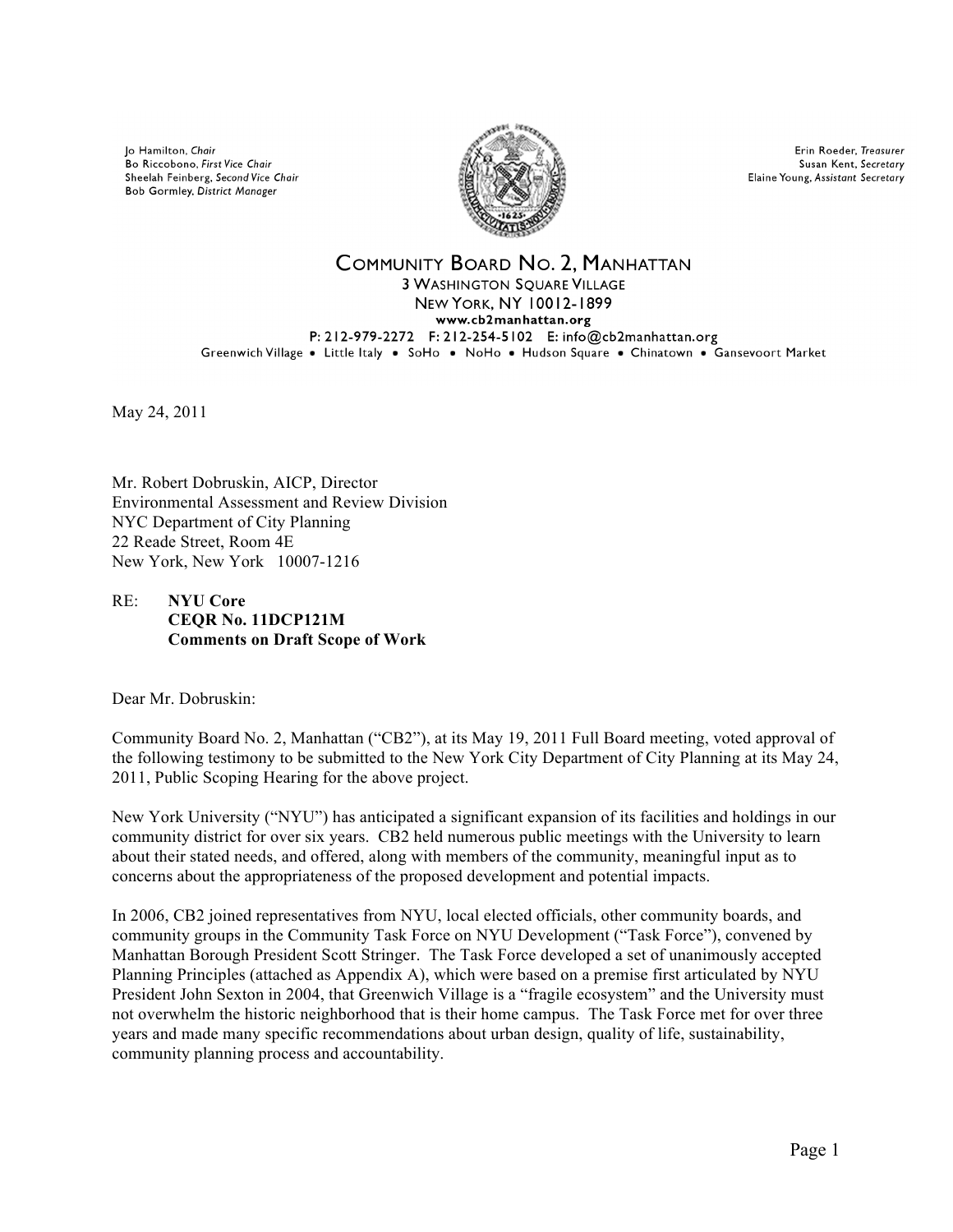In July 2010, CB2 began its own review process of NYU Plan 2031. Since that time, we have hosted eight public hearings and forums, and two public working meetings, in addition to receiving testimony from many hundreds of people about the University's proposals. This document derives from a careful consideration of this extensive input.

We understand that NYU makes an important contribution to the economy and status of New York City, and that they want to grow in order to maintain their status as a premier institution of higher learning and internationally respected research. However, this is the largest development project to ever come before CB2, and the overwhelming reaction from our board and the community has been that NYU's proposal to add two and a half million square feet of new academic, dormitory, residential, retail and hotel uses in the heart of Greenwich Village, will forever change the character of this iconic neighborhood.

Our comments here are limited to the scope of study for the Draft Environmental Impact Statement ("DEIS"), to be prepared in advance of certification of a Uniform Land Use Review Process ("ULURP"). We begin with general comments and concerns about the actions being proposed, and then follow with specific requests for further study in each of the nineteen categories of potential impacts in the Project Area, as outlined in the NYC CEQR Technical Manual, and then end with a consideration of alternatives.

# **I. CONTEXT OF THE PROJECT**

New York University has been a part of Greenwich Village since their founding in 1831. The University moved to the Bronx in the early decades of the  $20<sup>th</sup>$  Century, but began a return to the neighborhood after World War II. In the 1960's they acquired the property between Mercer Street and La Guardia Place, West 3<sup>rd</sup> and Houston Streets, the "Proposed Development Area," with zoning and deed restrictions that defined these blocks as residential, and made subsequent agreements to become the stewards of the auxiliary open spaces.

In the 1970's, NYU decided to make the Washington Square area its main campus, and started an aggressive campaign to buy properties in the Washington Square Park "core." Over the years, this has led to increasingly strained community/university relations. Long time residents of what was once a vibrant, diversified neighborhood feel as if they live on a college campus. Further, NYU has enlarged and modified many of the existing buildings, designed new buildings that are not in keeping with the historic quality of the area, taken over and then neglected public space, and ignored the damaging impact of incessant construction on the quality of life for residents and businesses.

Currently the University owns or leases 10.8 million sf of space in the immediate Washington Square neighborhood. This proposal seeks to increase their dominance by another 25%. More alarming still is that all of the increase occurs in two residential superblocks, currently housing approximately 2000 families. Not only will these superblocks be asked to absorb two million sf in above-ground development, they will see the addition of an estimated 1400 dormitory students, 260 faculty families, 150 transient hotel rooms, up to 800 public school children, and the thousands of visitors associated with a conference center, an expanded gym facility and over a million square feet of new academic space. All of these new uses come at the cost of losing open space, light and air, historic view corridors and quality of life issues associated with increased noise, congestion and pollution.

The prospect of a delicately balanced, stable neighborhood that is largely residential, intimate in character, and historical in context, being overwhelmed by the proposed influx of exceptionally tall, bulky buildings, additional and augmented campus uses, and swelled populations makes it essential that we carefully evaluate all of the potential impacts of this project.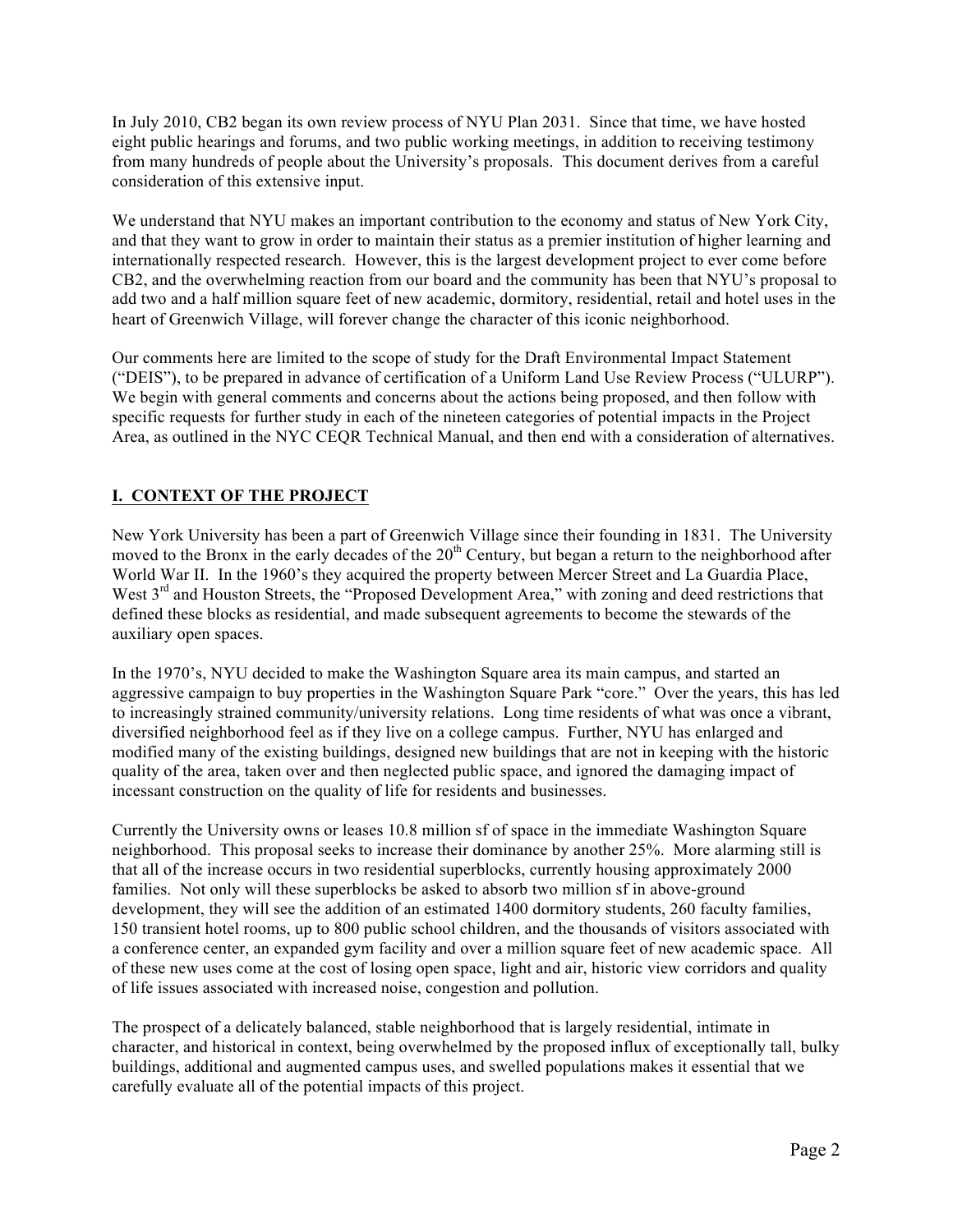# **II. GENERAL COMMENTS**

In order to facilitate the increased bulk and density, and new uses that NYU is requesting in the Project Area (comprised of a Proposed Development Area and a Commercial Overlay Area), the city must approve a series of discretionary actions. It is important to evaluate these requests in the context of the University's stated goals.

NYU says that it has grown precipitously in the period from 1990 to 2005, and that their "facilities are severely overburdened." Their goal is to 'de-compress' the strain on services in the Washington Square campus by embarking on a program of "serious upgrade(s) and improvement(s) in facilities" in order to sustain the quality of its educational offerings. Three actions help to facilitate this goal.

## 1. **Change in Zoning in Proposed Development Area**

The plan calls for a blanket re-zoning of the Proposed Development Area from R7-2 to C1-7. Our community is generally comprised of low-scale and low-density neighborhoods, and the existing R7-2 designation is one of the largest zoning envelopes in our district. The height and bulk allowed by a C1-7 (an R8 equivalent) zoning may be appropriate in midtown or downtown, but not in the historic core of Greenwich Village. Further, most of the uses being proposed in this area are allowable under the community facility bonus, and we have not heard an adequate explanation as to why their goals could not be accomplished with targeted commercial overlays. A hotel is a possible exception, but we are not convinced that a hotel is central component to the stated goal of 'decompressing' the core in order to maintain academic excellence.

## **2. Large Scale General Development Special Permit**

The plan also calls for dissolving the current Large Scale Residential Development (LSRD) on the southern superblock in the Proposed Development Area, and replacing it with a Large Scale General Development Special Permit (LSGD) that covers both the northern and southern superblock. We have not been able to determine from the Draft Scope the purpose of the LSGD, so it is difficult to comment. The plans are undefined and vague, and sorely lacking in specific detail, so how can we responsibly evaluate the impact of the entire project? We are especially concerned that the boundaries have not yet been determined, that the area covered is too large, and that the development would take place in two distinct phases over twenty years.

## 3. **Deed Restrictions**

The two superblocks in the Proposed Development Area were created under the Title I, Urban Renewal program to provide quality housing for the neighborhood. The plan specified the amount of land that could be covered by buildings, with the understanding that the remaining open space would compensate for the height of the buildings. Because of significant amendments to the plans, the Deed Restrictions are now set to expire 10 years from now, in 2021. Accelerating massive development violates the expectations of the residents and businesses in the area, who have made lifestyle and financial choices based on the terms of these restrictions.

NYU also cites that "enhanc[ing] public recreational opportunities in the Proposed Development Area" is an another goal of the project. They claim that there will be a "net increase in the amount of publicly accessible open space." However this is accomplished only by acquiring open space that is currently publicly owned, and very much in the public realm, as well as utilizing space that is already available to the public.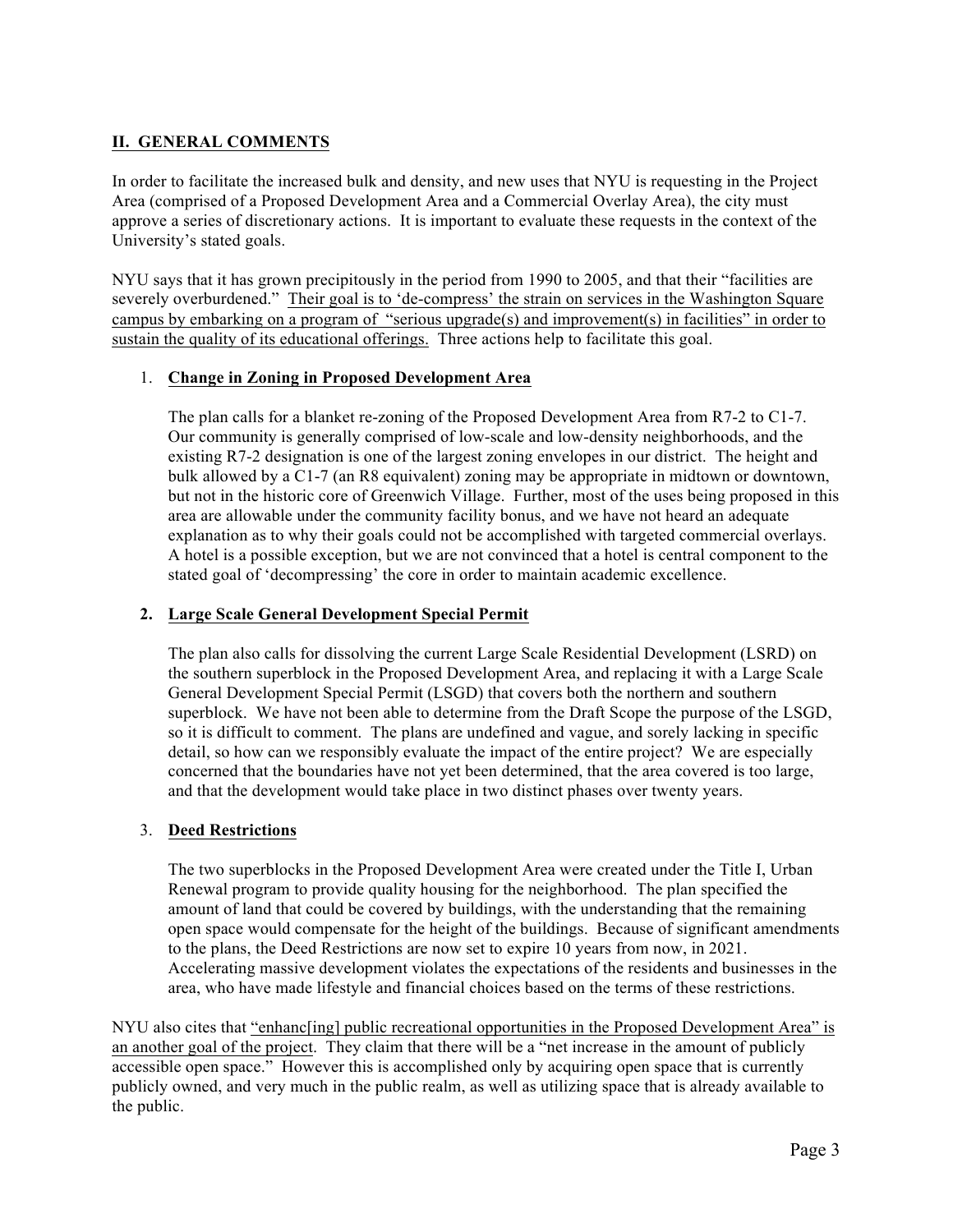## 4. **Demapping and Disposition of City Owned Land**

For many years, CB2 has asked New York City to transfer the open space strips bordering La Guardia Place and Mercer Street from the Department of Transportation to the Parks Department. Recently we passed another resolution asking for this transfer, and received the support of all of our elected officials (see Appendices B and C.) NYU has defaulted through the years on agreements with the City and the community to create and maintain public open space. It makes no sense that one of the proposed amenities of the project is to take public parkland away from the public and instead offer access to space the community *already* has access to - but will now be surrounded by buildings, and to deprive an entire generation of access to parks and playgrounds. We question whether there is an Open Space Ratio requirement that is not met without this action.

NYU states that, in the Commercial Overlay Area, an additional goal is "to bring the existing retail uses into compliance and [to] allow for the development of . . . ground floor retail uses."

## 5. **Change of zoning in Commercial Overlay Area, east of Washington Square Park**

We do not accept this goal as a rationale for rezoning six square city blocks. The existing retail uses are grandfathered, and are more than adequate to serve the needs of the community. The area is surrounded by important commercial corridors, including Broadway, Lafayette, Eighth and Bleecker Streets. Currently, there is a great deal of empty retail space in and around the area. Therefore the impacts of this action must be carefully considered. The Draft Scope of Work says that the University has intentions to develop retail in only five locations. This change could easily be accomplished by applying for Special Permits, rather than go to the extreme of an areawide rezoning.

Finally, while not an explicity stated goal of the project, NYU has made the offer of 100,000 sf for a New York City Public School a very prominent part of the proposal. This will require specific city actions.

## 6. **Public Authorities Law Site Selection by the NYC School Construction Authority (SCA)**

Our district, like so many in the city, is struggling with a shortage of public school seats at the kindergarten, elementary and middle school levels. This proposed facility could create 600-800 seats and therefore it is an element of the plan that is very interesting to us. However, the description of the process by which property would be made available to the SCA is disconcerting both because it is vague, and because it seems to be a great promise without a guarantee. First, it is unclear what kind of school our district needs to meet projected populations in 10 to 20 years, or even if such an assessment will be available to us during this ULURP process. Second, we have no assurances that SCA even wants this property, or if they have the resources in their capital plans to be able to develop it. And third, the Draft Scope states that if SCA is not ultimately willing or able to take over the site, then it will revert to NYU. This is of grave concern. If there are no specific guarantees at the time of ULURP, then all the possible alternatives for this site must be studied.

# **III. STUDY METHODOLOGY**

We have three major concerns about the general approach of the scope for the proposed study.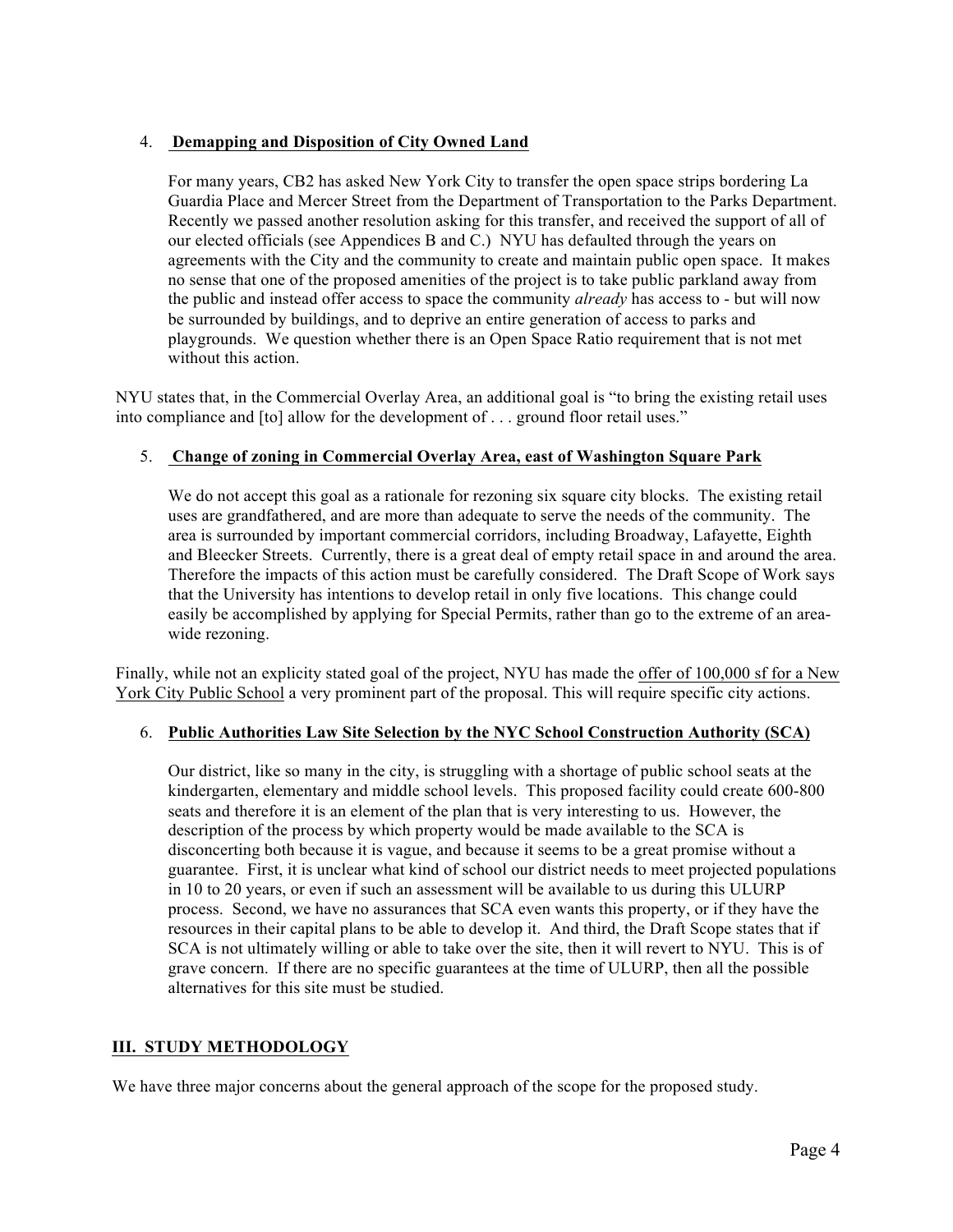1. First, the Draft Scope outlines a baseline of the year 2021 in the "Future Without the Proposed Actions," and refers to two as-of-right projects in the Commercial Overlay Area. We think it is more appropriate to analyze the plan in the entire Project Area as of 2031, when the University expects to complete all of their proposed development. This will allow a more accurate comparison of the two scenarios, and facilitate a better understanding of the impacts.

We are especially interested in an analysis of any potential community facility bonus or development rights currently available in the superblocks, any additional commercial square feet that could be built in the C1-5 overlays in the superblocks and any potential for further residential or community facility development. Such an analysis should include the reasons limiting such development.

As part of understanding all the implications of the "no-action" scenario, we insist on a more complete analysis of the "Reasonable Worst Case Development Scenario" (RWCDS). Throughout the report, the University refers to its 'intentions' when defining the parameters of studying the RWCDS. This is unacceptable. NYU must always look at the maximum potential development and change allowed under the actions they are requesting.

For example, in the Commercial Overlay Area, the Draft Scope refers to NYU's desire to maintain current (academic) second floor uses, and says that they intend to convert no more than 23,236 sf to ground floor retail. We should know the impacts of the maximum that would be allowed if the area was rezoned to C1-5.

2. Second, we would like to see the Final Scope take into account both regional and local impacts when defining the study areas for each CEQR category.

NYU describes the Washington Square Campus as the Hub of a Global Network University. "Each of the main global academic portals must have a home base at the Core that serves as a gateway for faculty, students and the wider public. Thus, even NYU's plans that disperse its facilities at locations remote from the Washington Square campus burdens the Washington Square campus with additional space demands." This describes a major expansion of a regional facility. Many of the categories for study should therefore consider the impacts in a wider context.

At the same time, the bulk and density of the proposal will have intense impacts on the immediate Project Area. As provided for in the CEQR Technical Manual, some categories should also identify subareas for study. The current residents of the two superblocks will be the people who are most affected by the increased height, bulk, density and change of use. A quarter mile or half mile study area radius could significantly dilute the potential impacts on open space, noise, air quality and traffic, to name a few categories.

3. The character of Greenwich Village includes many intangibles related to its history, the people that choose to live and work here, its iconic stores, and vibrant arts scene. We feel that this area is unique - in the city and country, and even worldwide. We call on NYU to conduct an extensive quantitative and qualitative analysis to truly understand what this neighborhood represents.

The Draft Scope states that the proposed methodology will simply "summarize the predominant factors that contribute to defining the character of the neighborhood, including land use, zoning and public policy; open space; historic and cultural resources; urban design and visual resources; transportation; and noise." The spirit of Greenwich Village is more than the sum of these items. It is essential to capture what this neighborhood means to residents and the millions of people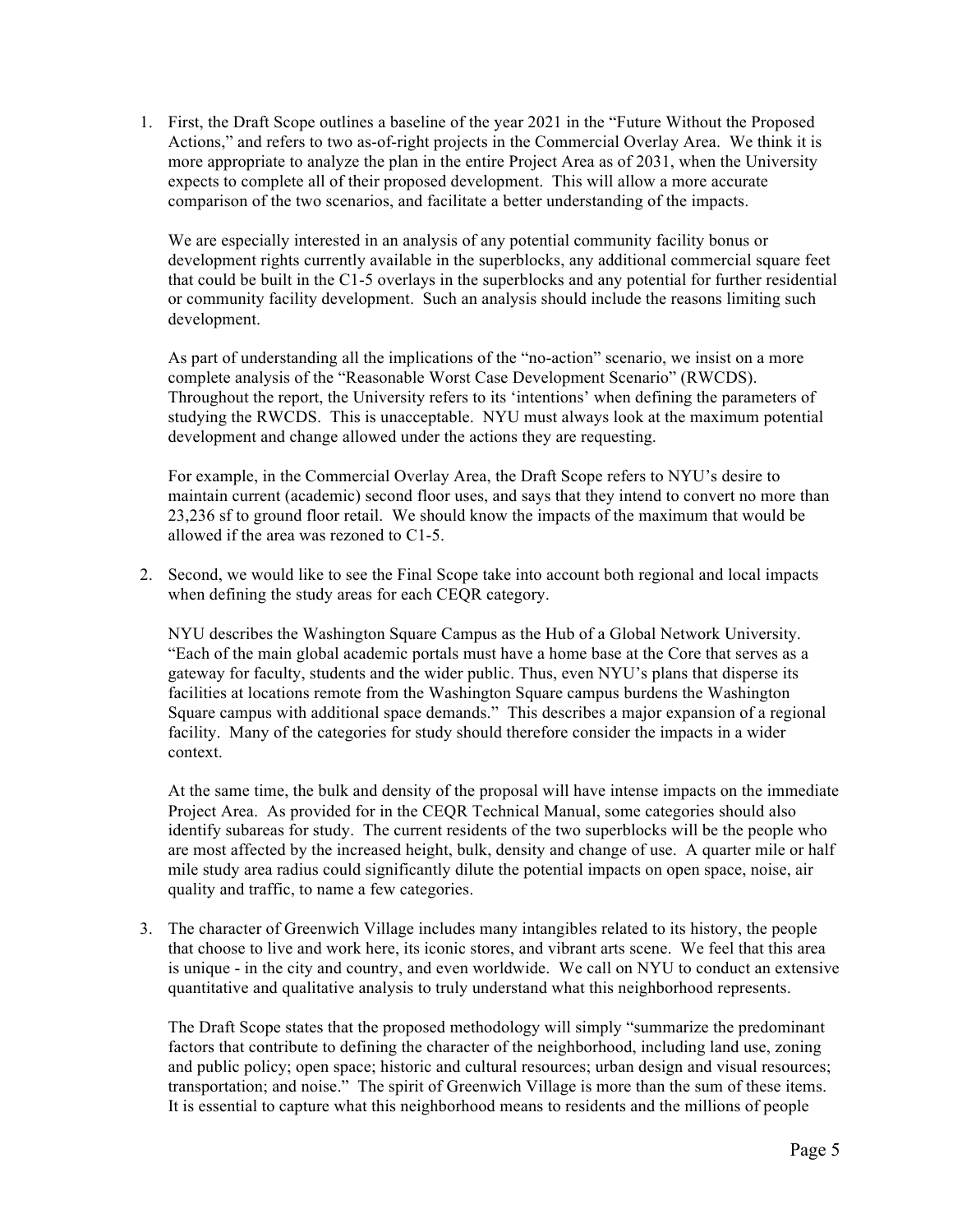who come every year to be a part of this experience. This study requires a strong sensitivity to the fact that the proposed project has the potential to overwhelm a neighborhood, in favor of a campus.

In addition to a detailed demographic profile of the immediate neighborhood, and the core of Greenwich Village, we would like the University to expand their methodology to include surveys, in-depth interviews and focus groups with non-NYU-affiliated residents on the superblocks and in the Commercial Overlay Area, and to ensure that the results are all based on accepted research protocols for qualitative analysis.

# **IV. SPECIFIC COMMENTS ON TECHNICAL AREAS**

# **1. LAND USE, ZONING AND PUBLIC POLICY**

*Community Board 2 notes that the Zoning Resolution's intent is to establish development and use parameters appropriate to the applicable neighborhood or blocks. CB2 is concerned that the proposed zoning actions in the project area will result in unacceptable height, bulk and density that will change a residential neighborhood into an area with more buildings and people than the neighborhood was intended to support.*

# **Zoning** :

- The details of the Large-Scale General Development (LSGD) Special Permit are an essential part of this proposal. The **Draft Scope of Work** does not properly describe the LSGD. These details must be the basis of study for all impacts and environmental consequences. Please provide the precise boundaries of the LSGD and describe the waivers and/or Zoning Resolution text amendments (may include height and setback waivers and potentially floor area and open space redistribution across zoning lot boundary lines, and court and location of use regulations) that will be needed.
- NYU's proposal includes the re-cladding of the ground floor and second floor of the Washington Square Village apartment buildings to add transparency. This seems to indicate a change of use on these floors. Please describe in detail the purpose of recladding and study the potential impacts to current tenants, especially possible displacement.
- Please provide an analysis of the current zoning requirements for open space and the open space requirements for the proposed action. Please explain how the proposed demapping of public land impacts the open space requirements.
- The proposed Commercial C1-5 Overlay District does not include a complete build out for the full amount possible of retail space. Please provide an analysis of the Reasonable Worst Case Development Scenario for the C1-5 overlay, east of Washington Square Park.
- Community Board 2 questions the appropriateness of a Commercial Overlay district that faces Washington Square Park. Please provide an analysis of a RWCDS as to the impacts of potential retail on the eastern boundary of the Park.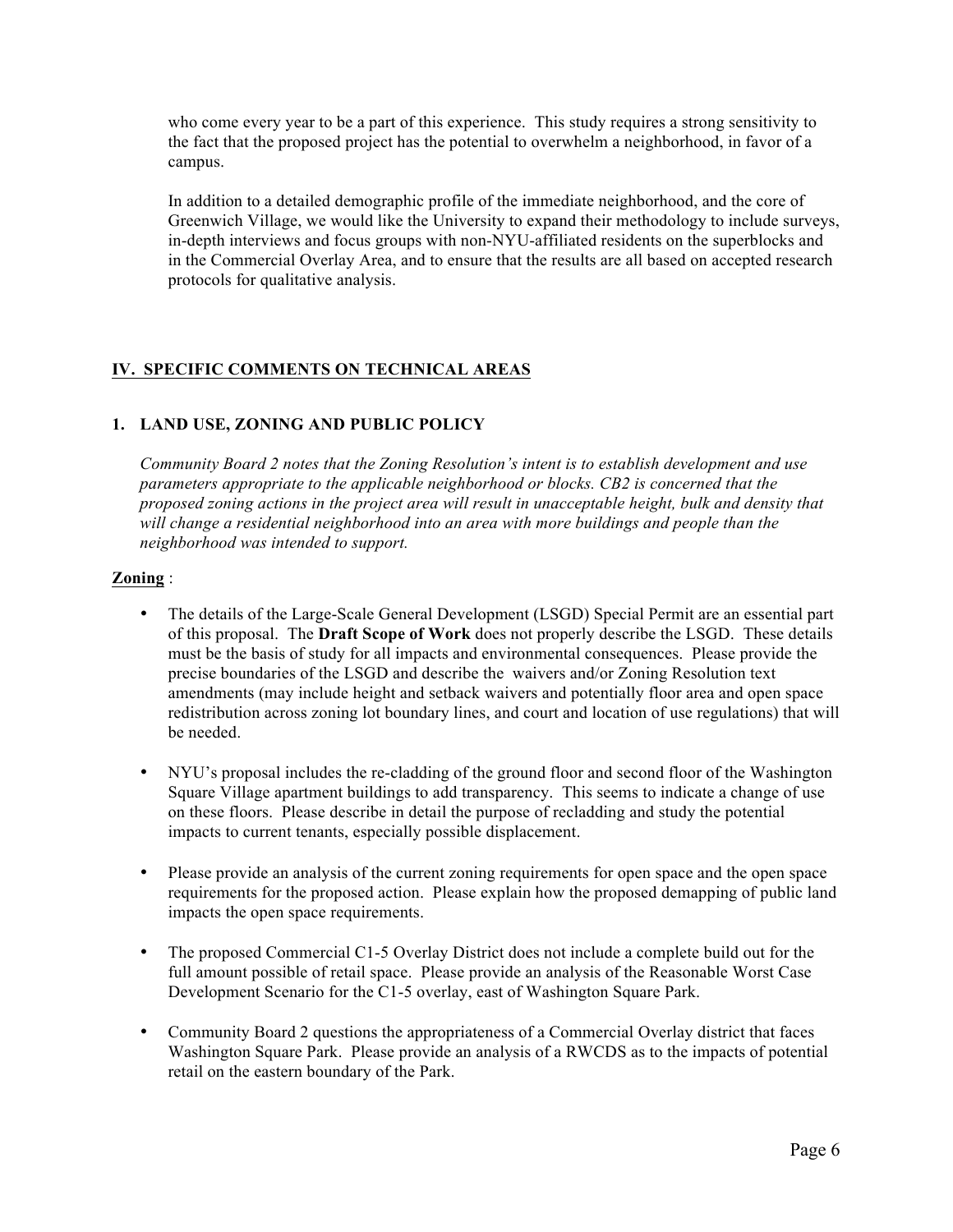## **Public Policy:**

- The Urban Renewal Plan that created the original superblocks, and its subsequent amendments, established a Public Policy that shaped these blocks. This Policy was in effect for 50 years. The proposed action significantly changes the original plan. Please provide a comparative analysis of the requirements of the Urban Renewal Plan, including the Deed Restrictions, and the Proposed Action.
- The Mitchell-Lama Program that created 505 LaGuardia Place established a Public Policy for affordable housing. Please provide an analysis of the potential impacts, including the potential for indirect displacement, that the proposed action may have.
- Community Board 2 notes that the adjoining Historic Districts also constitute Public Policy. Our concerns are addressed in the section below, Historic and Cultural Resources.

## **PENDING:**

### **Future Projects**

The map of projects provided by NYU does not include all of the proposed projects in the Hudson Square Area. A list of these projects will soon be available as part of the Draft Scope of Work for the pending Hudson Square Rezoning, and should be included.

## **Zoning Projects**

CB2 notes the proposed Hudson Square Rezoning and pending zoning actions at former St Vincent's Hospital site.

### **Policy Actions**

CB2 notes the proposed SOHO BID and the planned expansion of the NOHO BID.

### **ALTERNATIVES:**

#### **The No Action Alternative**

- Based on documents from City Planning it appears that there may be additional unused development rights available in the Proposed Development Area The "No Action Alternative" should be fully explored. Please provide a detailed description of the maximum "as-of-right" build-out (including development allowed by Special Permit) allowed under the current zoning, and the anticipated impacts.
- The "No Action Alternative" in the Commercial Overlay District should also include the maximum "as-of-right" build-out. NYU has noted the potential for additional construction in this area.

### **Additional Alternatives:**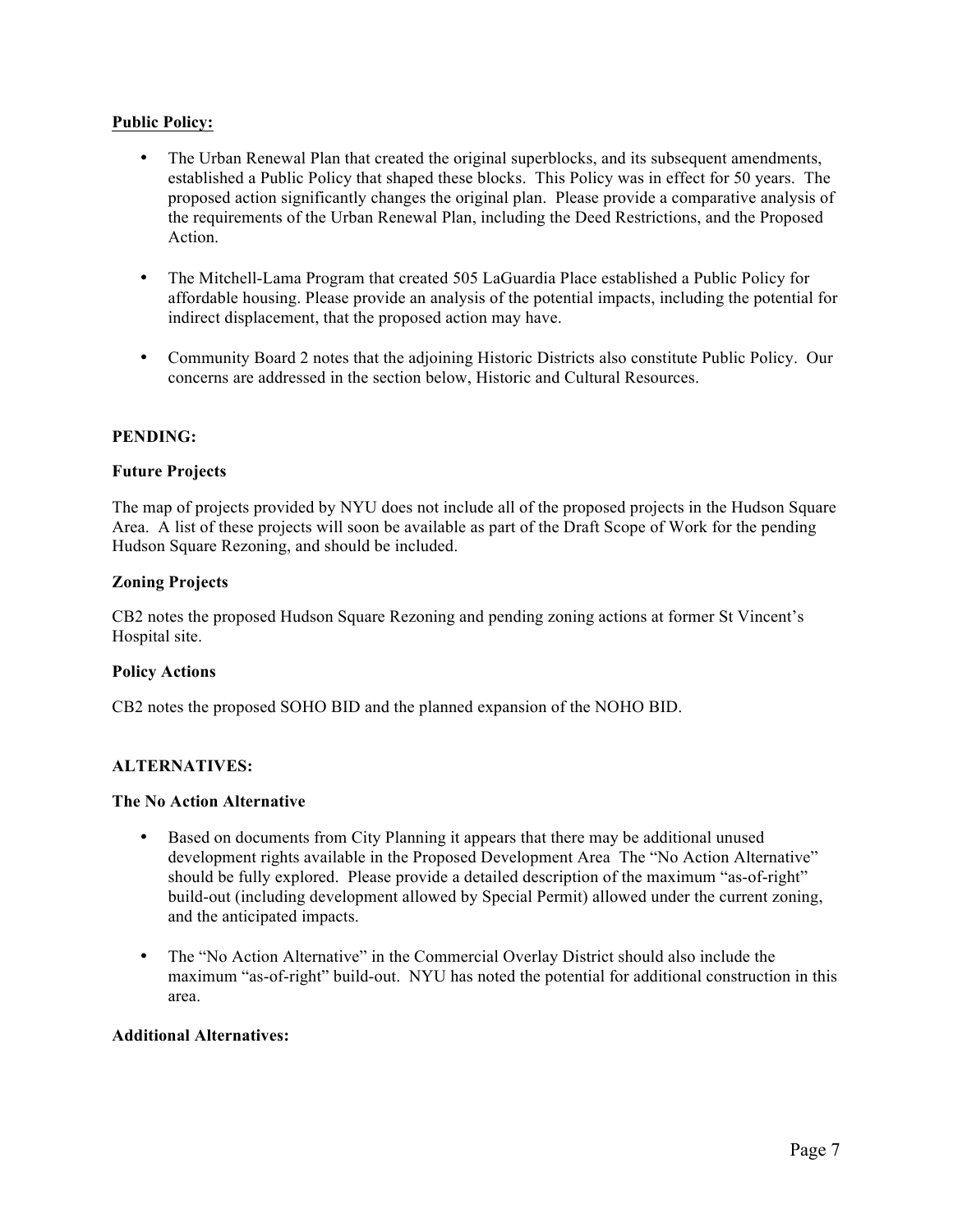- As reasonable alternative for the proposed C1-7 District please provide a comparative analysis for a district that retains the current R7-2 zoning district and uses Commercial Overlay zoning, as needed.
- As reasonable alternative for the proposed demapping and City disposition of portions of city streets. please provide an analysis of the proposed project without the demapped areas.
- As reasonable alternative for the proposed actions please provide a plan to retain the current zoning, and instead relocate new development to other areas of the City that have expressed strong interest and invited development, for example Community Board 1, Manhattan. Land-use and existing zoning regulations in areas such as the nearby Financial District would accommodate present and future expansion to and beyond 2031, and should be investigated. (see Appendix D)
- Within Community Board 2, many hotels have been built in recent years, and have indicated that they are not nearly at capacity. As reasonable alternative for the proposed Hotel please provide a plan for using excess hotel space in CB2.
- As part of the Reasonable Worst Case Development Scenario, please study the maximum allowable development in the event that the NYC SCA decides not to pursue a public school on the current Morton Williams supermarket site.

# **2. SOCIOECONOMIC CONDITIONS**

*NYU's Plan 2031 proposes a large number of changes that will affect existing residents and businesses as well as change the existing socioeconomic conditions. CB2 requests more detail on all aspects of this topic, especially including indirect displacement of residences and businesses. In addition to the studies required by CEQR and included in NYU's Draft Scope, we ask that the following be studied.* 

• Overall, CB2 asks that NYU provide a separate analysis of the existing demographic conditions in the Sub-Areas directly impacted by the proposed project, specifically Census Tracts 55.01 and 59, and how the proposed changes will affect these Sub-Areas\*.

## **Direct Residential Displacement**

- NYU's Draft Scope states that the proposed action will not directly displace any residents from the project site. However, page 23 of the Draft Scope states that 15 Washington Place will be converted from approximately 74,000-gsf residential into 129,000-sf academic use. Please provide a full explanation of what will happen to 14 and 15 Washington Place and any other locations that will no longer be residential under either without or with the proposed actions, the number of residents affected and what plans are being made to accommodate them.
- NYU's Draft Scope states under the proposed actions that the bottom two floors of Washington Square Village may become retail. Please provide details of what will happen to the current residents on these floors.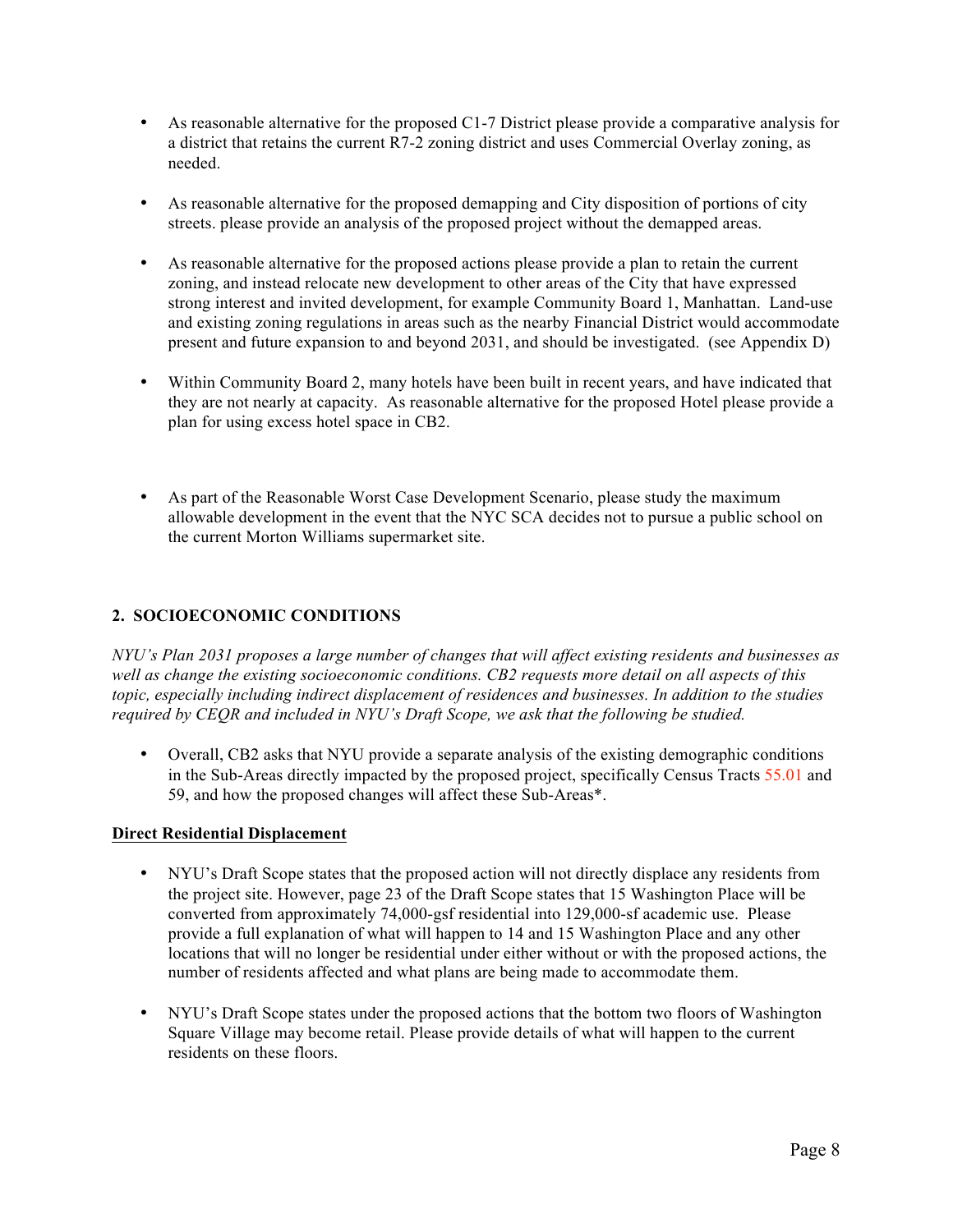• Study potential for and ramifications of displacement of rent-stabilized residents by a not-forprofit University.

## **Indirect Residential Displacement**

- Analyze the effect of increased land rent on the income-limited Mitchell-Lama housing known as 505 LaGuardia Place. A reset of the land lease occurs in 2014 which is within the proposed project period. Will the increased land lease fees cause monthly charges to become too high for some residents, thereby causing displacement?
	- o On the negotiations and final pricing of the Land Lease, analyze the potential effects of the:
		- **Proposed zoning change**
		- removal of deed restrictions/covenants on the Urban Renewal Plan
		- dissolution of the existing LSRD
- Analyze the effect of a more than 300% increase in the number of residents on the South Superblock on living conditions for those residing there – both the generally elderly population of 505 LaGuardia Place and the families with small children in the two Silver Towers, as well as the immediate neighborhood including the North Superblock and the residents of the buildings adjacent to and having frontage on both Superblocks. Will changes in living conditions cause indirect residential displacement?
- Analyze the potential for reduction in property values, causing indirect displacement and/or severe financial consequences to those who own co-operatives or condominiums adjacent to the proposed project area
	- o during construction
	- o after streetside green spaces have been transferred to NYU and potentially built on or under
	- o after transient/community parking spaces have been removed
	- o when up to 1,750 (per Draft Scope p. 26**)** young people with no ties or commitment to the neighborhood are added to the area
	- o when a hotel facility with a transient population as well as 260 faculty residences (per Draft Scope p. 26) are added to the area
	- o taking into account new shadows cast on these buildings by new NYU structures
	- o across LaGuardia Place if the LaGuardia Corner Garden plants fail to thrive and/or die as a result of the shadows cast by the proposed building on the supermarket site.
- Analyze the potential increase in crime due to the enormous increase in population including young students located at the far southeastern edge of the 6th Precinct, and its effect on property values on apartments in the buildings adjacent to the Superblocks.
- Report on the square footage change in dedicated play space for toddlers and for children up to age 16, both programmed and unprogrammed, on the University Village and Washington Square Village Superblocks. Separately study both temporary and permanent replacement playground sites, and with and without the acquisition of the city-owned open space strips. Report on how the changes will affect families on and adjacent to these blocks as well as property values.
- Explain how a project that will affect so many residents in such a concentrated area can be justified, and what demographic changes can be expected when the population of students and faculty are dramatically increased thereby changing the proportions from that found in the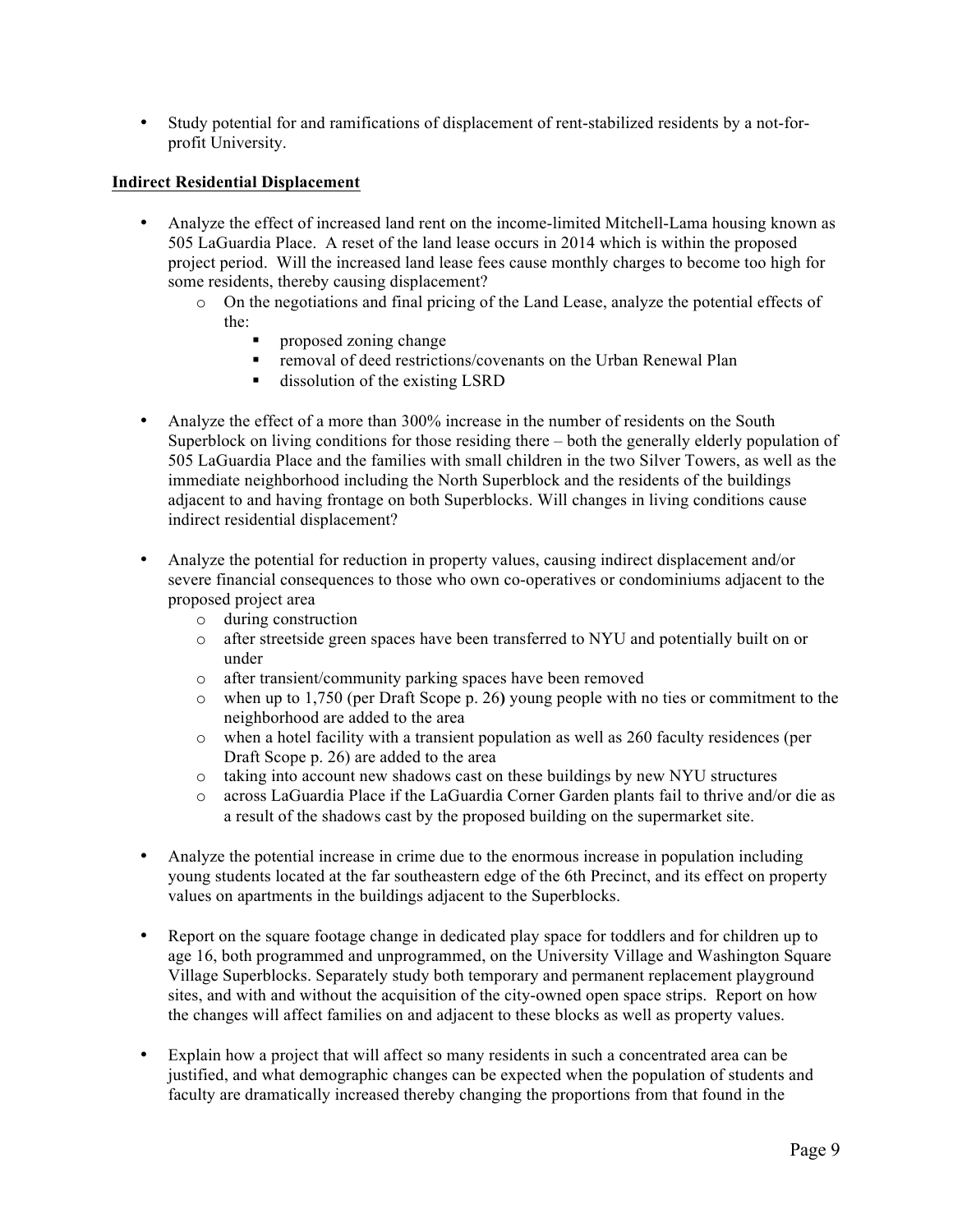existing residential population.

- Report on rent-stabilized or rent-controlled residents on both the Washington Square Village block and buildings East of Washington Square Park:
	- o Do added buildings, commercial tenants and/or reduction in open space dedicated to these residents have the potential to reduce the number of these residents?
	- o Is an overall reduction of this type of residents possible due to the proposed plan?
- Provide an analysis of the number of mobility-impaired and elderly people that will be affected by the move of the supermarket, including whether they will lose the independence of being able to reach the supermarket unassisted, and possibly suffer indirect displacement.
- Report on the square foot reduction of non-built space on the entire University Village and Washington Square Village Superblocks, both publicly and privately owned, since the total amount of open space is an important factor in the value of owned as well as rented housing.
- Report the number of mature trees that will be destroyed as a result of the proposed plan, and its impact on the value of nearby rental and co-op housing.
- Provide clear information on plans for 14 and 15 Washington Place and any indirect residential displacement or attrition plans.
- Analyze the potential for underground water being diverted by the enormous "bathtubs" needed for the underground structures proposed for both Superblocks eroding the foundations of buildings near the Superblocks as well as possible water infiltration on sub-grade apartments and retail, and the potential for these causing a reduction in property values and/or displacement.

## **Direct Business Displacement**

• Provide information on any retail facilities that will be removed as a result of this plan, including the existing Supermarket and the stores on the retail strip on the North Superblock, as well as any other existing businesses that will be removed or relocated.

## **Indirect Business Displacement**

- Analyze the potential indirect displacement of existing community-oriented retail in favor of stores and other establishments serving the NYU population.
- Report on the likely increase in food-and-drink establishments in the proposed additional retail to be added under the plan, and the effects of increased alcohol-serving establishments on residents and businesses in the area.
- Analyze the potential for vacancies in the newly created retail if restrictions on liquor licenses, including both the 200-foot rule from the proposed school and the 500-foot rule from existing establishments, were to prevent new food-and-drink establishments from taking the new spaces.
- Report on the current retail vacancy rate and analyze the potential effects of adding the proposed maximum retail on existing stores and vacant space on:
	- o the area east of Washington Square Park including 8th Street a major retail thoroughfare
	- o Broadway which is currently zoned for and amply supplied with retail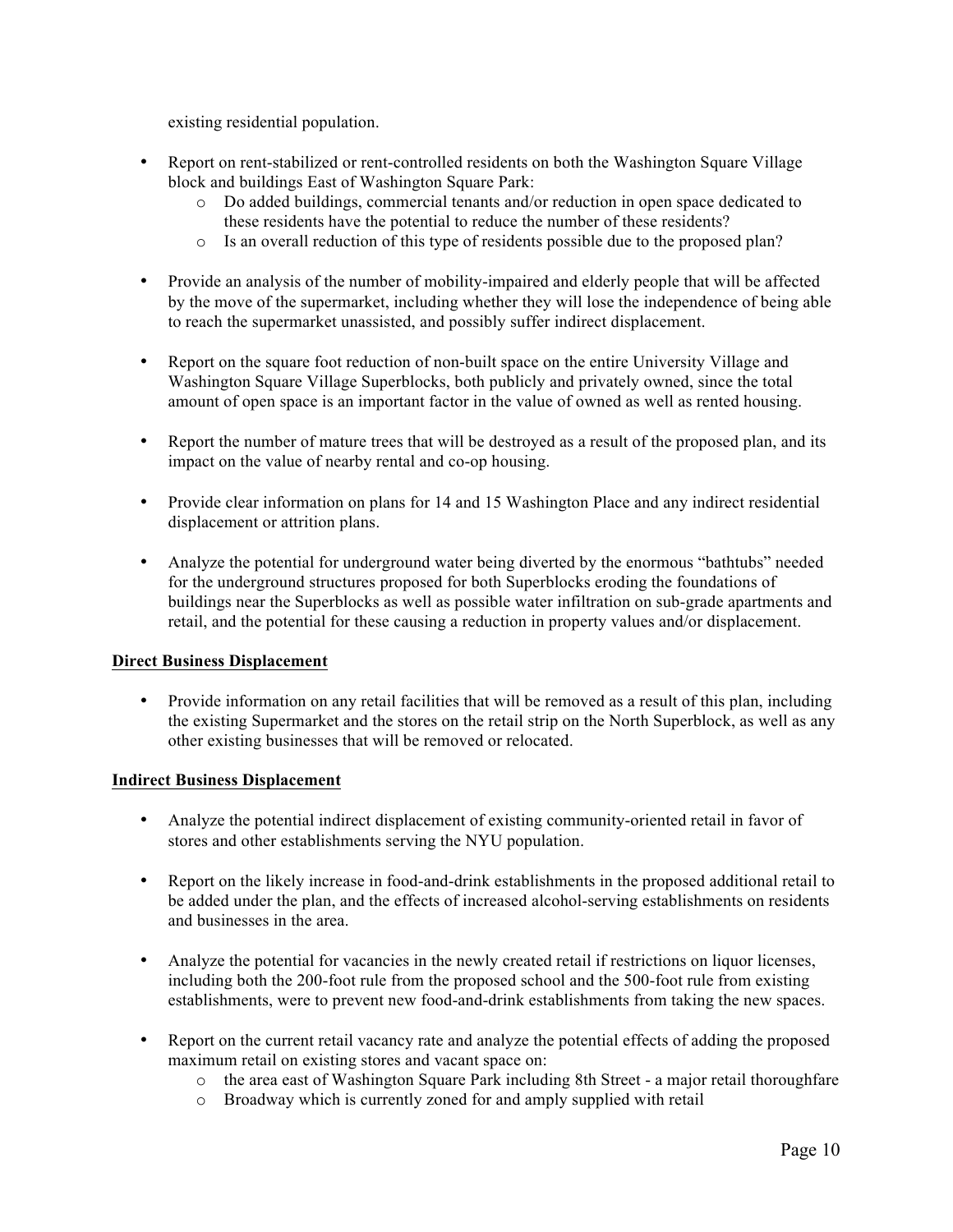- o Bleecker Street from Lafayette to Avenue of the Americas
- $\circ$  North/South streets from Houston Street to  $8<sup>th</sup>$  Street
- o The SoHo area from Canal Street to Houston Street
- Analyze the potential effect of new retail development on whether it would meet unmet needs for residents or compete with existing retail and longstanding iconic neighborhood merchants, and the effect on commercial rents on blocks including:
	- o Washington Place and Waverly Place
	- o Bleecker Street
	- o on and near the Superblocks
- Provide detailed information on the number, size and type of retail establishments that would be added if the proposed zoning were to be approved, both C1-7 on the Superblocks and C1-5 overlay on the area east of Washington Square Park, and analyze the current and future retail market saturation and rents.
- Study the need for car and truck parking and loading docks for the proposed facilities, and whether these will impact accessibility to buildings throughout the Superblocks and on adjacent streets and the area east of Washington Square Park, and how reduction in parking and increase in traffic will impact property values.
- Study the potential effects including indirect displacement on nearby established industries and uses such as the manufacturing, retail and arts communities and facilities in SoHo and NoHo.

#### \*NOTE - From the CEQR Manual:

For projects covering a large area, it may be appropriate to create subareas for analysis if the project affects different portions of the study area in different ways. For example, if a project concentrates development opportunities in one portion of the study area, and would result in higher increases in population in that portion, it may be appropriate to analyze the subarea most likely to be affected by the concentrated development.]

# **3. COMMUNITY FACILITIES AND SERVICES**

*The Draft Scope for NYU's Plan 2031 needs to include analyses of the potential direct and indirect impacts on a variety of areas included in this category. Special attention should be paid to a careful comparison between the "No Action Alternative" and the "With Action RWCDS Alternative."*

*With regard to the space that NYU is offering for the public school, the language on p.6 of the Draft Scope, which states, "If SCA does not utilize the space for a public school by a yet-to-be-established date prior to 2031, NYU would utilize the 100,000 square foot space for its own academic purposes" must be revised. As stated above, under General Comments, it is essential that all potential alternatives are fully studied.*

## **Public Schools**

- Analyze how increased population will impact CB2 schools. Specifically, how many families will NYU bring to our district as part of the Plan 2031 expansion?
- Analyze and offer specific details as to how NYU is arriving at the 100,000 sq ft figure for a public school.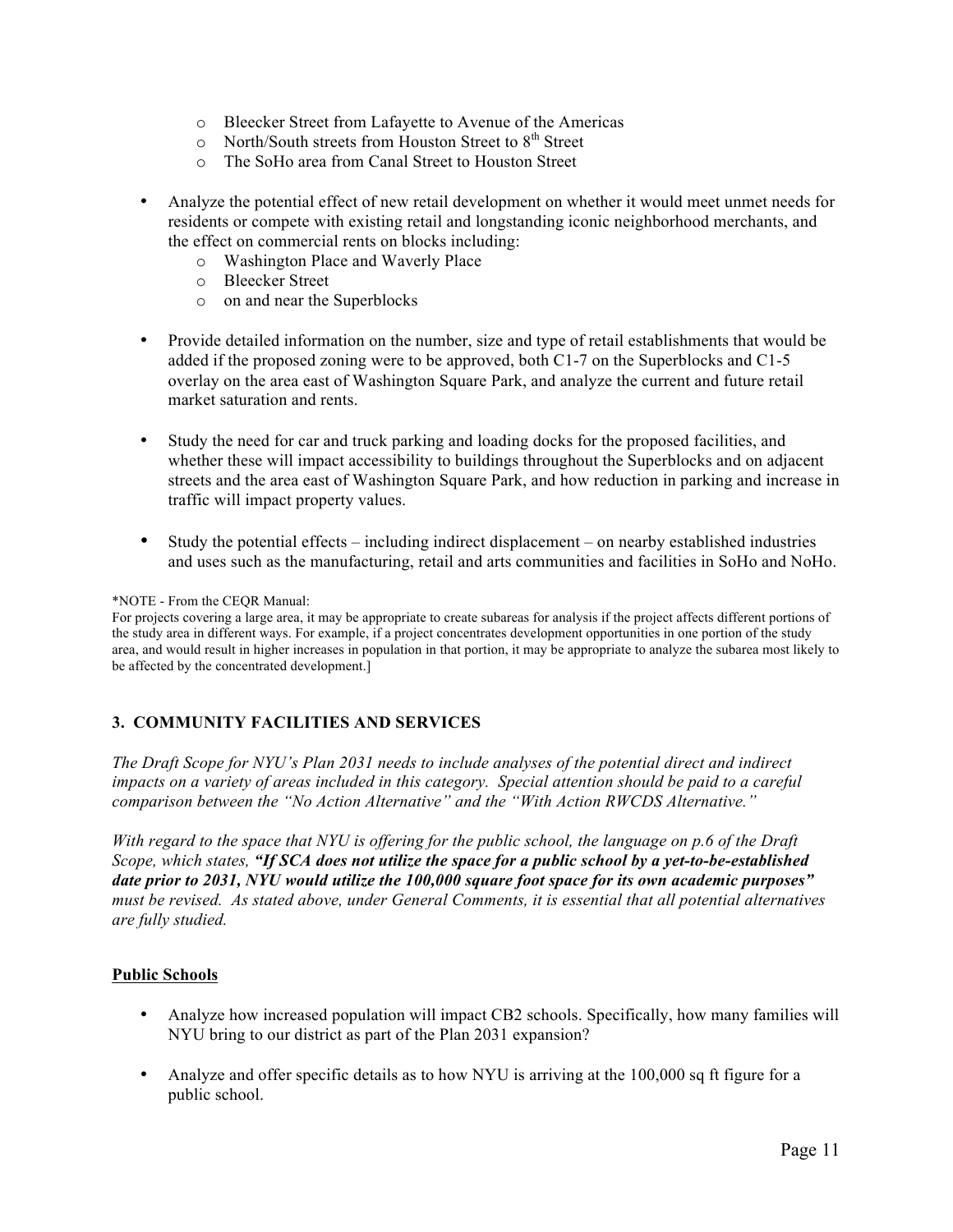• Analyze what is the right level of public school (i.e., Elementary vs. Middle School.) Since Middle School is a district choice and not a zone choice, the need for a Middle School should include an analysis of district wide (D2) enrollment/school seats, but will largely be based on the growing Middle School population in the CB2 zone, and on the fact that parents and students do not have a Middle School choice in CB2.

Analyze the appropriateness of housing an undergraduate college dormitory above a public school. What are the School Construction Authority (SCA) and Department of Education protocols? Provide a clear description of the proposed school building, and information as to how the SCA and NYU will coordinate construction.

- Analyze the amount of outdoor space a state-of-the-art school would have and where it is best placed based on the grade-levels included. Per open space requirements, analyze if there is enough open space on the rooftop of the donated shell and core for a public school, and the appropriateness of a rooftop play yard. Rooftop play yards can be loud when they are filled with children. Analyze noise impacts on nearby buildings.
- Analyze the actual costs for NYU to provide both the "Shell and Core" for a public school. Are there differences in costs between an Elementary School, Middle School and/or High School.
- Analyze the possibility of NYU financially supporting the renovations of P.S. 3 and P.S. 41, which have been, and continue to be, attended by children of NYU faculty, and which are desperately in need of upgraded infrastructures compared to other zoned public schools. One or both of these schools are in need of a larger outdoor play space, a new cafeteria, a separate gymnasium, an elevator, and permanent seating in the auditorium, and so these areas should be included in a cost analysis.
- Analyze as an alternative to donating space within the core the costs of NYU financially supporting the purchase and construction of a new public school outside of the core. (e.g., 75 Morton Street which could potentially be used for both Middle and High School, Grade 6-12.)
- Analyze school completion timing. When would the school be completed, and will that coincide with the community's needs? Analyze viable mitigations if it is proven the community needs a school now. The school is a deferred benefit, so what will NYU do for the community in the meantime?
- Analyze as an alternative the costs of NYU financially supporting the construction of a community center fitted for a public school on the site in the core that the University has promised to the community. Analyze the costs to build classrooms, a book/reading area geared for children, a gym, a childcare center space, a senior center space, and a break room.
- Analyze the costs of NYU donating space for a community center in existing, or yet-to-be constructed NYU buildings.
- Analyze what protections the community has that a public school will actually be built, that SCA wants and can afford the space, *and that the space will not revert back to NYU under any circumstances.* Provide information on how the community will retain this mitigation even if DOE/SCA does not want to, or have the funds to, build the school. The DEIS states that NYU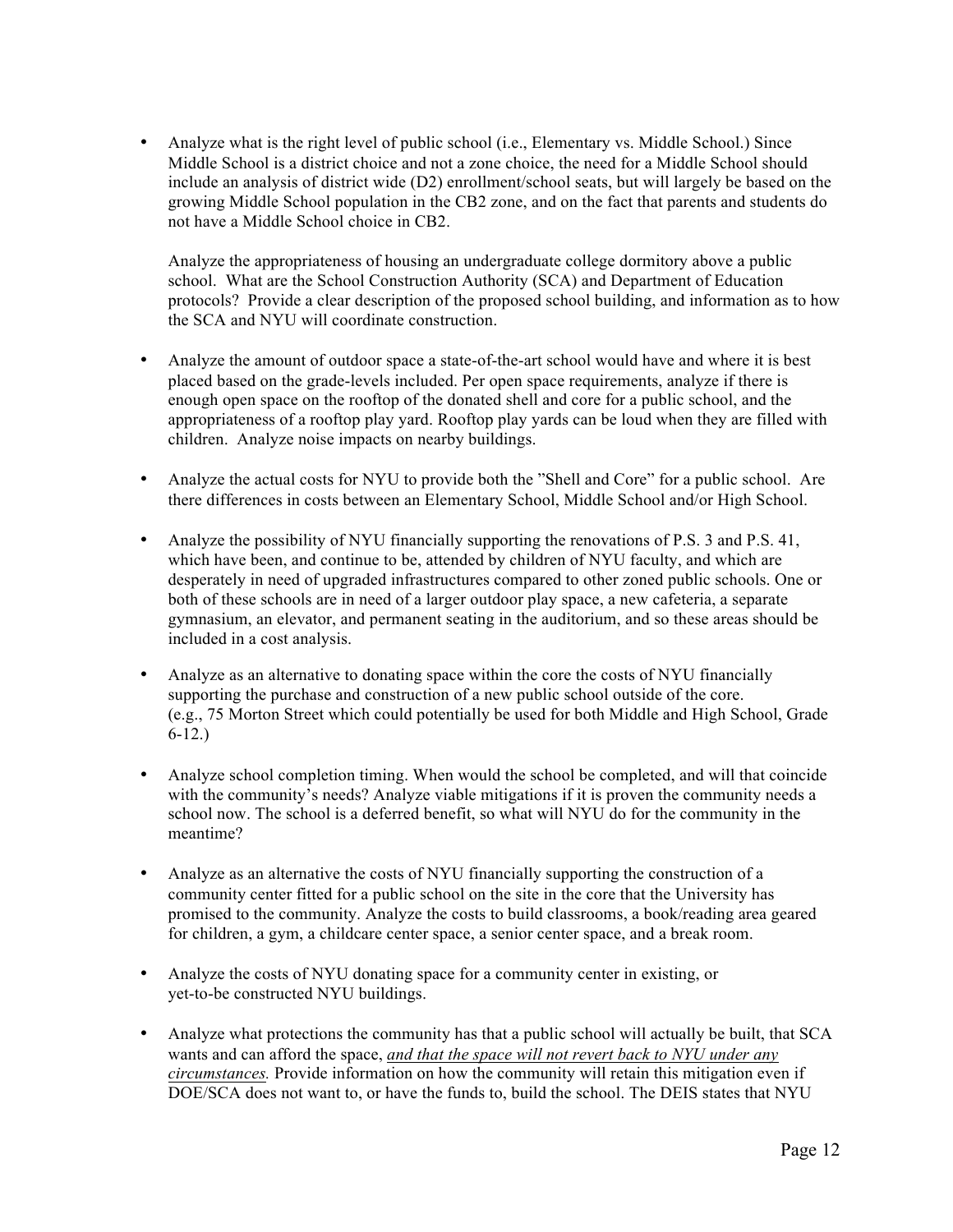will utilize this land if a public school is not built. What would be built there is currently unspecified. *NYU's Scope must provide alternatives that retain community ownership and use of this land promised by the University to the community.*

## **Fire and Ambulance**

- Analyze the fire access to the middle of Washington Square Village between the proposed extra buildings, playground and superblocks overall. How will the apparent removal of the 2-way roads crossing the northern superblock and loss of access to the existing fire lanes there increase fire hazards?
- Analyze how the removal of the N/S roads on the WSV block affect the ability of ambulances to get in, get their patients loaded, and get out.
- Analyze the impact that an additional population of 1,750 young adult students (p.26) who will most likely be freshmen, 260 dwelling units for faculty members (p.26) and constant transient hotel guests will have on the delivery of NYPD services, specifically the already understaffed  $6<sup>th</sup>$ Precinct, to the rest of the precinct.

# **Hospitals**

• Analyze how the Proposed Action Plan and increased population will indirectly affect the community's access to services at the planned North Shore-LIJ Center for Comprehensive Care, which will have limited space and services compared to the full service St. Vincent's Hospital it is replacing**.** 

## **Child Care**

• Analyze the impact on the displacement of the childcare facility, Creative Steps Playgroup on the ground level of WSV, which may be turned into retail, which would physically displace the childcare facility. If Creative Steps Playgroup were to be displaced, how would the displacement be mitigated by NYU?

## **Physical Fitness Facilities**

- Report on how access to and egress from the proposed "temporary gym" will be achieved, especially by busloads of visiting basketball and volleyball teams, since there is no streetside access from Mercer Street and the porticos limit the height of the vehicles that can enter the "Greene Street" N/S roadway.
- Report on the uses of the "temporary gym." As this facility will be smaller than the existing Coles, will it be more of a field house than a gym? Will any community uses even be possible? Report on how the community's access to the gym facilities will be coordinated with student access and analyze how NYU can provide increased access to the community to the "temporary gym" and, eventually, the permanent gym facility.

## **Libraries**

• Analyze how the proposed action plan and increased population will indirectly affect the community's access to its Jefferson Market Library and Hudson Park Library.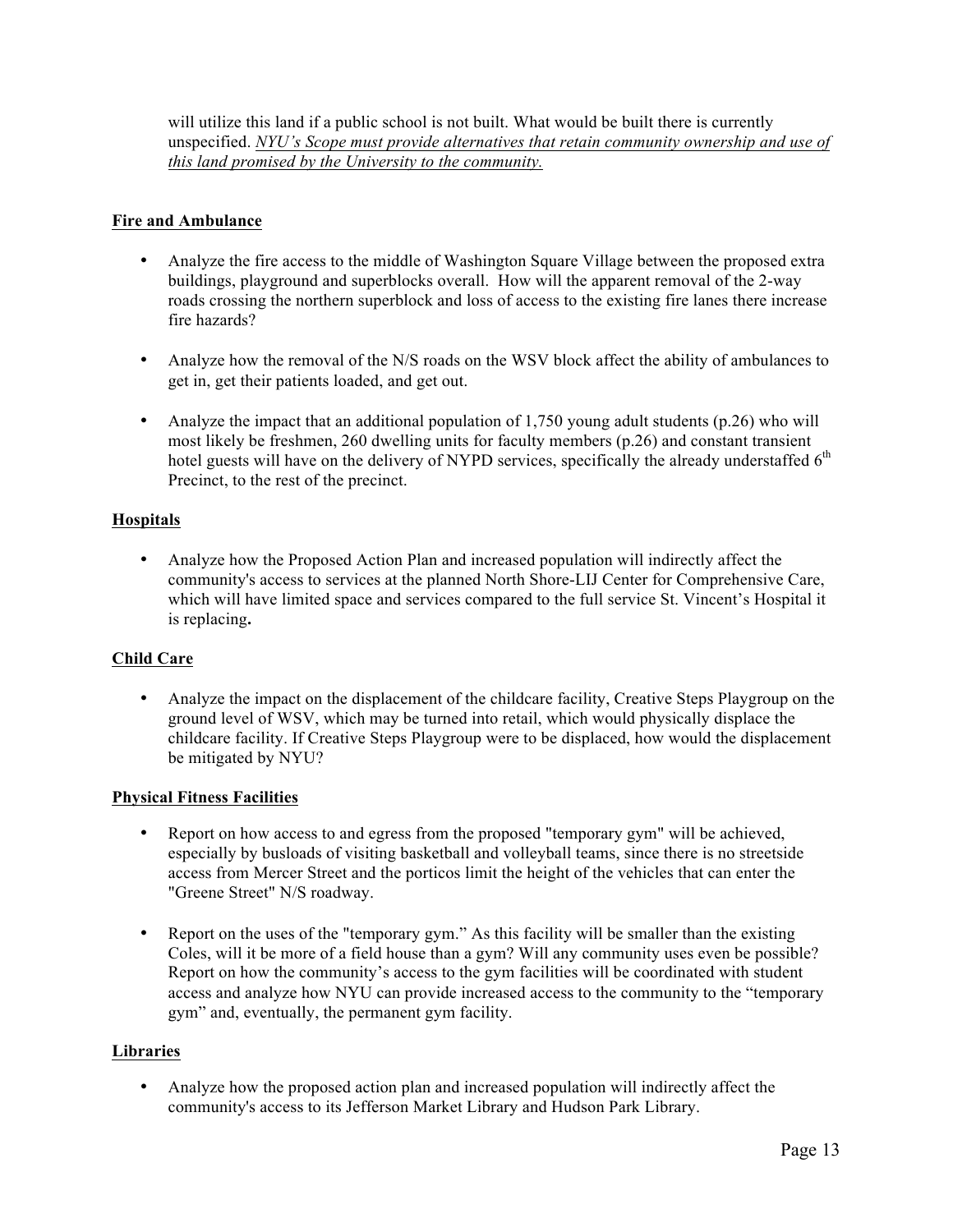## **Places of Worship**

• Analyze the indirect effects that the proposed action plan will have on St. Anthony's Church and any other public places of worship identified to be within the study area.

# **4. OPEN SPACE**

Over a period of many years, access to parks and open space has been one of the most passionately expressed concerns among residents within the CB2 district. Our board has actively and successfully promoted creation of new open spaces, large and small, at every opportunity, and has advocated for the improvement and good care and management of existing spaces. This leadership has been consistently supported by all of our elected officials over the years. The public open spaces currently within the project area are among the parks that have been created and cared for through intense and passionate public engagement. They are part of the history and fabric of the immediate district. So it is not a surprise that the response of the community to proposals to eliminate these spaces has been intense and passionate as well. Please refer to appendices as follows:

- 1. A Community Board 2 Resolution opposing de-mapping public lands in the project area and supporting transfer of these spaces to the Parks Department
- 2. A press release to the same effect issued by elected officials for all districts in which the project area resides

This request is for substantial expansion of the scope with regard to open space in the following areas:

- 1. Alienation of Public Open Space
- 2. Need for a Full Assessment of Direct Effects on Open Space
- 3. Need for Special Assessments of Indirect Effects
- 4. Special Considerations for the Need for a Detailed Assessment
- 5. Staging Impacts

## **1. Alienation of Public Open Space**

## **• A full review is required to evaluate legal issues related to alienation of public open space in the project area.**

Existing public open space in the project area is likely to require alienation legislation. The CEQR Technical Manual advises that when a project eliminates "or involves certain changes in use of dedicated City-owned parkland or open space, the City must have the authorization of the New York State Legislature and Governor to alienate the parkland or open space." The project proposes transfer to NYU of City-owned land that is public open space. Some of this land has been developed with government funds dedicated for improvement of public open space and also private funds accepted by New York City for the restricted purpose of developing this land for active and passive open space use.

- a. A public playground will be built this year in LaGuardia Park on the east side of LaGuardia Place between Bleecker and West Third Streets. The area was dedicated for this purpose and the design for the park was approved through a process including review by the NYC Parks Department, Community Board 2, and the Public Design Commission, and City funds will be used for construction.
- b. Mercer Playground is public open space on Mercer Street between Bleecker and West Third Streets. The NYC Parks Department web site states "In 1995 the Department of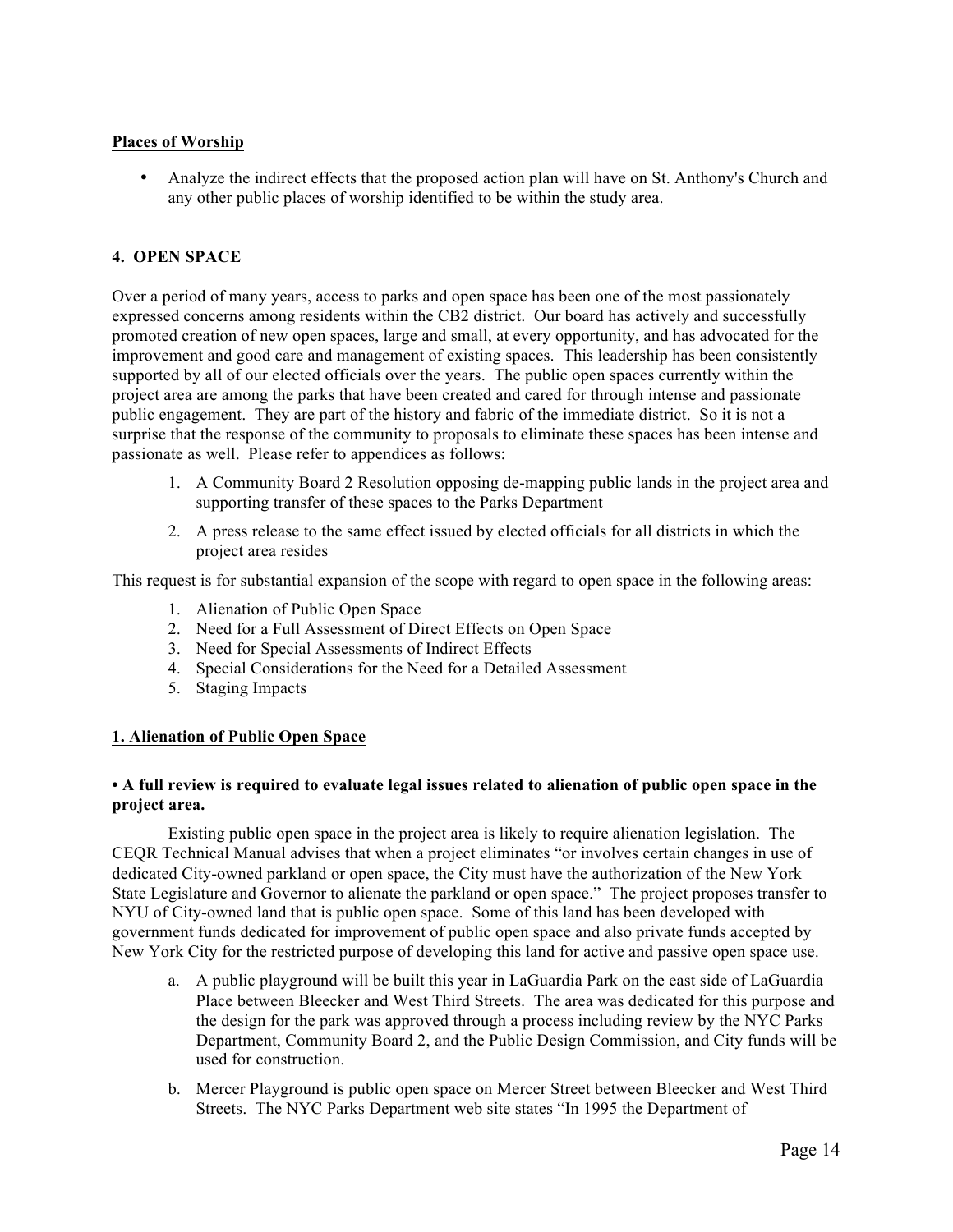Transportation gave Parks a permit to use the site. Two years later the site was formally transferred to Parks, and plans were made for capital improvements. The playground construction was funded jointly by Council Member Kathryn Freed and LMNO(P) at a total cost of \$340,000. LMNO(P) raised an additional \$100,000 for the construction of the fence. Supporters included New York University, the Robinson & Benham Charitable Trust, and the Archives Fund."

c. NYU recently built an underground co-generation plant on public land on Mercer Street between West Third and West Fourth Streets. The easement allowing this use was part of an agreement dedicating the above ground use of this City-owned property to passive open space. Neighbors, community board members, and elected officials participated in a design process resulting in a design for this public open space that was approved by Community Board 2 and the Public Design Commission. The design includes gardens and seating areas.

A full review is needed of all possible legal issues regarding transfer of public lands, including a review of whether the proposed land transfers and/or alternatively transfer of underground easements that might impact the public open space use of the properties would require state legislation. Additionally, all prior development of public open space on these properties needs to be reviewed to determine whether there are issues regarding alienation of parklands that have received state or federal funding. A report on this review should be made available to the lead agency, the NYC Parks Department, local elected officials, and Community Board 2.

## **2. Need for a Full Assessment of Direct Effects on Open Space**

## **• Determine the users of existing public open space and evaluate how the project may reduce the usability of these spaces, detract from their aesthetic qualities or impair their operation.**

The Draft Scope states that "a detailed assessment of the Proposed Actions' direct effects on open space will be provided that considers the types, quantities, and quality of displaced publicly accessible open spaces as compared to the new publicly accessible open spaces that would result from the Proposed Actions." This suggests that the assessment will be limited to what the CEQR Technical Manual calls "a simple comparison of conditions with and without the project and a discussion of the users affected." But the Technical Manual states that this may be insufficient when "more information on users of that open space may be appropriate or there is ambiguity as to whether the project would reduce the usability of an open space, detract from its aesthetic qualities, or impair its operation." As discussed in detail herein, there are reasons why replacement spaces provided by the project are not comparable to spaces that will be eliminated or significantly impacted.

## **• Evaluate whether proposed replacement space within a campus environment will provide a welcoming alternative to current users. Include surveys and interviews of current users.**

Because the project will locate replacement open space away from the public streets in a manner that will surround the space with large NYU buildings and may create a campus feel, students and workers may displace residents and more information is needed regarding current open space users and the availability of other space. The relocation of active space to a more shaded area may have a negative impact on its usability and the loss of many mature trees will have a long term or even permanent impact on aesthetic qualities.

The Draft Scope indicates that there is justification for limiting the assessment of direct effects because "the proposed project intends to enhance public recreation opportunities in the Proposed Development Area by providing new and replacement open space." However, the following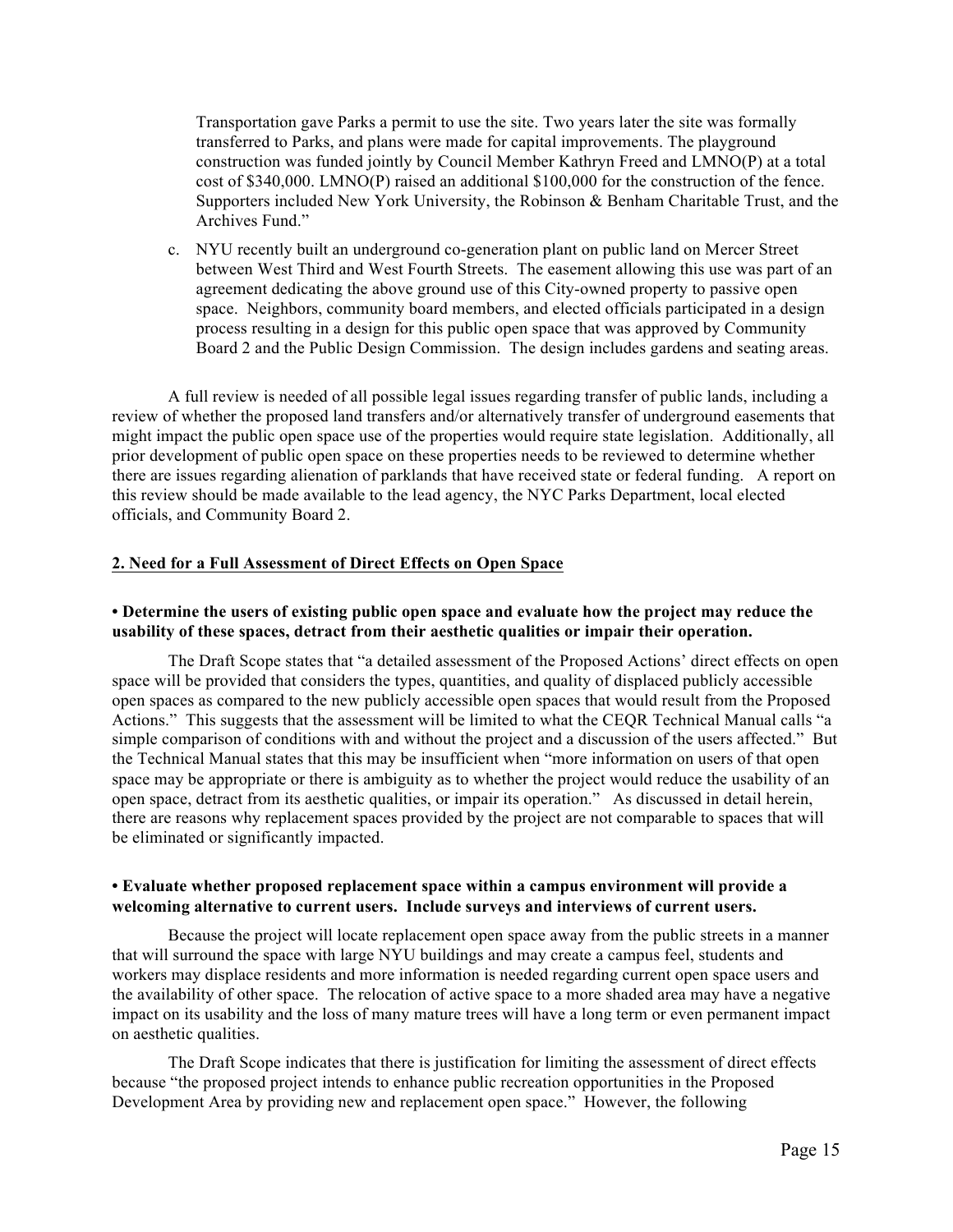considerations indicate the need for a full review of the direct effects on the entire study area, and not just the proposed comparative analysis of existing and replacement spaces.

### **• Study the basis for strong community support for existing outward facing public space on public land including consideration of the importance of the history of these spaces. (See appendices: Community Board 2 Resolution and Press Statement by Elected Officials.)**

There is strong public support for retaining the existing open spaces. There has been a strong negative public response to the proposal to eliminate the existing open spaces on City-owned land and there has been little or no public expression of support. More than 200 people attended a Community Board 2 public hearing on October 18, 2010, where 36 people spoke against replacement of the existing open spaces and no one spoke in favor. A subsequent resolution (appended hereto) was passed opposing transfer of these spaces to NYU and supporting transfer of these properties to the Parks Department. A press release (appended hereto) opposing the transfer of these spaces to NYU and supporting transfer of these properties to the Parks Department included statements from all the local elected officials: United States Congressman Jerrold Nadler, Manhattan Borough President Scott Stringer, State Senator Tom Duane, State Assembly Member Deborah Glick, and City Council Member Margaret Chin.

### **• Describe and evaluate the aesthetic character, user groups, and public accessibility of existing open space as conditioned by its placement along the streets and outside university property.**

The proposed replacement open space is substantially different in aesthetic character, user groups served and public accessibility.The existing open space on public land has direct access for neighborhood streets while the replacement space will be surrounded by large NYU campus buildings. Therefore, even without consideration of the dramatic increase of new resident students, non-resident students, and NYU faculty, employees, and visitors, the uses will likely be more associated with the campus than with the neighborhood, creating a feel more responsive to the University than to the broader community. The existing open space is connected to the adjacent streets and provides a relief to the urban grid typical of the attractiveness of other "park blocks." Building new towers where the parks are currently located is a drastic change to the aesthetic impact of the open space. Existing open spaces, including spaces on public land and the publicly accessible Children's Playground/Key Park are built on natural ground and support large species mature trees. These trees, as well as dozens of smaller species mature trees in other areas will be removed and the hardscape replacement spaces will support fewer trees of smaller species because all the replacement spaces will be built above occupied space and not on natural land. The gardens above the garage at Washington Square Village were designed by Sasaki, Walker and Associates and completed in 1959. They are eligible for listing in the State and National Register of Historic Places. The tranquility and historic importance of these gardens will not be replaceable in the middle of a complex of large campus towers.

### **• Evaluate the location of the existing playgrounds and dog run in consideration of warmth provided by the sun, the benefit of mature, large species trees, and distance from residential windows.**

The proposed replacement open space has limited usability. The addition of new buildings and the relocation of existing open space including children's playgrounds and spray showers to more shaded areas will reduce the usability of these spaces. A replacement for the existing dog park at Mercer and Houston Streets is sited adjacent to one of the Silver Towers residential buildings. NYC Parks Department policy does not allow placement of dog runs where noise and odor will create conflicts with residents. The location will at least limit the hours of use of the dog run which is currently used at all hours.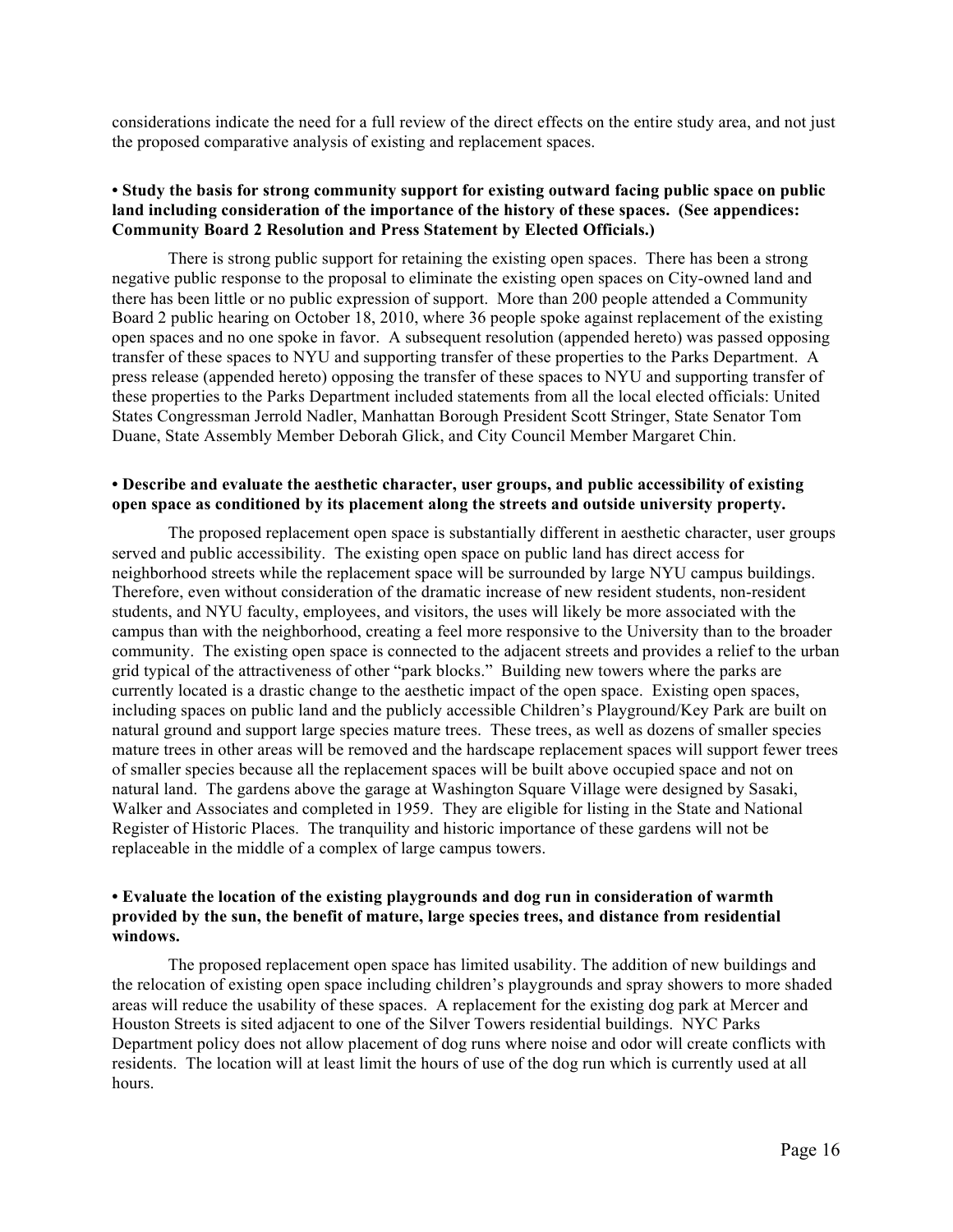#### **• Study the importance of sun exposure to the Community Garden.**

Tall new buildings in the project area will increase the shading in existing spaces, with particularly harmful impacts on the Community Garden on LaGuardia Place south of Bleecker Street. This extraordinary space is an important resource to its participating gardeners, and also stands as a symbol of urban resiliency and civic pride. The garden provides immense pleasure to its gardeners, visitors, and passers-by. The success of the garden is threatened by shading from new towers to its east, by the intensity of new uses in the project area, and by the inevitable construction impacts.

## **• Review the history of NYU stewardship of public and publicly accessible open space and evaluate the causes of admitted shortcomings.**

NYU has agreed that it has a poor track record in maintenance, management and operation of public access to open space on their property. While they have stated that they have "turned over a new leaf," the difficulty of enforcement of public access to privately owned public space has been a widespread concern in areas such as urban plazas throughout the city. NYU would have latitude to make unilateral decisions regarding hours of access and other rules affecting campus security and institutional liability. NYU would have control over the look and feel of the open space, potentially affecting the level of public use. Access to open space for freedom of expression could be restricted on privately held land.

### **• Provide qualitative and quantitative information regarding existing publicly accessible NYUowned property including the Sasaki Garden and the Key Park.**

The Introduction section of the Draft Scope states that the project would add four new acres of publicly accessible open space. However, the Draft Scope provides insufficient quantitative analysis of the amount of added open space compared to the amount of eliminated open space. Specifically, while the Draft Scope includes in its analysis *proposed* publicly accessible private land to be added, it appears not to include *existing* publicly accessible private land that would be eliminated. The north superblock includes two very large publicly accessible areas. The "key park" children's playground is an active open space in Washington Square Village, directly adjacent to Mercer Playground. While NYU has restricted the degree of public access to varying degrees over the years by limiting the number of keys available to the broader community, this area is the largest and one of the most heavily used children's playgrounds in the study area. The Sasaki Garden, located above the parking garage in Washington Square Village, is the largest passive open space in the study area other than Washington Square Park. NYU has had an inconsistent policy with regard to public access, but the area is now publicly accessible without restriction. The Coles Athletic Center was approved in 1979 based on an agreement that included public access to an acre or more of rooftop space, although NYU has failed to honor the commitments in this agreement. The loss of publicly accessible private space should be included in a quantitative analysis that also includes the addition of new publicly accessible space. This loss was not included in the analysis for the draft scope and should be corrected in the final scope. (If the space is not included in the quantitative analysis, it still should be included in the qualitative assessment of the loss of open space, and the final scope should include a full review of any conditions affecting public access to these spaces and the displacement of current uses, including during construction phases, should be part of the comparative review.)

## **• Evaluate the current availability of open space in the project area for active and passive uses including division of active uses by age group.**

The project will bring large new populations of residential and non-residential young adults to an area underserved by active recreation facilities. Assess the needs of this group for open space suitable for active recreation, and assess the availability of such space in the study area.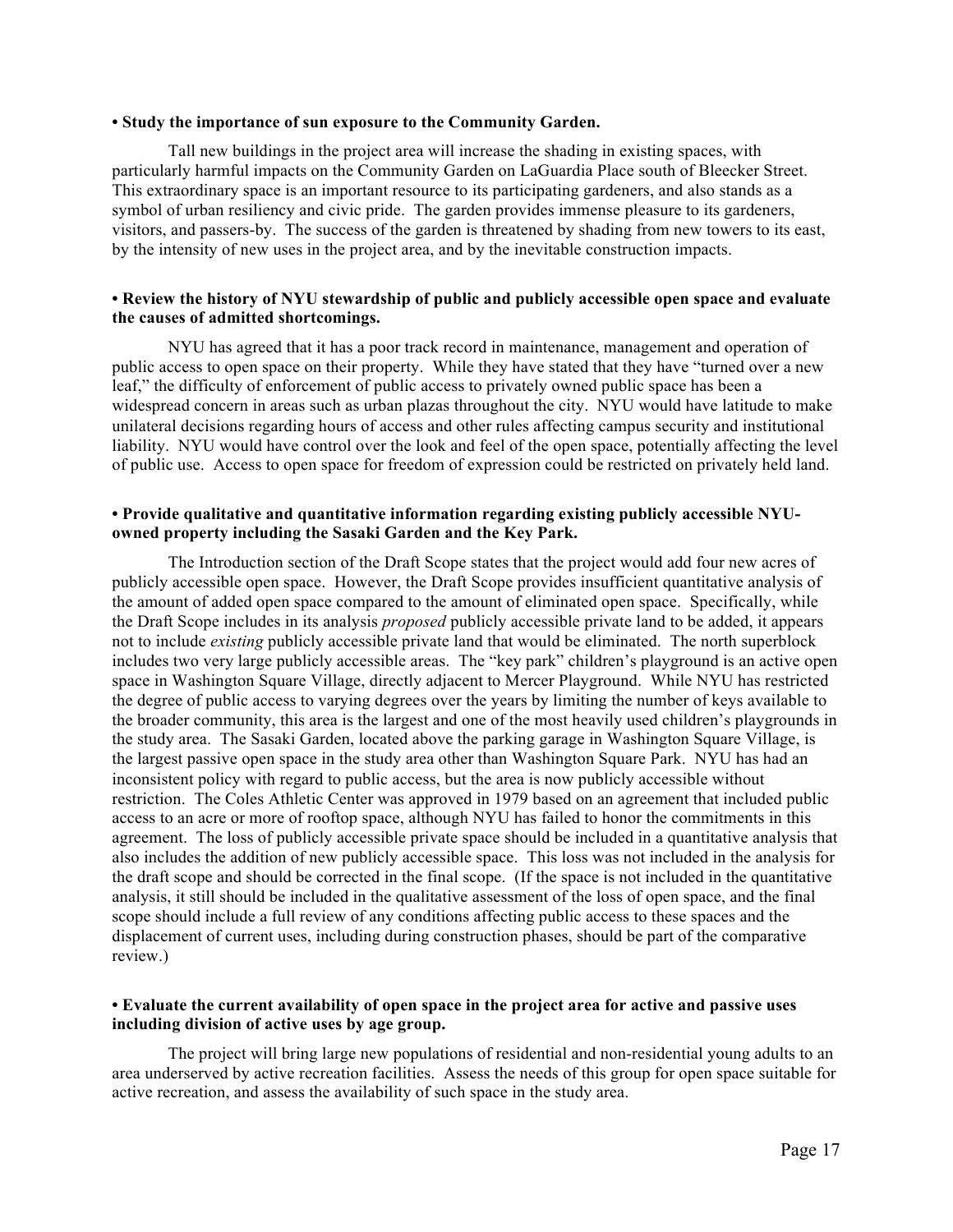**• As described above, the project may result in physical losses of highly used public open space and changes in usability of existing open space, will limit public access to open spaces, will result in increased noise and shadows in public spaces, while also increasing the demand for open space. Therefore, a simple comparison of conditions with and without the project is not sufficient. The direct impacts require a full assessment under the procedures outlined in the CEQR Technical Manual.** 

### **3. Need for Special Assessments of Indirect Effects.**

## • **Assess the true public accessibility to open space in the project area given the intensity of university activity in the project area, including a comparative analysis of per capita area as compared to current conditions.**

The project will have an enormous indirect impact on open space in parts of the study area close to the project area. There will be 1400 new dormitory residents and a large number of students attending classes and other university activities as well as many university employees. Given the intensity of university expansion in the area, it seems likely that on nice days between classes, at lunch hour, and at the end of the school day, students will overwhelm open space in the project area and spread into nearby open space. The replacement open space in Washington Square Village may not be useable for other than NYU populations, especially during weekday hours when NYU is in full session.

### **• Assess the impact of the project on Washington Square Park, including impacts of overuse on lawn areas and the effect on current users and uses of a substantial increase of use by new residential and non-residential occupants of the project area.**

The project may have an especially significant impact on nearby Washington Square Park, a landmark open space resource of special importance for neighborhood residents as well as visitors that also has significance as a historical, cultural, and socio-economic resource. The students who will live in dormitories are in an age group that will be attracted to the special spaces in Washington Square and will create new use pressures in this overcrowded park, potentially pushing out current users and having a significant effect on current and historical uses. This age group will also seek opportunities for active uses that pose a threat to damage the newly renovated lawns in Washington Square that are intended for passive use only.

#### **• Assess the impact of the project on NoHo, an underserved area for public open space.**

The indirect effects on open space will have an especially significant impact on residents of NoHo, an underserved area, and on current residents in the project area and in immediately adjacent areas.Residents who depend on access to existing open space within the project area will be particularly vulnerable to the pressures caused by large numbers of new residents and new daytime visitors who will use the proposed replacement open spaces.

## • **Assess the impact of the project on the availability of existing active recreation facilities in the study area. Evaluate current availability of active open space, including separate analysis by ages served, and assess the effect of the project.**

The indirect effects on open space will have an especially significant impact on active open space in the project area.The areas surrounding the project area have very limited access to active recreational space such as ball fields and basketball courts. Passanante Park, just three blocks away, is the only large hard surface play area in the study area and is a vital resource for neighborhood residents, including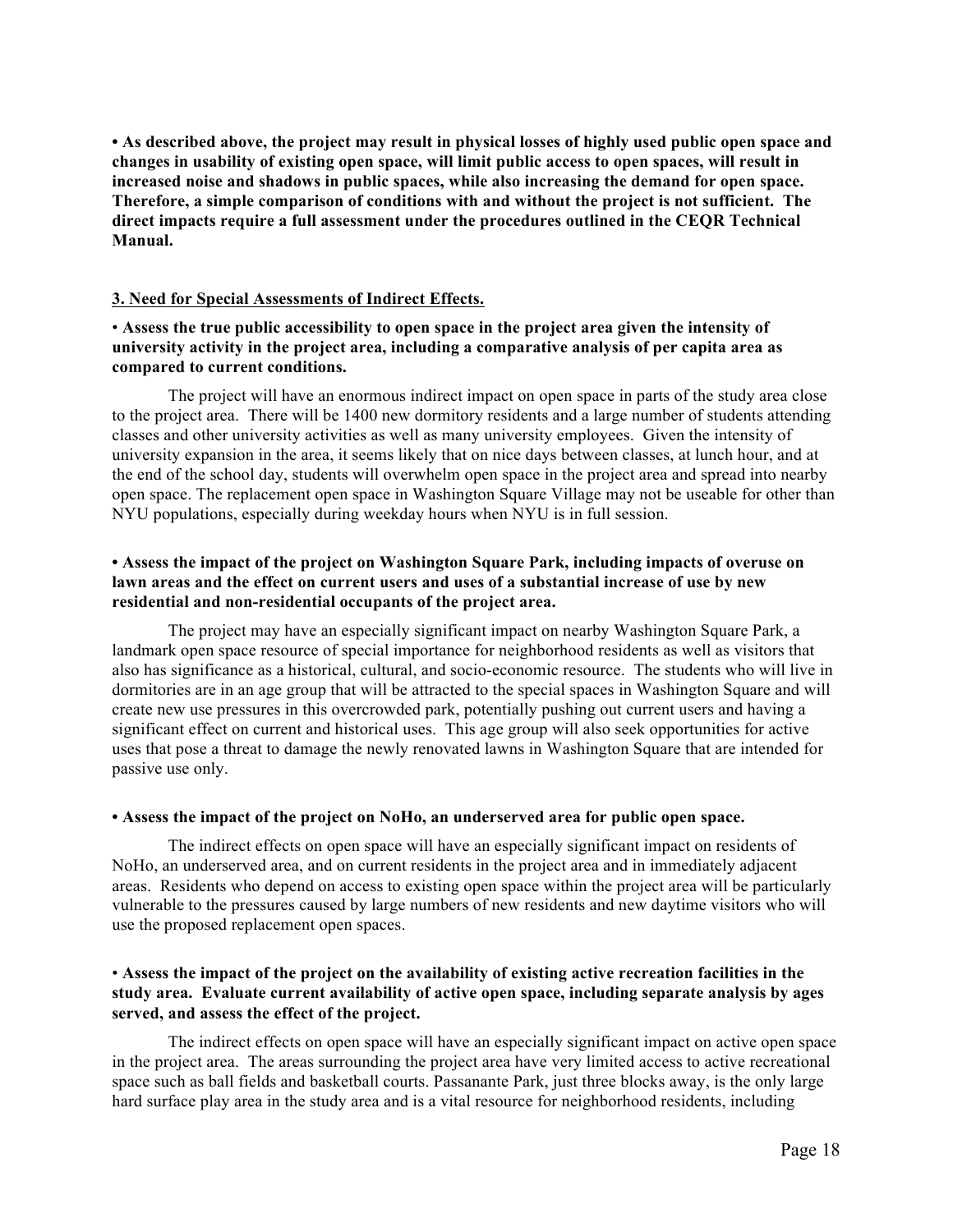families with children, and for nearby schools. With no other nearby facilities suitable for activities such as Frisbee games, project occupants may cause pressures that reduce access of neighborhood residents to active recreation.

### **4. Special Considerations for the Need for a Detailed Assessment.**

A simple quantitative preliminary assessment should not be used to obviate the need for a Detailed Assessment because

- a. There will be especially significant impacts on NoHo, an underserved residential area with no nearby alternative open space if use of open space in the project area is reduced.
- b. There will be especially significant impacts on residential areas in and immediately adjacent to the project area with no nearby alternative open space if use of open space in the project area is reduced.
- c. The user group composed of students residing and attending classes in the project area has higher than average needs for open space area and their use of open space will be highly focused in the project area and very nearby.
- d. The relatively high current open space ratio in the project area as compared to the study area means changes to open space use in the project area have a disproportionate effect on open space use near the project area as compared to their effect on the study area.
- e. Inadequacy of open space within the intensively used project area will have a cascading impact on nearby open space greater than the impact of the increased number of students on the open space ratio for the entire study area.

The project represents a major growth of NYU within its current core area. This is identified by NYU as one of four planning principles. The result will be a significant increase in the intensity of NYU activities in the project area, leading to a substantially increased presence of students in the project area as well as a greatly increased flow of students in and out. The project will also greatly increase the number of NYU visitors in the area as well as the volume of commercial activity in the area, and will create special new open space needs for students of a new elementary school, needs which may be in conflict or competition with the needs of NYU students.

## **• Perform detailed evaluations of current resources including surveys and interviews. Field surveys, performed while NYU is in full session, should assess the current active and passive use of nearby open space by NYU students.**

## **• Provide detailed analysis of the impact on Washington Square Park, a special resource with enormous value to residents, nearby and citywide, and visitors**

With respect to Washington Square Park, surveys should be done after areas of the park closed for Phase 2 reconstruction are reopened. Assessments should focus on park use during weekday hours when students are moving between classes or leaving educational activities for the day and evaluate user groups within the park as well as the impact of university and project related crowds on the perimeter of the park, e.g. with respect to the common use of the park perimeter for jogging and walking. Also, in Washington Square Park, data should be collected on active use by NYU students of lawns intended for passive use to help assess the extent of need for more active open space areas as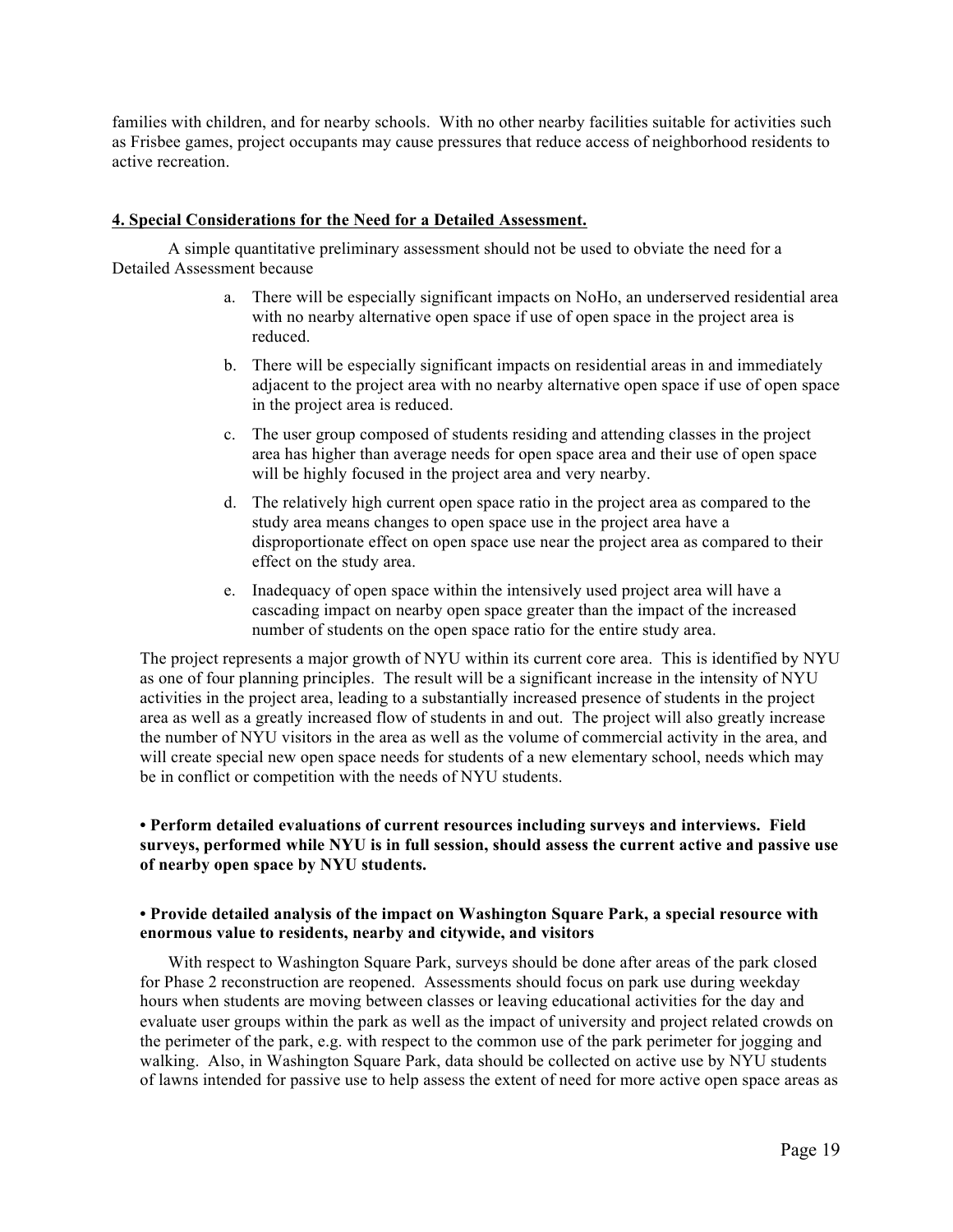student activity is intensified in an area.

### **• Compare existing use of publicly accessible open space in the campus setting to existing public space in the project area.**

The impact of large numbers of students and employees within the project area requires detailed evaluation including study of the total number of people from the project area likely to use and walk through the space. The assessment should include surveys of publicly accessable campus-like spaces such as Gould Plaza to evaluate their usability for public access. Surveys during weekdays when NYU is in full session should be included, especially at class-change times. The total number of resident and non-resident students anticipated in the project area, as well as employees and visitors, should be used in determining whether replacement open space surrounded by large university buildings will function well as publicly accessible open space.

### • **Provide detailed analysis including field surveys and interviews to determine the impacts of the loss of the "key park" and Sasaki Garden as currently located.**

If a survey of an open space determines a space is under-utilized, the cause of disuse should be evaluated to determine if it is associated with a lack of demand or with an historical or administrative cause. For example, the residents in surrounding communities should be interviewed to determine the level of awareness regarding public access to current publicly accessible spaces such as the Sasaki Garden.

### • **Perform surveys and interviews to evaluate comparative value to non-NYU residents of inward versus outward facing open space.**

NYU states in its draft scoping document that they seek "to design publicly accessible open space to be an integrated network of attractive spaces that are welcoming to the general public." The project intentionally eliminates public open space on the street sides of the project area in favor of a large central hardscape surrounded by NYU educational and residential buildings. The hypothesis that this will improve public usability of open space is counter-intuitive and needs assessment. Field surveys should be designed to evaluate current user groups for open space with in-facing orientation such as Schwartz and Gould Plaza as compared to those with out-facing orientation such as the Co-Gen plaza and the sitting area outside Coles.

Users in particular groups, such as seniors, who are particularly subject to dislocation, should be interviewed to determine whether proposed replacement open space will serve their special needs.

### • **Provide a detailed assessment of the comparative value of the public spaces on Mercer Street between Houston and Bleecker Streets versus the proposed relocation of uses to the other side of the "Zipper building."**

This is problematic because the children's playground and reflecting garden areas on Mercer Street have fallen into disrepair and disuse. However, as in Washington Square Village, the project moves public space here from the street to areas separated from the street by campus buildings. The usability of the new space by the general public needs to be reviewed in consideration of the proposed intensity of NYU use of the project area. As mentioned above, the proposed location of the dog run directly below many residential windows suggests a likely loss of usability that requires assessment.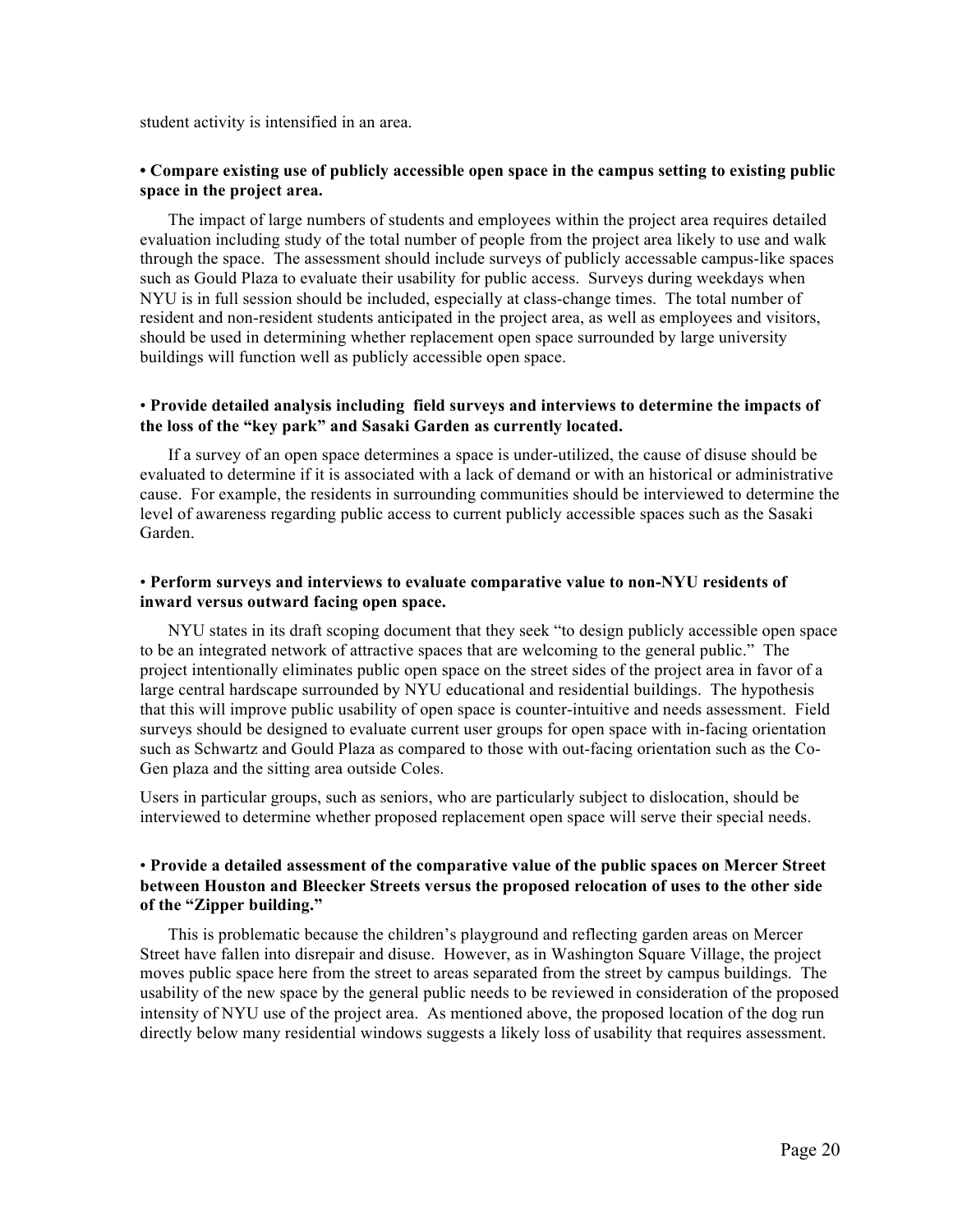### • **Provide a full historical review of intentions and agreements regarding all spaces in the project area, including access to the Coles roof, gym, and pool, and also NYU responsibilities to manage and maintain publicly accessible areas.**

The draft scope asserts that the project will add four acres of new public space. However, no clear evaluation is available of the status of public accessibility to existing private space within the project area. The comparative analysis of lost open space and replacement open space needs to evaluate the number and size of trees, the percentage of hardscape versus natural ground, increased winter shading caused by new buildings and location of open space features as well as decreased availability of summer shade from large trees, and various kinds of seating.

#### • **Assess the impact of new retail stores on Washington Square**

Currently, there is minimal retail on streets surrounding the park. A commercial overlay in the blocks east of Washington Square Park, including in buildings across the street from the park, will have impacts on the park that require assessment. Depending on the size and type of stores, based on crowds attracted to stores in the nearby Broadway commercial area, substantial crowds may be drawn to these blocks with significant increases to visitors and pass-through pedestrians. Park use in Washington Square should be compared to park use in Union Square and Madison Square where there is existing adjacent commercial use and park users should be interviewed to assess the potential significance of the commercial overlay. Similarly, the hotel and other commercial uses made possible by proposed C1-7 zoning for inside the project area should be evaluated with regard to impacts on existing and planned open space there.

#### • **Identify existing open space in the study are where current use is near or above capacity.**

Throughout the residential open space study area, conditions of high intensity of use in existing open space need to be separately evaluated for both passive and active areas, and compared to citywide norms. Where use of open space is at or near capacity, the likelihood of significant impacts from the project is greater. Targeted mitigations may be required for each open space that is currently at or near capacity.

### **• The Adequacy of Open Space needs to be assessed for sub-sections of the study area based on the increase caused by the project of the residential and non-residential populations.**

There is a likely substantial increase in demand for both passive and active use of open space. College students have high open space needs, both active and passive.

> • There will be an increased demand for passive open space because of the increased number of daytime visitors to the area.

• There will be an increased demand for active open space based on the ages of the people brought to the area as a result of the project.

• The project will replace the current predominance of community residents in open spaces in the immediate area to the extent that current users may be displaced in some open spaces by newcomers. This has occurred on various streets near NYU over the past decade, such as University Place. The study needs to develop effective qualitative analysis tools to assess whether the non-NYU users will retain a critical mass presence in the new and pre-existing open space or whether they may be marginalized by new residential and non-residential populations.

#### **• Evaluate the impact to the demolition of Coles on current community users.**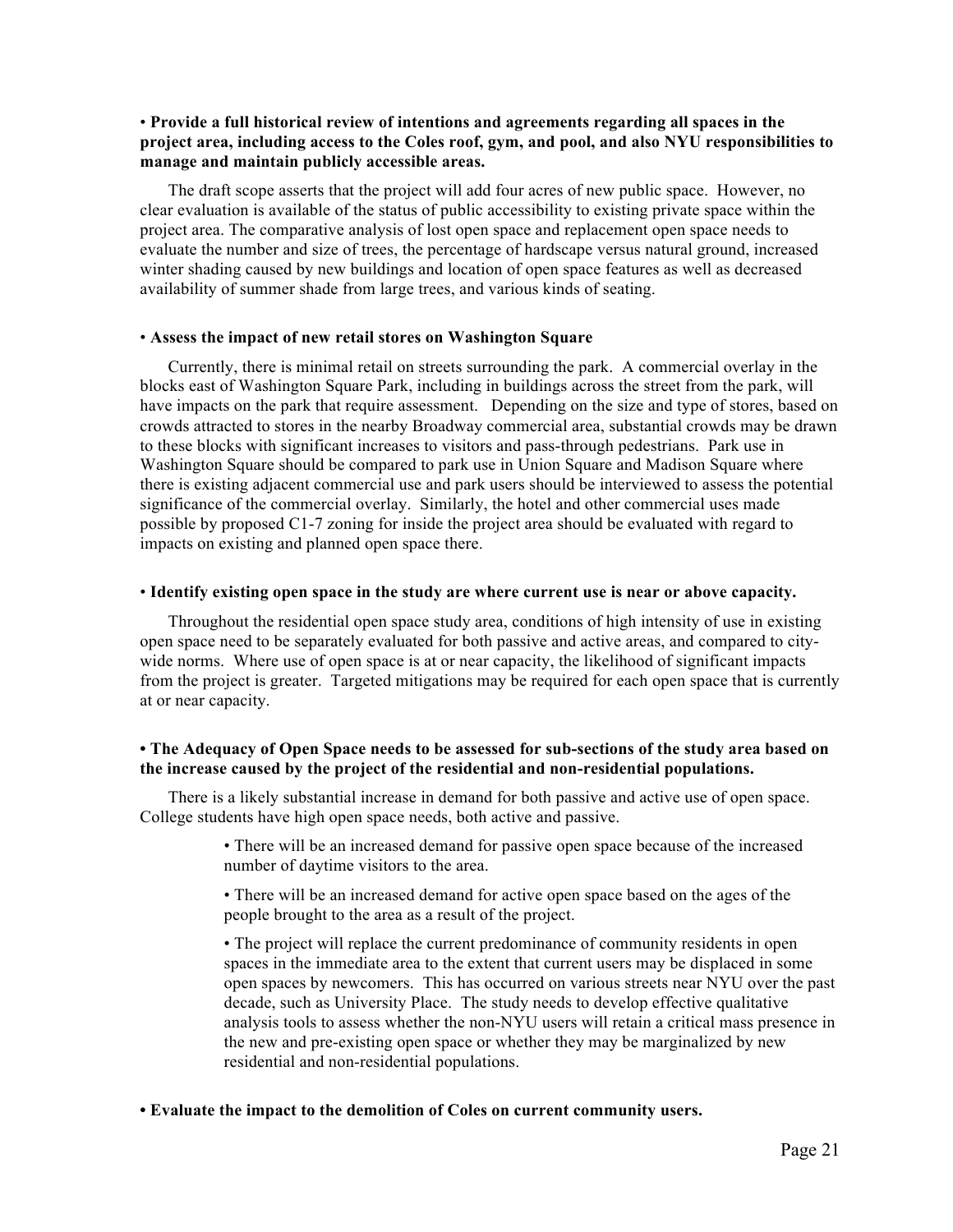How many residents will be affected? Will there be community access to the temporary gym? Will there be community access to the new permanent gym and pool?

### **5. Staging Impacts**

#### **• Evaluate the impacts on access to open space during the development period.**

Review and analyze the impact of the extended development period caused by short- and midterm loss of open space prior to completion of replacement open space including but not limited to Mercer Playground, LaGuardia Park, Community Garden, Key Park, dog run, Sasaki Garden, etc.

We are especially concerned that building a temporary gym in the northern superblock, on the site of the Key Park and Sasaki Garden will significantly reduce the amount of open space and recreational opportunities available during construction. In order to fully understand this impact, we must have specific information regarding phasing and project time frames.

## **6. Alternatives**

#### **• Project alternatives to be evaluated should include those that**

- (1) retain all existing public open space without new underground use and supporting current uses
- (2) retain the Sasaki Garden and Key Park in current locations and
- (3) provide new open space for active use within the project area.

### **5. SHADOWS**

*The CEQR Technical Manual requires a shadow analysis on publicly accessible open space or historic resource with sun-sensitive features. In addition to these required analyses, CB2 seeks to draw attention to the following shadow analysis areas:*

In all cases:

- Study air flow; shadows cause lack of tree growth, causing loss of Co2 filters
- Study quality of life; effect of tall buildings blocking sunlight on human physical, physiological, mental, and emotional health.
- All buildings
	- o Impact on property interiors and exteriors
	- $\circ$  Impact on property values Possible eminent domain requiring just compensation?

# **West Side of Mercer Street between Houston and West 3rd Streets**

#### *Study potential for shadows and their:*

- Impact on property interiors and exteriors
- Impact on property values possible eminent domain requiring just compensation?
- Impact on vegetation
- Impact of shadows on windows of buildings near any new multi-story buildings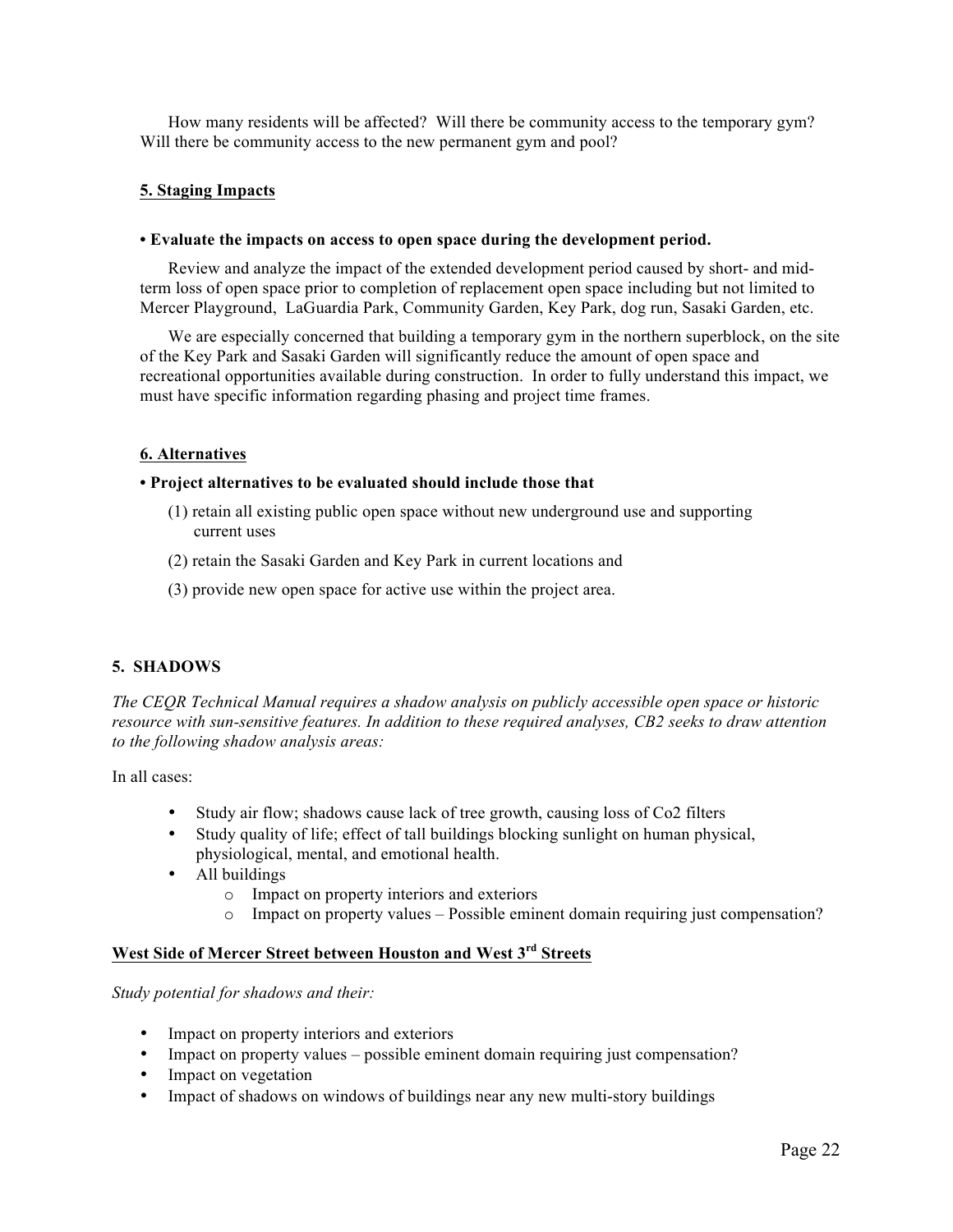- Loss of light and increase in shadows on Mercer Street between Bleecker and Houston Streets because of the height of the proposed Zipper building ("Valley of Darkness") and on areas surrounding the Zipper building in general
- Loss of light and increase in shadows on Mercer Street between Bleecker and West 3<sup>rd</sup> Streets because of the proposed "Boomerang" building
- What will be the shadow on the buildings, on the street and inside the Mercer-facing apartments? There is currently direct and indirect sunlight entering Mercer-facing apartments through most of the day on most of the days of the year. What would be the effect of the proposed Superblock buildings?

# **LaGuardia Place**

# *Study potential for shadows and their:*

- Impact on property interiors and exteriors
- Impact on property values Possible eminent domain requiring just compensation?
- Impact on vegetation
- Impact of shadows on windows of buildings near any new multi-story buildings.

## **Block 525, LaGuardia Between Houston and Bleecker**

*Study potential for shadows and their:*

- Impact on property interiors and exteriors
- Impact on property values
- Impact on vegetation
- Impact of shadows on windows of buildings near any new multi-story buildings.

## **Time Landscape**

Landscape Artist Alan Sonfist created Time Landscape as a living monument to the Manhattan forest inhabited by Native Americans and encountered by Dutch Settlers in the early  $17<sup>th</sup>$  century. This is green parkland maintained by the NYC Department of Parks under Greenstreets.

*Study potential for shadows and effects on:*

- Impact on variety of trees and other vegetation in landscape work of art
- Impact on insects
- Impact on animal life

## **LaGuardia Community Garden**

## *Study potential for shadows and their:*

- Impact on vegetation
- Impact on insects
- Impact on animal life
- Impact on flowering time of milkweed, which is the food source of Monarchs in the larval stage (LaGuardia Corner Garden has been a registered Monarch Waystation [#1766] since September 2007)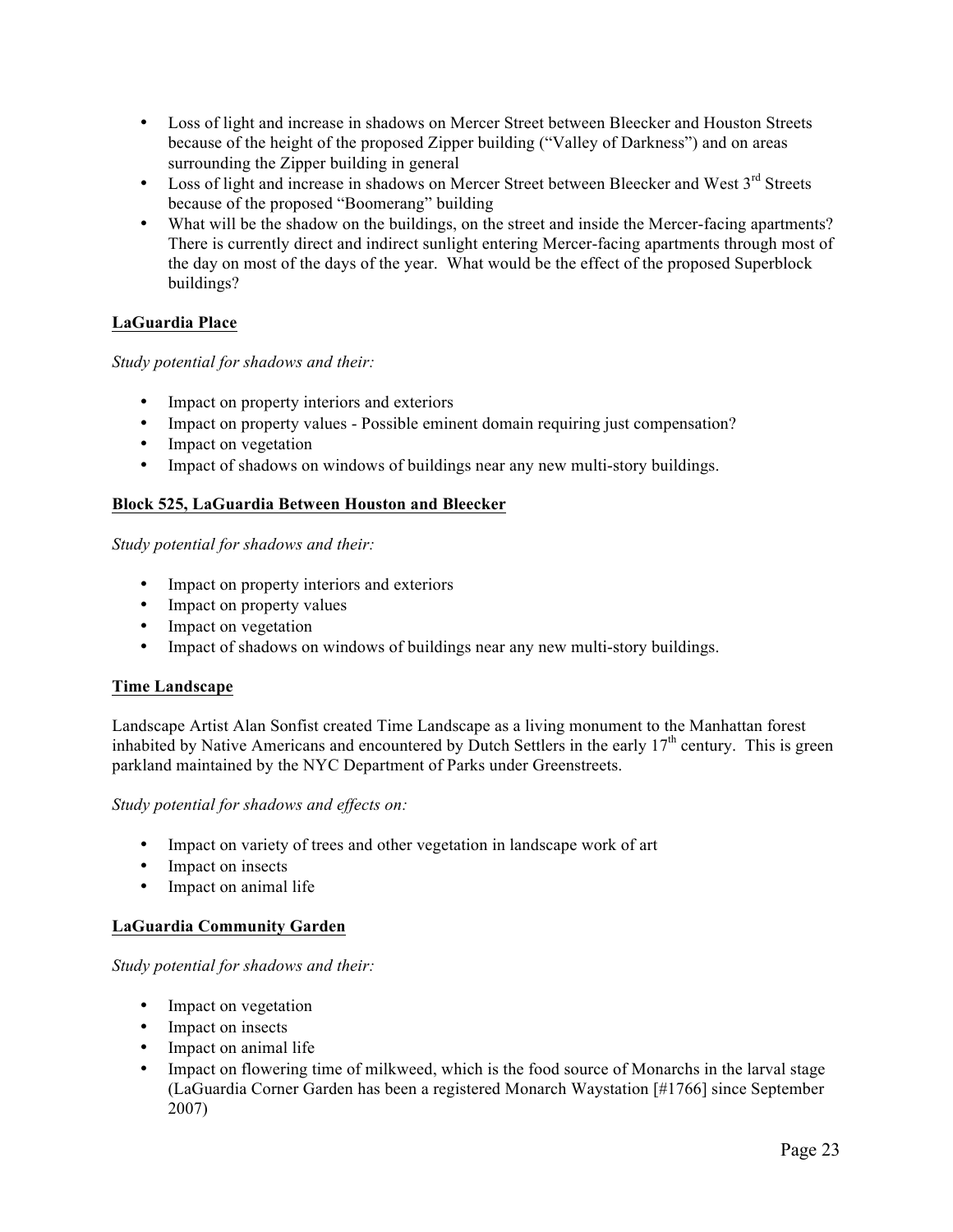- Impact on the development of the larvae and what effect will that have on Monarch populations
- Impact on other insects such as sphinx moths, Admiral butterfly, Eastern Swallowtail and their food sources.
- Impact on mature apple and pear trees, which require 6-8 hours of direct sunlight daily to produce fruit.

## **Proposed New Children's Playground on North Side of Buildings 3&4, Washington Square Village**

*Study potential for shadows and their:*

- Impact on safety given loss of light
- Impact on vitality of playground if shadowed and sunlight lost
- Impact on vitamin D absorption due to loss of light

### **Mercer Street Dog Run**

*Study potential for shadows and their:*

- Impact on dog run vitality
- Impact on safety given loss of light
- Reviewed in greater detail in Open Space Section

### **Proposed Open Space Areas**

*Study potential for shadows and their:*

- Impact on vegetation
- Impact on insects
- Impact on animal life
- Potential negative impact on the inviting nature of these areas

#### **Morton Williams site**

*Study potential for shadows and their potential effects on:*

- Monarch butterfly population
- LaGuardia Corner Garden plantings
- 505 LaGuardia Place windows
- Windows across LaGuardia Place

#### **University Village – Landmarked**

#### *Study potential for shadows and their potential effects on:*

- Impact on property interiors and exteriors
- Property values
- How the impact of shadows from multi-story buildings affect the landmarked landscaping of the southern superblock, including grass surrounding the historically and culturally significant "Bust of Sylvette."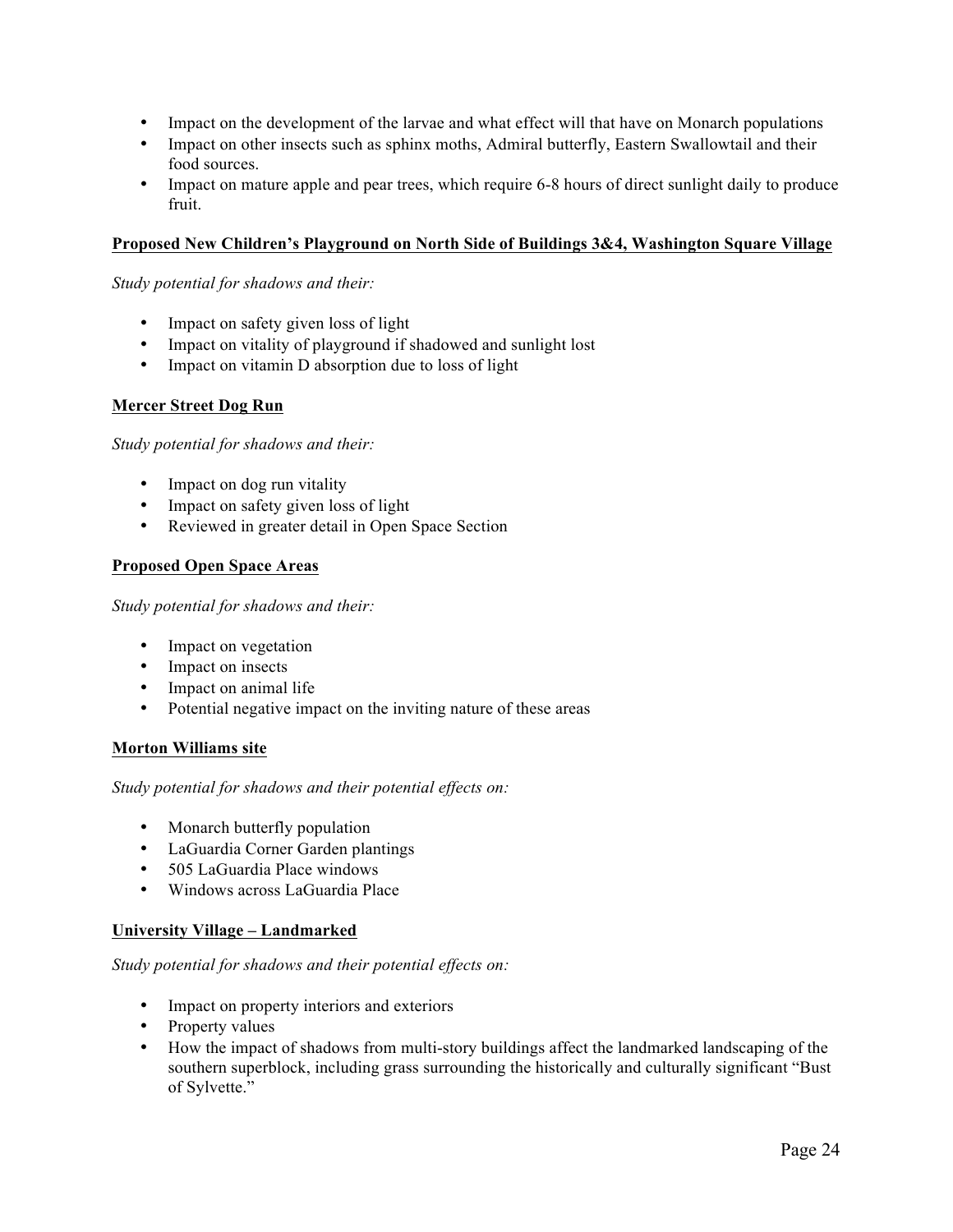## **Washington Square Village – Eligible for Inclusion in the National Register per the New York State Historic Preservation Office**

*Study potential for shadows and effects on:*

- Impact of shadows on historic structures interior and exterior
- Impact of shadows on Community Gardens
- Impact of shadows on Sasaki, Walker & Assoc. roof garden, one of the earliest parking structure roof gardens in the country
- Impact on site lines of a Corbusian-inspired "Tower in the Park" aesthetic
- Impact of shadows on the Cable Building at 611 Broadway

## **6. HISTORIC AND CULTURAL RESOURCES**

*Greenwich Village, and especially the area being studied, is rich in historic and cultural resources that may be impacted by the proposed development. From the legendary people – writers, musicians, performers and more - who lived and worked in this area to the architecture and public art, careful study is warranted. Some of the items addressed below have been considered in greater detail in the following sections: Shadows, Neighborhood Character, Urban Design and Visual Resources, and Construction Impacts.*

## **General Impacts**

A broader consideration should be undertaken of direct and indirect impacts of sightlines to and from various historically designated sites, sites eligible for designation, specific historic structures, and cultural resources.

- Applicant must provide details of designs in a scoping document involving historically designated properties, those eligible for designations and the rich historic and cultural value of the area.
- Consider a more thoughtful analysis of direct and indirect impacts on nearby historic districts and individually landmarked buildings (designated and eligible/calendared).
- Provide an analysis of potential physical damage to historically designated property, individual landmarked buildings, and sites eligible for designation, and nearby historic districts and individually landmarked properties.
- Study impact of NYU's presence and space utilization on ability for preexisting and other community cultural facilities to take root.
- Study impact of expansion on plans to replace the Children's Aid Society at the same or an alternate location.
- Study effect of continuing transformation of historical sites, small businesses, into a university campus; loss of vibrant community to university "campus."
- Study effect of concentration of all resources in one monolithic entity.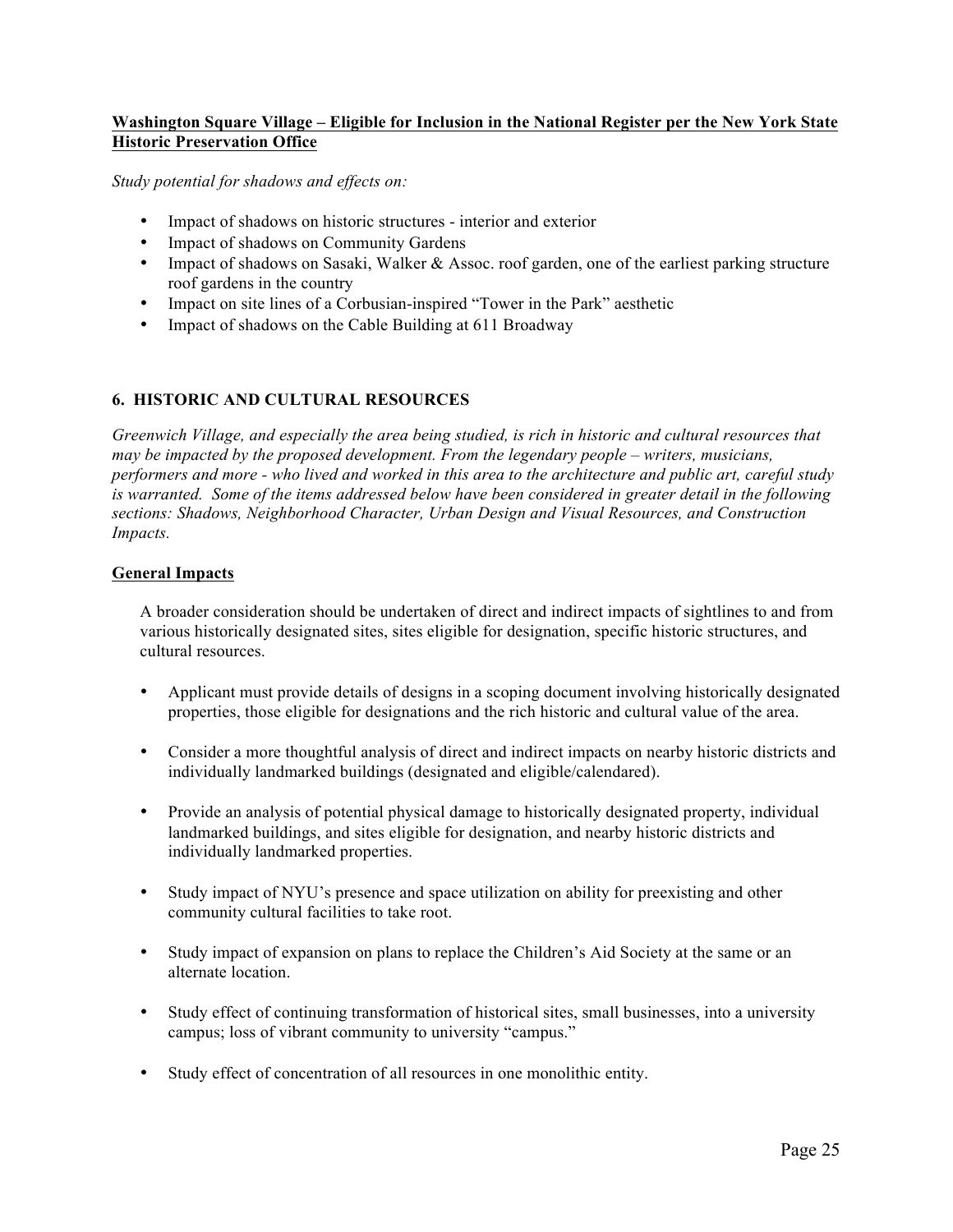- Study effect of diminishing experiences, contributions, and pride of non-academic members of the community.
- Provide an analysis of the impact of proposed commercial development in historical buildings on the character and aesthetic quality of these buildings.
- Proposed development may create street walls incompatible with neighborhood.

## **Alternatives**

- Study implication of not acquiring or building under the City-owned strips.
- Zipper building: consider alternative aesthetics to comport with historic design of the area. It does not relate to the spatial constraints, nor to loft buildings in the historic NoHo to the east or tower-in-thepark with Historic Register-eligible WSV or University Village.

### **University Village (a/k/a/ Silver Towers and 505 LaGuardia Place)**

- Landmarks Preservation Commission Designation List 407, LP-2003 (November 18, 2008)
	- o Boundaries- 100 and 110 Bleecker Street (aka Silver Towers I & II, 98-122 Bleecker Street and 40-58 West Houston Street) and 505 LaGuardia Place (aka 487-507 LaGuardia Place and 64-86 West Houston Street). Built 1964-67; I. M. Pei & Associates, architect; James Ingo Freed, chief designer.

## *Quotes from the 2008 Designation Report:*

- " "University Village is one of the finest examples of a mid- $20<sup>th</sup>$  century residential complex located in New York City." (p. 1)
- "Occupying a five-acre 'superblock' in Greenwich Village, between West Houston and Bleecker Streets, the site was originally part of a much larger urban renewal scheme conceived by Robert Moses, chairman of the Mayor's Committee on Slum Clearance, in 1953. **As part of NYU's agreement with the city to take over the site in 1960, the school set aside one-third of the units for middle-income residents." (emphasis added)**
- "The complex includes three identical free-standing 30-story towers executed in reinforced concrete that are positioned at the center of the site in a "pinwheel" configuration around a 100-by-100 foot lawn. The west tower, at 505 LaGuardia Place, is a cooperative residence with a long-term lease from NYU, and the east towers serve as faculty housing."
- "The buildings were thoughtfully arranged by Freed to maximize views and privacy, as well as to increase general visual interest."
- "Near the center of the complex stands a large sandblasted concrete sculpture, an enlargement of a 1954 cubistic work by Pablo Picasso. Executed in 1968 by the French artist's frequent collaborator, the Norwegian sculptor Carl Nesjar, the offcenter placement of the 36-foot tall bust echoes and enhances the project's dynamic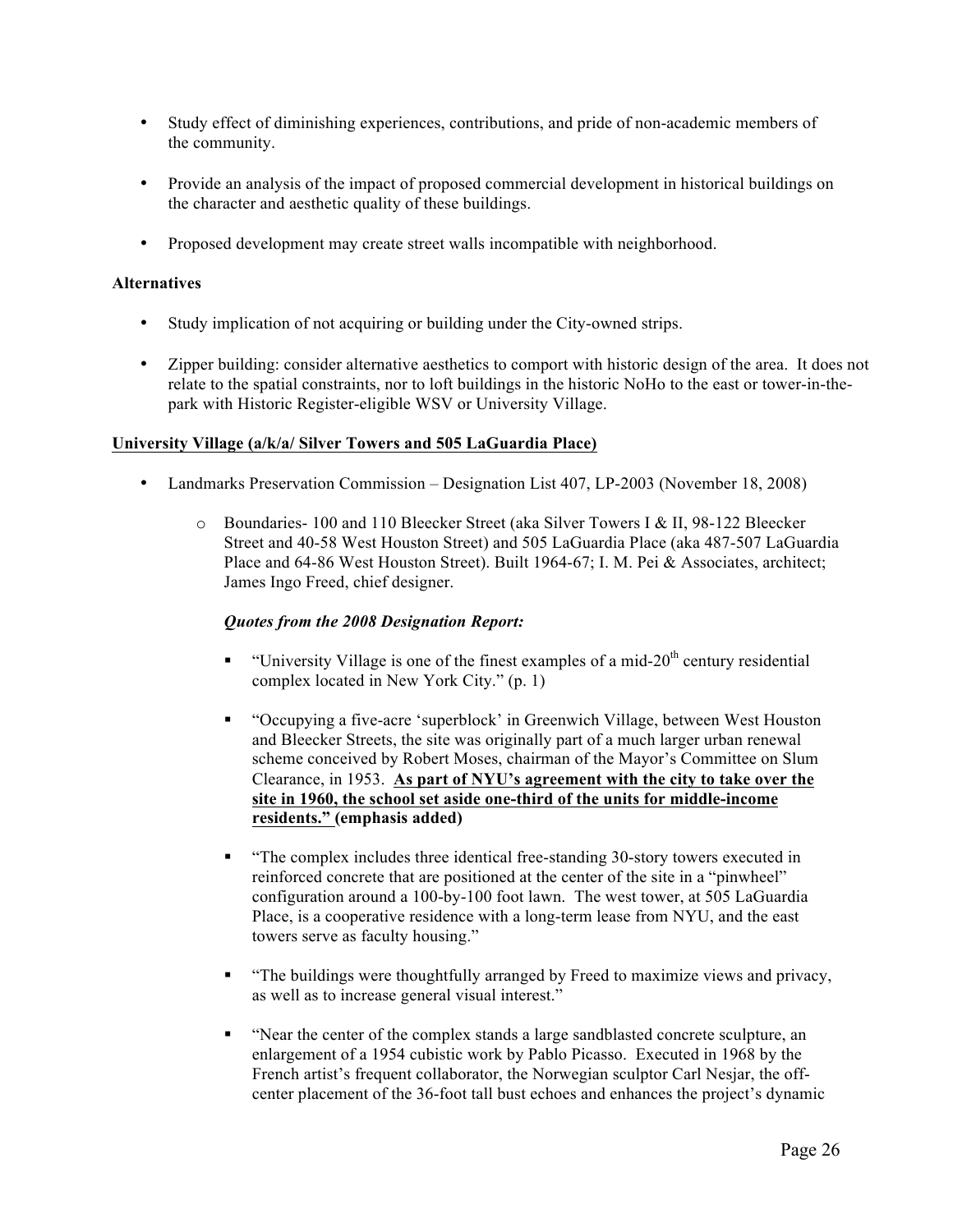plan."

- The complex has been deemed among "the most refined examples of modern architecture in Manhattan" (architecture curator, Terence Riley).
- o SHPO deemed University Village eligible for inclusion in the National Register in February 2009

## *Quotes from SHPO's 2009 Evaluation:*

- "Associated with events that have made a significant contribution to the broad patterns of our history."
- "Embodies the distinctive characteristics of a type, period or method of construction; or represents the work of a master; or possesses high artistic values; or represents a significant and distinguishable entity whose component may lack individual distinction."
- "Though less than 50 years of age, University Village is exceptionally significant in the areas of architectural design and planning. Upon its completion, University Village was a critical success and won accolades from the American Institute of Architects, the City Club of New York, the Concrete Industry Board, and Fortune Magazine. Later, in 1983, when Pei was honored with the Pritzker Architecture Prize, University Village was cited as one of his most notable works."

## **Washington Square Village**

In February 2011, the New York State Historic Preservation Office ("SHPO") determined that Washington Square Village, bounded by West 3<sup>rd</sup> Street, Bleecker Street, Mercer Street & LaGuardia Place, meets the eligibility criteria for inclusion in the National Register. The specific criteria met are as follows:

• "Embodies the distinctive characteristics of a type, period or method of construction; or represents the work of a master; or possesses high artistic values; or represents a significant and distinguishable entity whose component may lack individual distinction."

Note that SHPO's determination concurred with the Landmarks Preservation Commission's May 21, 2007 determination that Washington Square Village appeared to be eligible for National Register listing.

## *SHPO further opined as follows:*

• "It is the opinion of the SHPO that the superblock complex of two residential towers, elevated landscaped plaza, commercial strip, and below-grade parking meets Criterion C as an impressive example of postwar urban renewal planning and design. Paul Lester Wiener working with S.J. Kessler & Sons Architects designed the complex which was constructed between 1956 and 1958. The towers are notable for their vibrant blue, yellow and red glazed brickwork that contrasts with the field of grey glazed brick. Corbusian influences are shown by the sculptural elements hiding mechanical equipment on the roof and the pilotis forms at the bases."

Sasaki, Walker & Associates were responsible for the landscape, which is one of the earliest parking structure roof gardens in the country.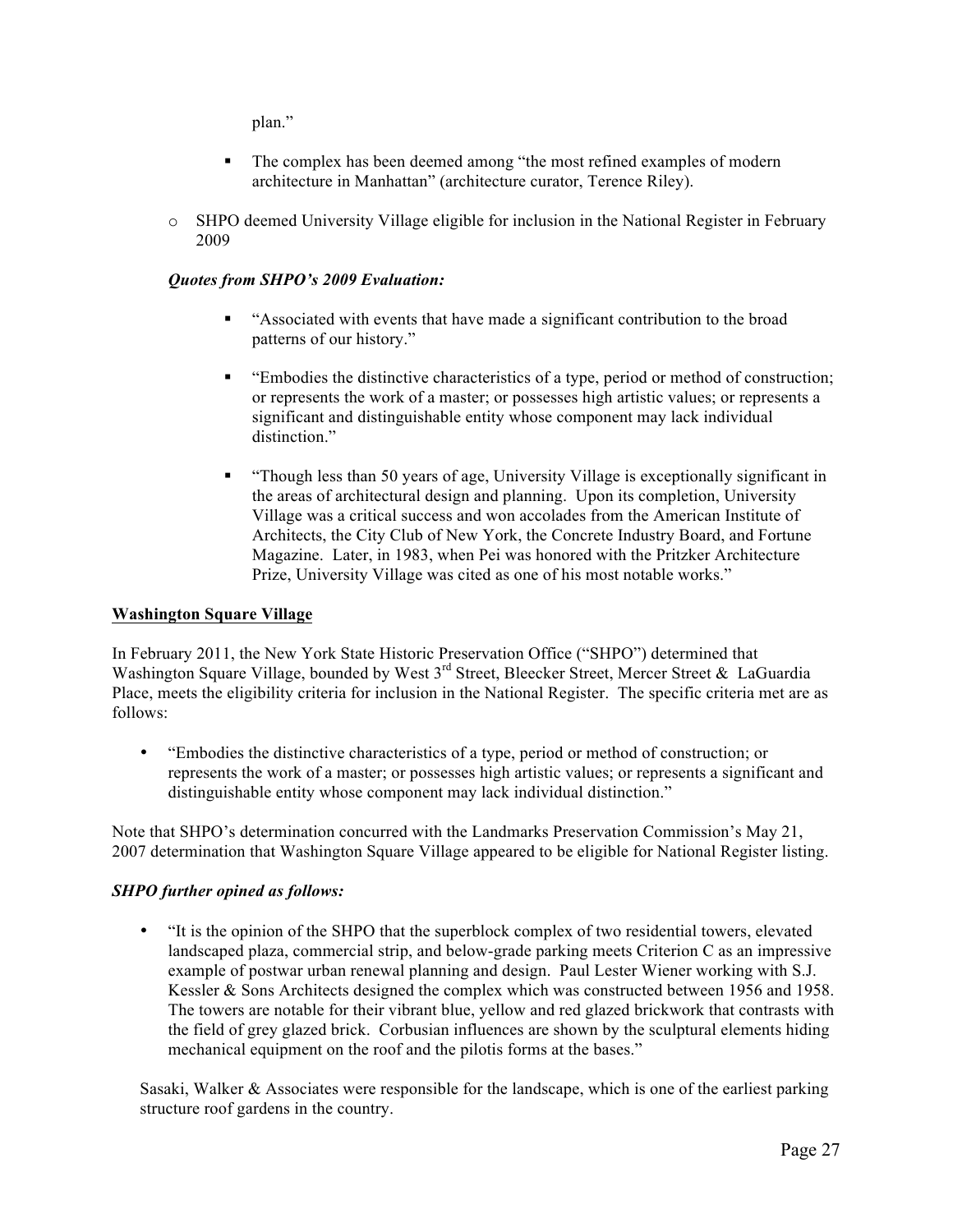• The garden between the two slab buildings was designed by Hideo Sasaki and Peter Walker and their associates, and was one of the earliest parking structure roof gardens to be built in this country. It was planned as an integral part of this modernist apartment complex, ensuring air space and light between the enclosing blocks, and providing an area of beauty and tranquility for the surrounding community.

## *The EIS should include information on the following:*

- Impact of inappropriate masses and heights of two proposed "Boomerang" buildings. In particular, height of Mercer building is too tall.
- No details have been provided of construction elements and how they would comport with aesthetics of both Washington Square Village and University Village, if at all.
- No details have been provided as to changes in the bottom floors of Washington Square Village.

# **7. URBAN DESIGN AND VISUAL RESOURCES**

*The proposed area was carefully and thoughtfully designed by some of the time's most prominent architects: James Ingo Freed, a partner of I.M. Pei for the South Superblock, and Paul Lester Weiner, a former partner of Le Corbusier for the North Superblock. The North block was designed and built first, and the South block was designed with the North block's aesthetic as well as the open space to the east and west on the block, as key considerations. Both Pei and Weiner were followers of Le Corbusier's "tower-in-the-park" paradigm which requires that increased height be balanced by a proportional increase in open space. The study of the proposed project's urban design and visual resources should be analyzed with this in mind.*

# **For both the North and South Superblocks:**

- Define clearly exactly what changes are anticipated as part of the LSGD special permit concerning urban design features including height and setback waivers, floor area and open space redistribution, as well as building textures and materials, landscape design and plantings, and view corridors.
- Examine the effects of floor area and open space redistributions across zoning boundary lines on pedestrian comfort and orientation and community scale, identity and continuity.
- Analyze the effects of proposed de-mapping of parts of LaGuardia Place and Mercer Street on pedestrian comfort, enjoyment and general experience of the street, community context, image and identification, and reduced streetscape enhancement.
- Assess the impacts of increased building heights and bulk on blockage of sunlight, obscuring sightlines, obstruction of view corridors, reduced air circulation and creation of wind tunnels.
- Assess the effects of proposed conflicting architectural styles, forms and materials on community context, image, coherence**,** architectural mix and integrity**,** and area cohesiveness.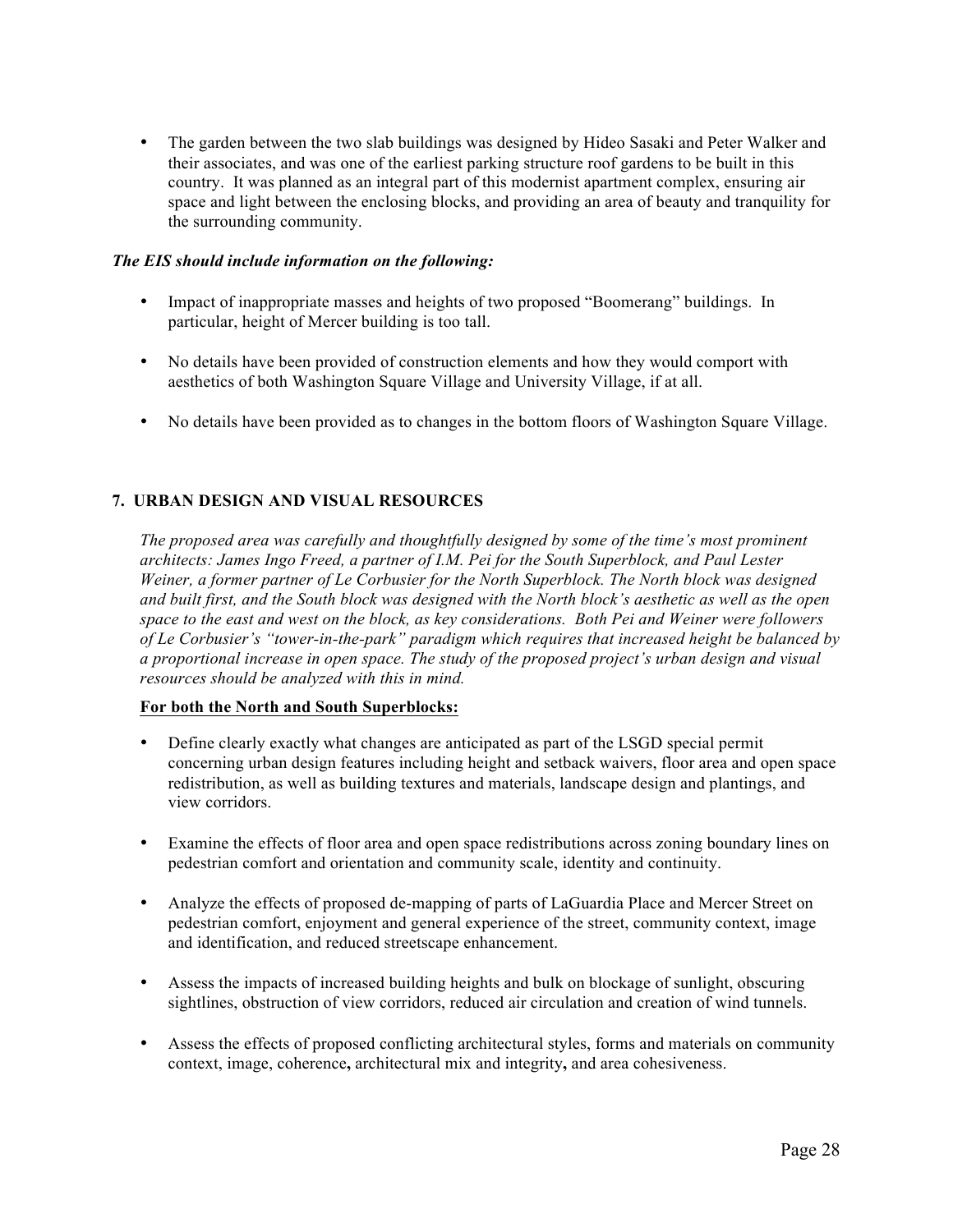- Evaluate the impact of greater building bulk and height and re-aligned building and open space relationships on open space access, use, high-rise and low-rise interplay**,** and experience of community belonging and ownership.
- Analyze the effects of ambient lighting from proposed new buildings.
- Analyze placement of new curb cuts resulting from the proposed new development and their potential for interfering with streetscape continuity and image, urban essence and area cohesiveness.
- Study the impact on the existing path and sightlines of Greene and Wooster Streets preserved by previous efforts.

The above applies to both the North and South Blocks. The following are additional specifics to consider in each individual section.

## **North Block**

- Assess the impact of recladding the ground level and second floors of Washington Square Village on historical context, neighborhood recognition, community image and loss of urban interest and variety.
- Study and compare alternative scenarios with different heights, bulk, shapes and orientations as alternatives to the two proposed new "boomerang" buildings in terms of taking up less open space and street space, having a more harmonious/less jarring effect in the urban design context, providing a more open pedestrian experience and obscuring less sunlight.
- Study setting back the two proposed "boomerang" buildings to align with the east and west edges of Washington Square Village (instead of jutting out) and alternative forms of the two buildings in these alignments.
- Assess disorientation resulting from the two proposed "boomerang" buildings obscuring existing view corridors and driveways.

## **South Block**

- Analyze effect of amassed bulk of proposed buildings on Mercer Street on light and air.
- Assess impact on the pedestrian experience of crowding of buildings on Mercer Street regarding blocked access, lack of openness, imposing bulk and loss of open space and airiness.
- Evaluate effects of proposed "zipper building" on urban design context, including lack of continuity, blockage of sunlight, creation of shadows, difference in scale, intrusion on sightlines and confusing form and setbacks.
- Study and compare the following four alternatives:

(i) erecting the Zipper building set back from Mercer Street to retain the current city-owned parkland strip (as the Coles gymnasium currently does); (ii) erecting the Zipper building set back from Mercer Street to retain the current city-owned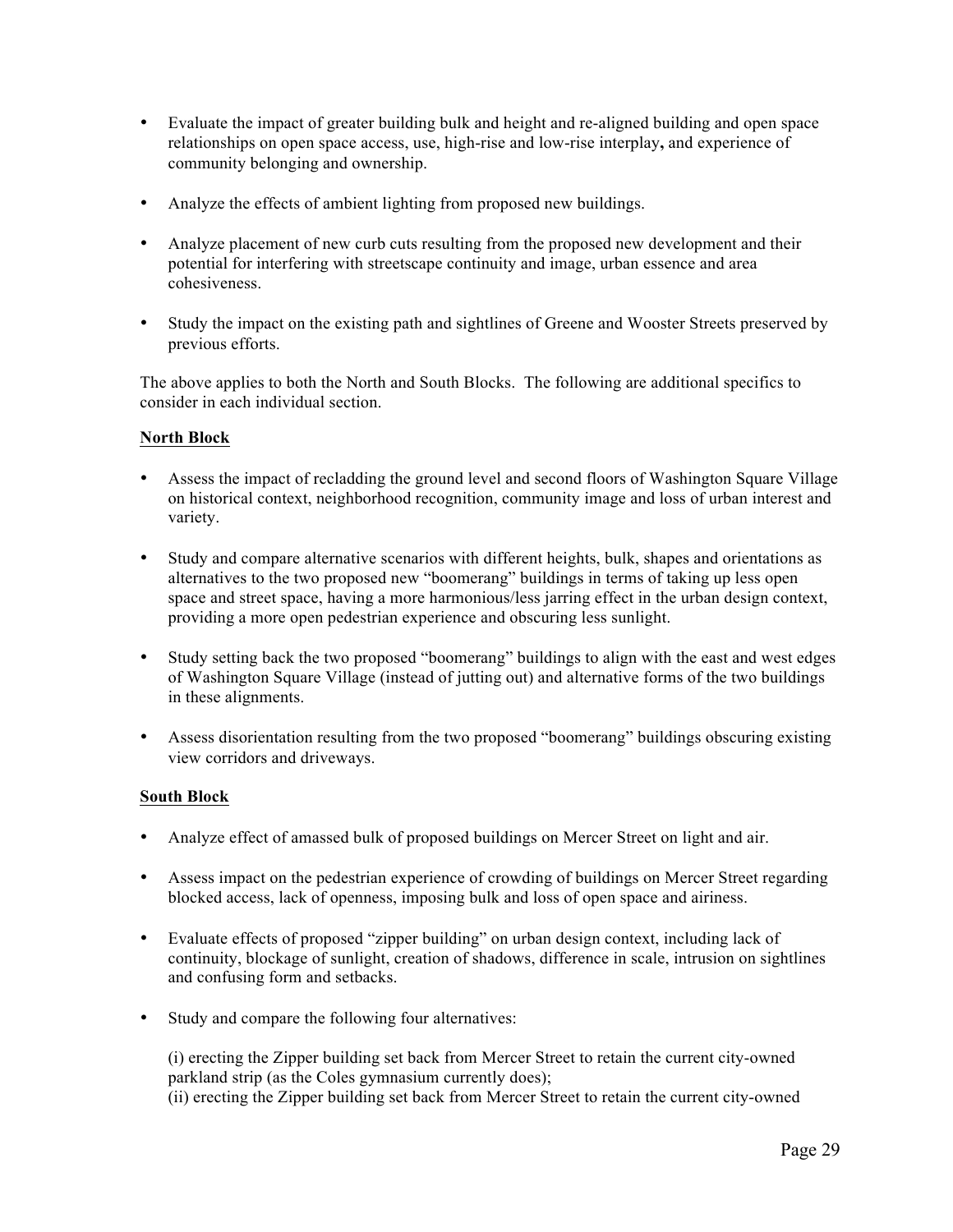parkland strip (as the Coles gymnasium currently does) and rising no taller than 23 feet above ground (the current height of Coles gymnasium);

(iii) erecting the Zipper building rising no taller than 23 feet above ground (the current height of the Coles gymnasium); and

(iv) erecting the Zipper building set back from Mercer Street to retain the current city-owned parkland strip (as the Coles gymnasium currently does) and rising no taller than 23 feet above ground from the midpoint of the block to the north (Bleecker) and stepping up or rising taller than 23 feet but no higher than 280 feet above ground from the midpoint of the block to the south (Houston).

- Evaluate the impact of moving the dog run and putting a building there on reducing open space, removing a green and airy environment, and curtailing social activity.
- Study the alternative scenario of changing the design of the building proposed at the dog run site to become cantilevered (to allow the dog run to remain).

# **8. NATURAL RESOURCES**

*For all of the categories related to direct environmental impacts including Natural Resources, Hazardous Materials, Water and Sewer Infrastructure, Solid Waste and Sanitation Services, Energy, Air Quality, Greenhouse Gas Emissions, Noise and Public Health, we understand that the CEQR Technical Manual calls for explicit areas of study, and that the University will be conducting preliminary analyses and only conduct further analyses if required based on the results. We would like to see all of the study results for all preliminary analyses, and further for each of these categories we want to call attention to our specific concerns.*

- A detailed map of underground water is required.
- How will the increased number of "bathtubs" force and/or redirect this water? If water is restricted and/or redirected from the locations of the proposed buildings, it will be forced into other pathways leading to erosion of the foundations of the existing buildings that do not have underground protection.
- How will the loss of mature trees affect groundwater? (Past construction projects by NYU have involved extensive pumping of ground water stemming from Minetta Creek and its tributaries. Recorded data by community groups have detailed the loss of mature trees in the area that are attributable to such pumping.)
- Analysis of ground water pumping and its effect on the flora and tree-life in the project area is vital.
- How would the plan affect the habitat and viability of the red-tailed hawks that have developed, rather precariously, in the neighborhood? Red-tailed hawks are a majestic species rarely seen in urban areas, and thus treasured by bird-watchers and other community members. Red-tailed hawks have been seen for the last few years in the development area, and this spring even nested on the edge of Washington Square Park. How would the Plan (particularly the addition of large buildings, the diminution of park space, the removal of mature trees, the increase in population density, and poisons used to control rodents brought from additional garbage flows) affect their viability?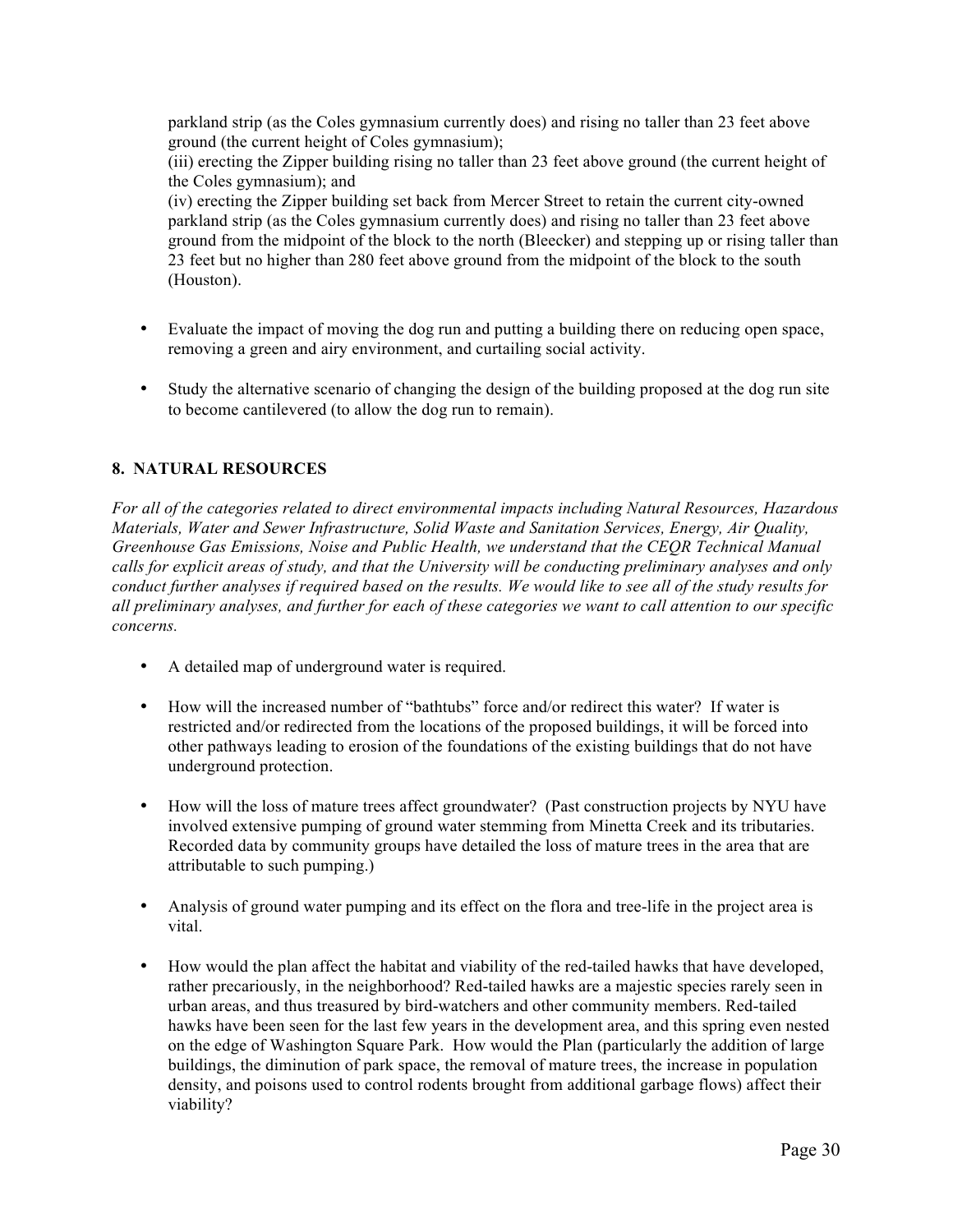- What will the effects of pit excavation and soil removal be for:
	- o Absorption of rainwater and storm water runoff
	- o Air quality from removal of mature canopy of trees
	- o Effect of deep earth removal, pit construction, on all natural resources in a 500' radius from surveyed dimensions of pit. (Mature trees, plantings, wildlife, springs, groundwater.)
- Information should be furnished on all aspects of ground stabilization within the immediate and surrounding areas. Monitors must be installed in buildings in the surrounding areas and the monitors' results must be posted online regularly.
- Vibration monitors must be installed in buildings in the surrounding areas and these monitors' results must be posted online regularly.

## **9. HAZARDOUS MATERIALS**

- Please share all results of Phase I studies because there will be implications for what we think is important for Phase II.
- The root cause of the No. 6 heating oil leak has not been announced. Since a number of buildings at NYU continue to hold this type of heating oil, it is important to know what caused the leak. Moreover, since there will be significant vibrations in the immediate vicinity of the other Washington Square Village buildings, it is important the remaining tanks are permanently abandoned.
- Please give an outline of the age of all heating oil tanks used by NYU and the type of oil used.
- Which buildings have asbestos?
- What hazardous materials will be used during construction?
- Will there be new hazardous materials used in the buildings after completion?

## **10. WATER AND SEWER INFRASTRUCTURE**

- What is the anticipated increase in demand on the New York City water supply?
- How will the increased demand affect water pressure in the surrounding areas?
- The draft scope should include a discussion of all new/proposed residential, commercial, hotels. and sports arenas that City Planning has approved by a zoning change or as of right in the Newtown Creek Catch Basin, and the impact that it will have in our area concerning the generation of waste water and storm water.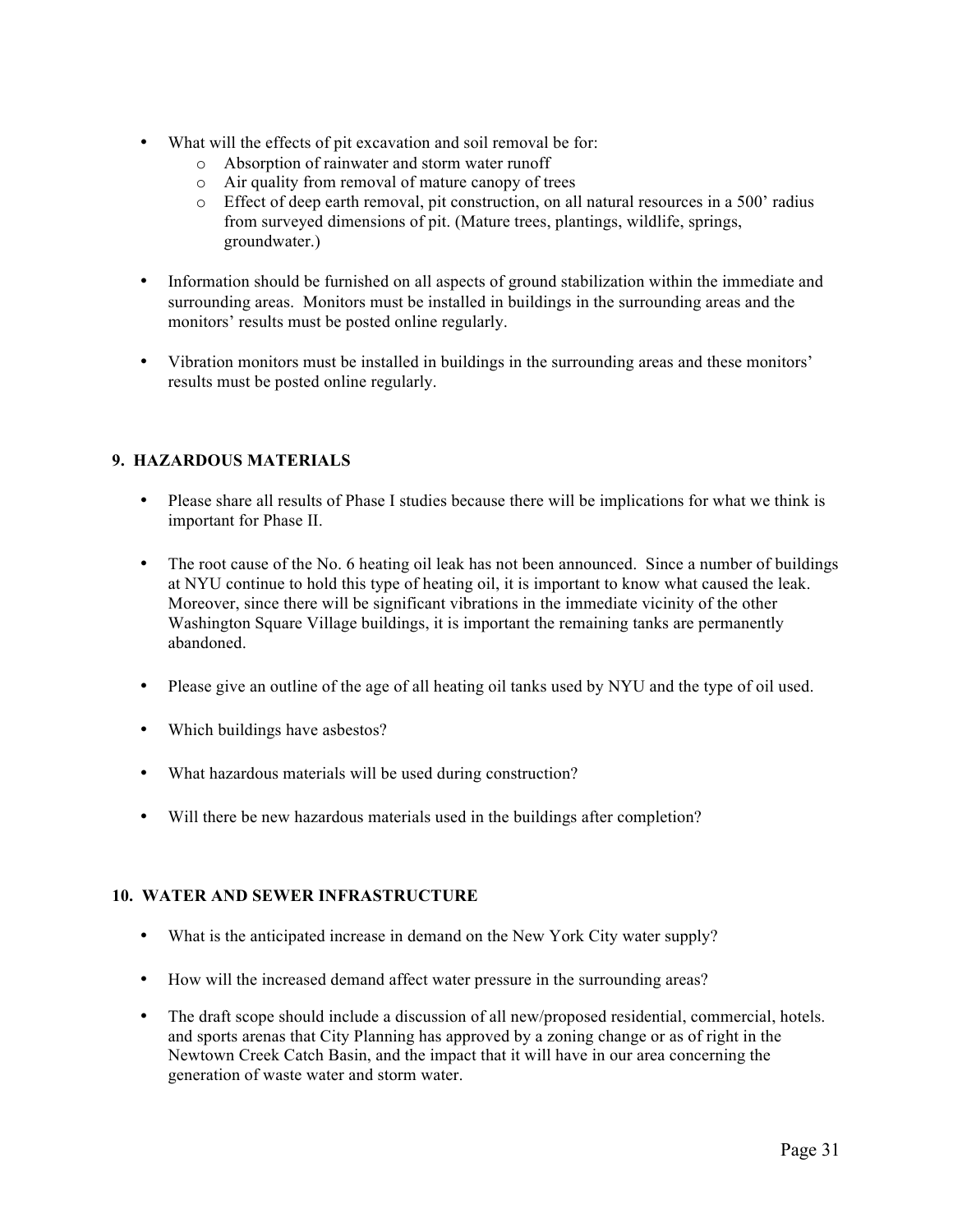• All analyses need to include the net effect of permanent residents, employees, and transients. Their impact on our district and its infrastructure must be addressed given the condition/capabilities of our fresh and waste water systems and their limited capacities

## **11. SOLID WASTE AND SANITATION SERVICES**

Solid waste and its collection is a major concern. We have these questions that apply to both during construction and after completion:

- Will NYU compost?
- Will the private carters they hire collect during the night hours or during the daytime?
- Will they build adequate and accessible storage space for solid waste and recyclables?
- Will they be installing "insinkerators"?
- What measures will be instituted to promote reuse and waste prevention?
- Will they be compacting unsorted waste?
- What will they do with hazardous waste?
- Specifically where will the refuse be collected by the private carters and which streets will be used to access those locations?
- Which days of the week and at which times will refuse be collected?
- An analysis needs to be made of the amount (in tons) and types of waste that will be created during construction and after completion.
- Private carters notoriously ignore the requirement to report their pick up and disposal of any materials including putresibles, recyclables and hazardous waste. NYU must deal only with contractors willing to disclose regularly what they pick up, when and how it is subsequently handled. Example: Plan to sort solid waste at the source might assure proper handling, otherwise there is no assurance that the contractor will separate recyclable, compostable or hazardous waste from any other.

# **12. ENERGY**

- All new buildings should achieve LEED Gold standards.
- What is the capacity of the Co-Gen facility and at what point will its capacity be met? What is the "buildable" or "add-on" capacity for the Co-Gen facility?
- Will NYU consider, or will NYU find it necessary, to add another Co-Gen facility due to this project?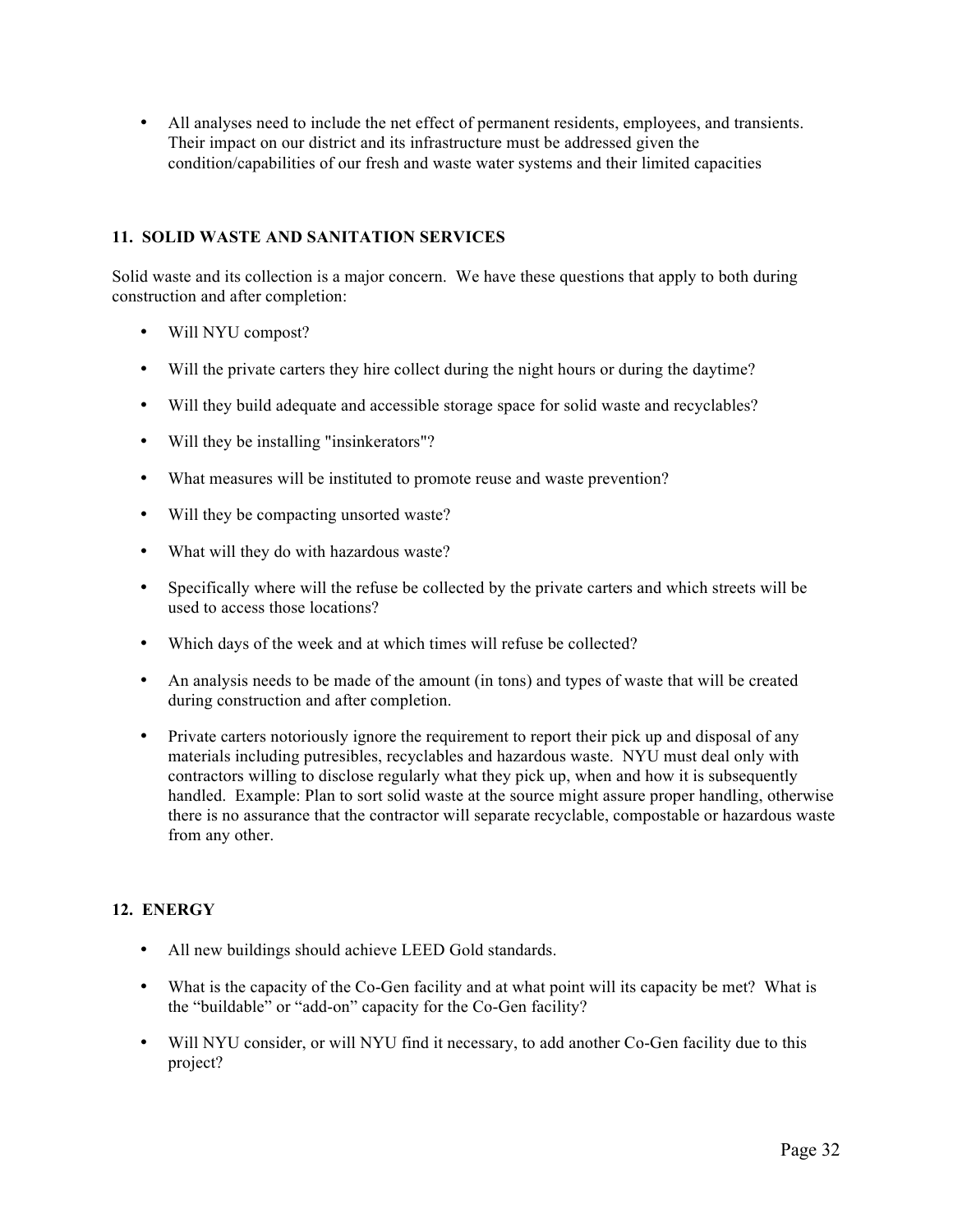- What impact will this project have on the New York City steam, natural gas, and electric grid/systems? How much of these energy sources will be consumed during and after construction?
- How will the proposed construction alter NYU's current energy usage and management plans/strategies?
- Considering the height of some of the projected buildings, has NYU studied the installation of solar power and rooftop gardens?
- Will NYU consider requiring directed high-efficiency lighting to be used on the project construction sites in order to reduce energy use and direct lighting away from residential windows?

# **13. TRANSPORTATION**

*NYU's proposed changes will cause increases in vehicular and pedestrian traffic that will impact already congested and overused streets, approach corridors and parking accommodations, as well as causing increased use of public transportation. CB2 believes that NYU's Draft Scope shows an insufficient study area as well as inadequate study times and locations.*

## **Vehicles**

- The study should include not only intersections in the immediate study area, but should be extended to include approach routes to the study area, i.e. travel corridors, and what the impact of the increased development and commercial use will have in generating vehicular trips on these already congested corridors. For example:
	- o Approaches from the Holland, Lincoln and Queens Midtown Tunnels and from the East River Bridges.
	- o Bleecker Street from the western area.
	- o Varick Street.
	- o Avenue of the Americas.
	- o Broadway.
	- o Mercer Street.
	- o West Broadway.
	- $\circ$  Washington Square South and West 4<sup>th</sup> Street.
	- o Fourth Avenue/Bowery.
	- o University Place.
- The study also should be extended to include times of day beyond the typical time periods assigned as critical peak hours (i.e. weekdays am, midday, pm) because of other periods of high traffic volume, in particular evening hours, including late evening on weekend nights (especially Friday and Saturday, but also Thursday and Sunday), when the area is often used for access to downtown clubs and other entertainment, also expected to increase with increased student populations.
- In addition to the intersections already cited in the draft scope of work, the effects of increased vehicular traffic (on both congestion and safety) should also be assessed at the following pedestrian crossings that are already dangerous and crowded: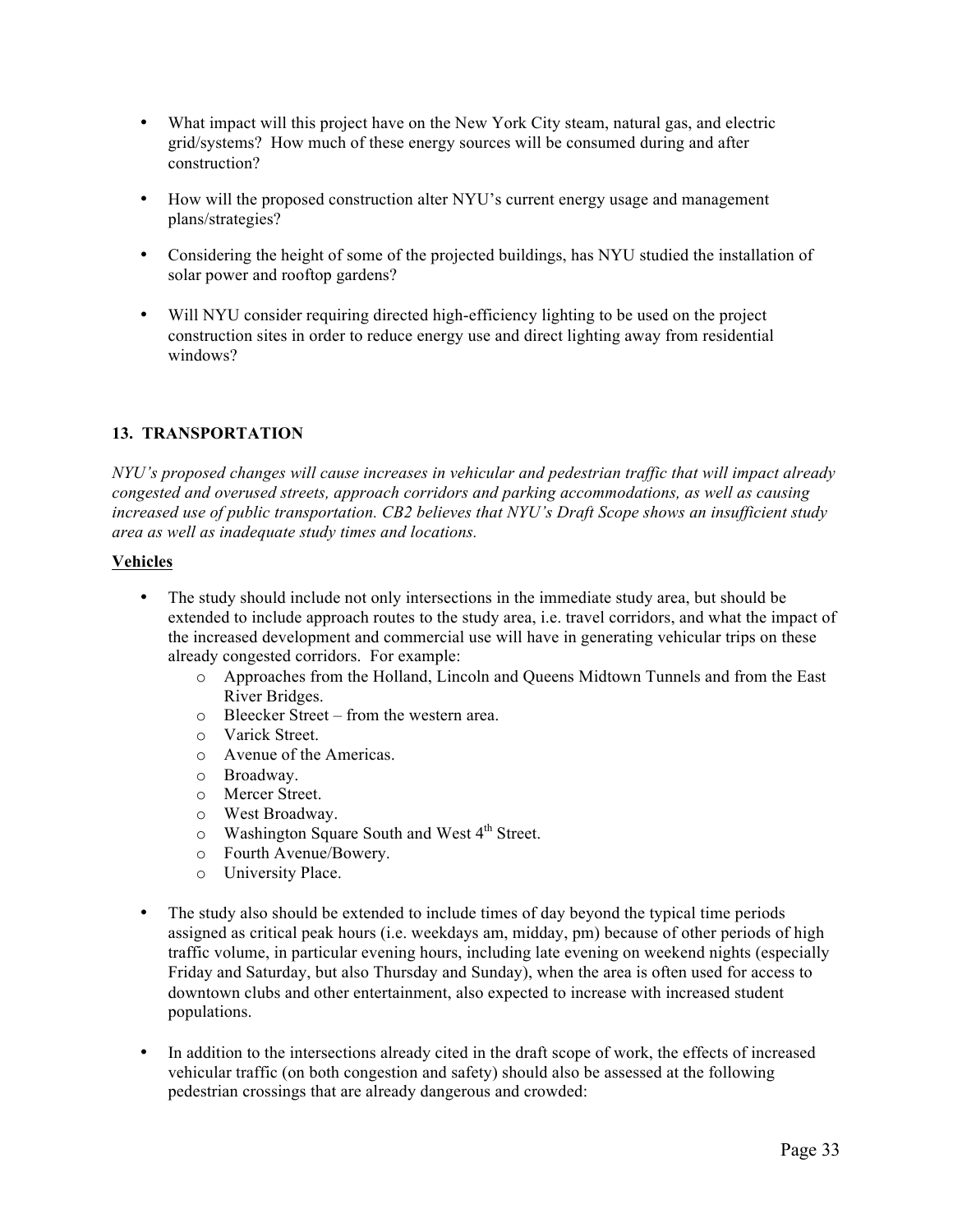- o Washington Square South and LaGuardia Place.
- $\circ$  Washington Square East and West 4<sup>th</sup> Street.
- o Cross streets along Washington Square South.
- o Midblock crossings, particularly on West 3rd Street between LaGuardia Place and Mercer Street, as well as Bleecker Street between LaGuardia Place and Mercer Street.
- o Mercer Street.
- o Broadway and Washington Place (which leads to the center of the proposed commercial overlay).
- o Greene Street and Washington Place (narrow intersection potential traffic flow impact).
- $\circ$  Greene Street and West 4<sup>th</sup> Street (narrow intersection potential traffic flow impact).
- o Bleecker Street up to Broadway.
- Assess the impact on pedestrian safety from added turning movements at already dangerous turning areas, including:
	- o LaGuardia Place at Washington Square South.
	- $\circ$  LaGuardia Place at West 3<sup>rd</sup> Street.
	- o LaGuardia Place at Bleecker Street.
	- o LaGuardia Place at Houston Street.
	- o Mercer Street at Bleecker Street.
- Analyze the impact from added density of increased delivery trucks and service vehicles such as sanitation trucks and oil deliveries on street congestion and pedestrian safety, especially on already clogged and dangerous streets such as West 3<sup>rd</sup> Street and Bleecker Street between LaGuardia Place and Mercer Street, as well as the effects of increased deliveries in the proposed commercial overlay.
- Assess the increase in emergency vehicular traffic and its impact on local streets**,** as well as the potential for blocked emergency vehicle access.
- Assess the additional need for parking for students, faculty, NYU staff, residents, and businesses by group, numbers and times of day.
- Analyze the effects of the loss of 281 below-grade parking spaces and the relocation of 389 relocated below-grade parking spaces, as well as the impact of the loss of on-street parking, on circling of traffic searching for street parking, including on safety, congestion and emissions impacts, especially in light of a significant increase in both permanent and transient parkers.
- Assess the need for additional curb cuts and driveways and their impact on pedestrian safety and access**,** as well as on the loss of on-street parking.
- Analyze how increased traffic, particularly at peak times, will affect accessibility to residences.
- Assess the effects of new traffic patterns and circulation based on moving the entrance at Washington Square Village.
- Analyze the impact of the proposed hotel, faculty accommodations and dorms in the Zipper building on producing additional trips and accompanying congestion and safety concerns.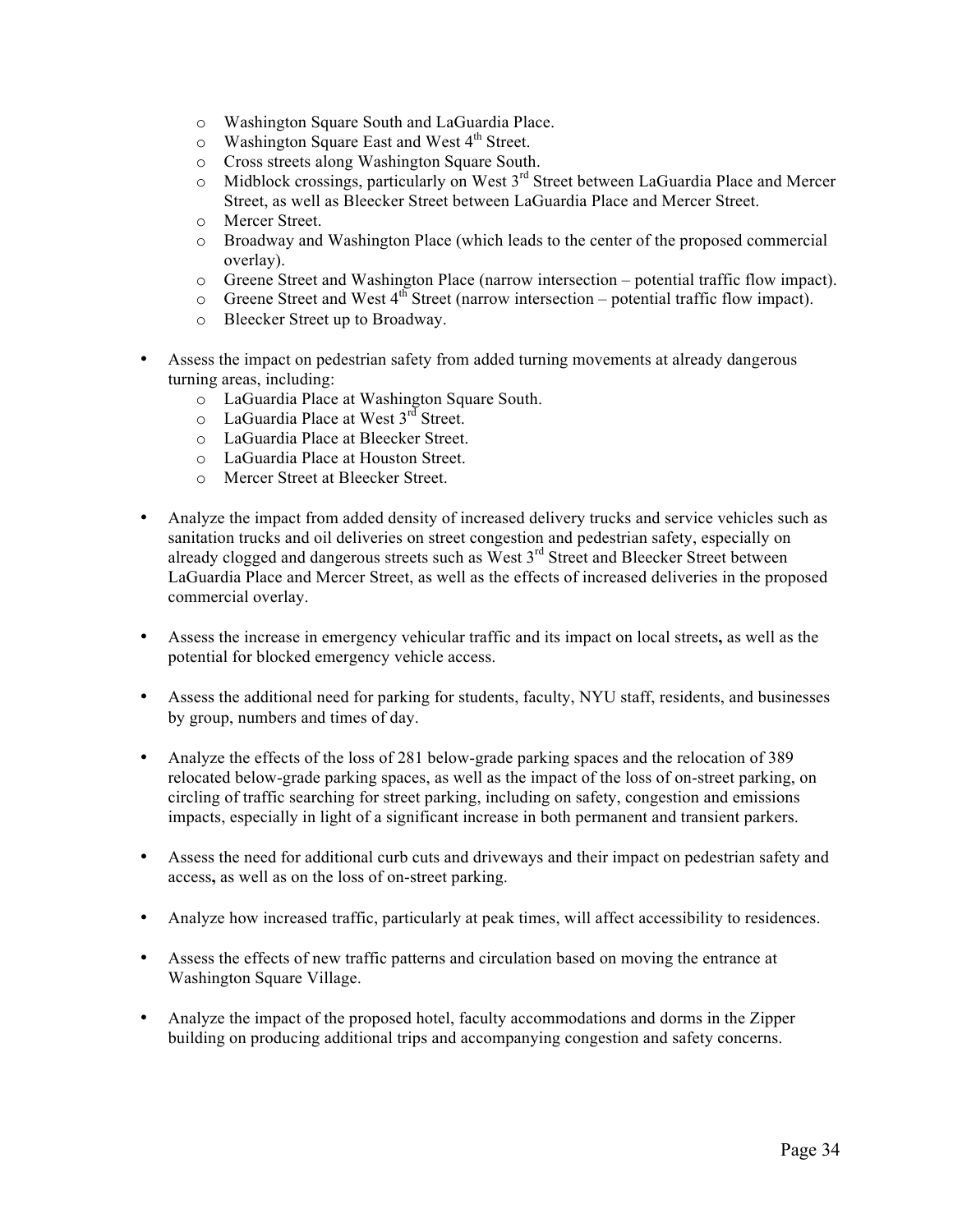- Assess the effects of increased traffic and noise because of the much greater density and retail proposed for the Zipper Building.
- Assess the effects of additional limo and taxi traffic.
- Assess the effects of expanded NYU bus service (as well as school buses for the proposed school) on street congestion and potential accommodations.
- Analyze the projected modal split in the study area and how it will differ from current conditions in terms of impact on access, safety, and congestion.
- Assess the increase in noise and emissions from all types of increased vehicular traffic and congestion.
- Analyze the impact of visiting sports team buses and accommodation of their northwest passage on congestion, cruising, safety and air quality.

## **Pedestrians**

- Extend pedestrian analysis locations to the commercial overlay area and street and sidewalk connections between the commercial overlay area and the development area.
- Analyze the impact of additional foot traffic in the commercial overlay area on sidewalks that are already heavily used at similar times of day.
- Analyze the impact of additional platoons of pedestrians at already crowded crossings and overloaded sidewalks on sidewalk congestion and crossing safety, for example at:
	- o Washington Square South and LaGuardia Place.
	- o Washington Square South and Washington Square East.
	- $\circ$  West 4<sup>th</sup> Street.
	- o Bleecker Street.
- Analyze the effects of narrowed sidewalks on Mercer Street in both the North and South Blocks on pedestrian access and sidewalk congestion.
- Assess the impacts of increased vehicular traffic on access and mobility for seniors, the disabled and children.

## **Transit**

- Assess need for increased bus service and frequency, including the need for restoration of as well as additional bus service and routes.
- Assess need to restore and re-open closed subway entrances and to restore/provide on-site service employees (token booths, etc.) at these entrances in light of increased usage. Include evening hours in this study in addition to usual am/pm peak hours.
- Assess need to increase subway trip frequencies.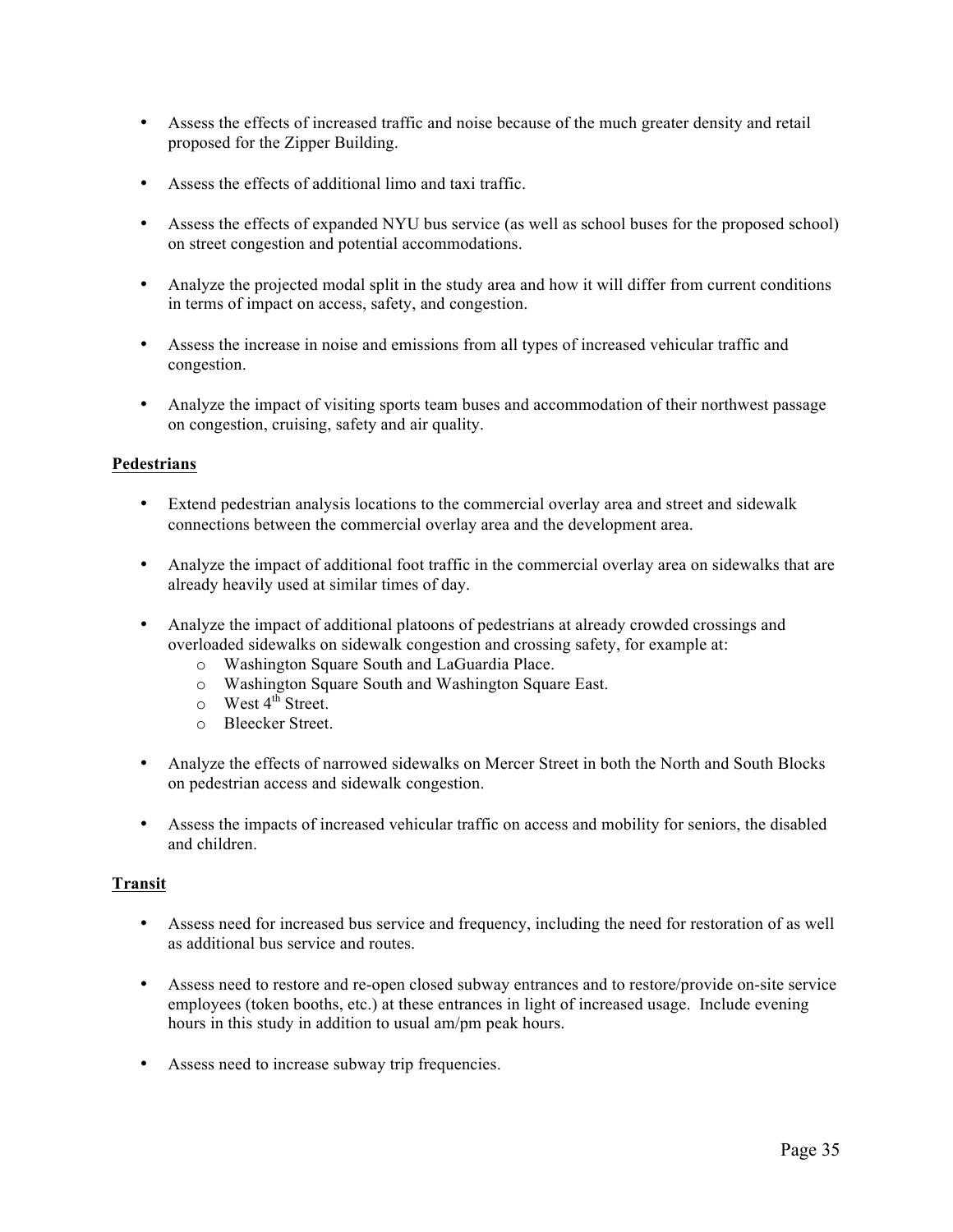• Assess potential for sidewalk crowding and interference with subway access on way to identified subway stops.

## **Bicycles**

• Assess impact of increased bicycle trips on both bike riders and pedestrians and assess bicycle safety, access and parking.

## **14. AIR QUALITY**

- How would wind patterns be affected by new buildings? Abnormally high winds are sometimes created by large buildings in close proximity, which compress air into narrow gaps between the buildings.
- How would wind patterns affect noise, the stability of windows and exterior window screens, and flying debris?
- It is vital that all vehicles and equipment used during construction use Ultra-Low Sulfur Diesel and Best Available Technology for contaminant filtration.
- A study of air quality during the summer and winter months from increased congestion, both traffic and human, on ground-level ozone levels.
- Air quality studies during both summer and winter months for increased particulate matter (including but not limited to pollen, dust, elemental carbon, etc.) are necessary for both before, during, and after construction.
- Third-party air monitoring throughout a five-block radius is mandatory and the results must be posted online weekly.
- Will delivery trucks and additional buses resulting from the expansion utilize diesel fuel? If so, how much additional particulate will be generated into our air?
- To prevent a generation growing up over the 19-year period with asthma-inducing dust, diesel fumes/particulates and elevated ozone, we encourage NYU to explore incorporating language specifying use of Ultra Low Sulfur Diesel with Best Available Technology for non-road vehicles in contracts with contractors and sub-contractors used for the project.

## **15. GREENHOUSE GAS EMISSIONS**

• It is indicated on page 44 of the NYU Draft Scope of Work that Greenhouse Gas emissions estimates will be discussed and quantified "if deemed potentially significant." These estimates must be quantified and discussed under any and all circumstances, regardless of their anticipated significance.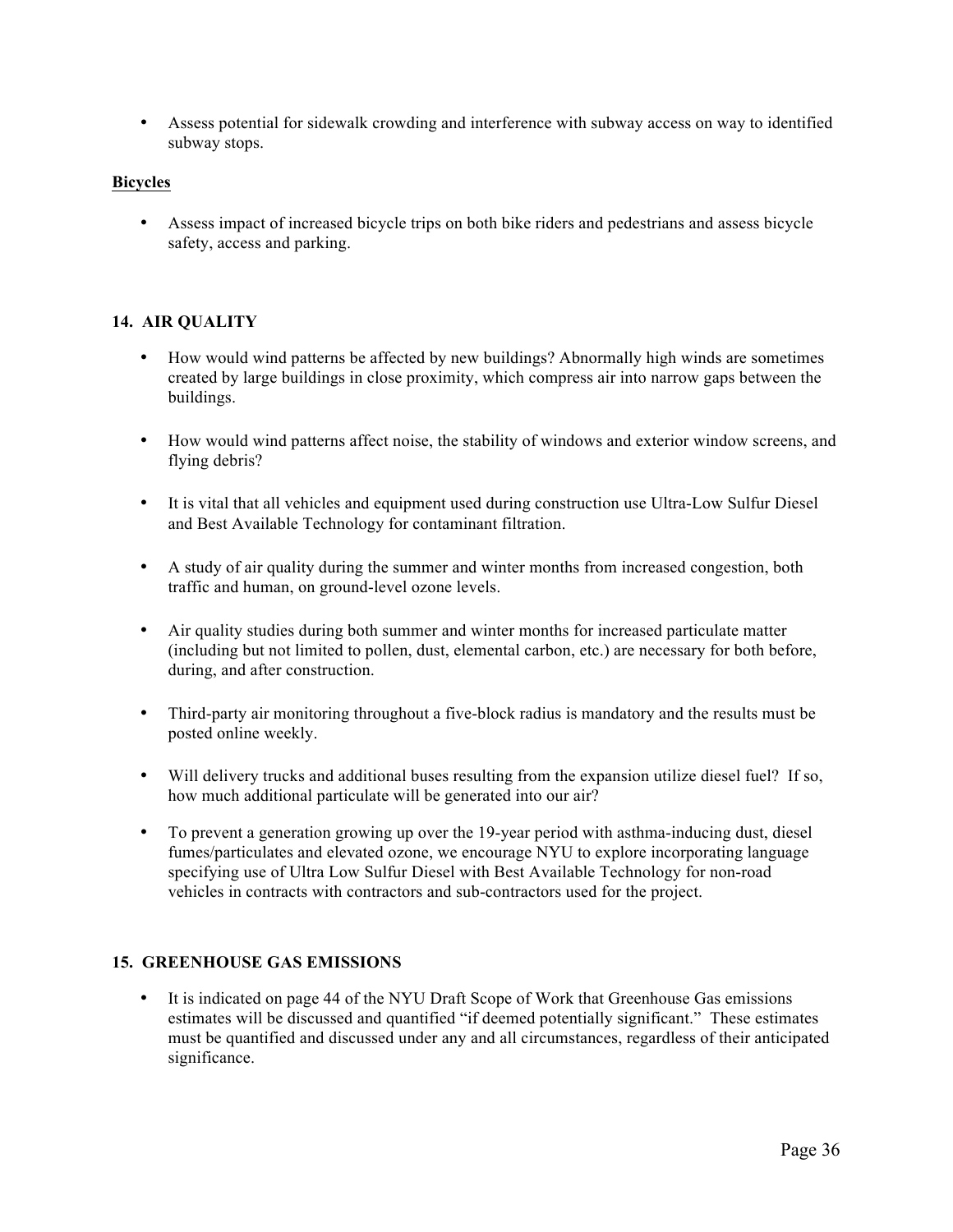- What are the likely greenhouse gas emissions from the proposed school, from idling school buses and cars picking up and dropping off children? This should be estimated with the actual idling averages rather than based on legally mandated idling restrictions.
- Precisely how many trees will be removed? Using this number in consideration of the ages of the trees removed, what will be the effect of the removal of these trees on nature's ability to convert pollution and greenhouse gas emissions and filter carbon dioxide from air.

# **16. NOISE**

*The effects of the addition of so many young people in the area with an established and aging population is a concern for environmental study. Even if the DEP finds that the concommitant noise level after construction is not raised by the benchmark 3DBs, it will certainly change in content and character.*

- On Page 45 of the NYU Draft Scope of Work, Task 17, paragraph 2 states: "... it is not expected that project-generated traffic would be likely to result in significant noise impacts. It is assumed that outdoor mechanical equipment would be designed to meet applicable regulations and no detailed analysis of potential noise impacts due to outdoor mechanical equipment will be performed." It is imperative that a study of noise impacts is performed and mitigation measures discussed.
- Late-night noise generated by students is a major problem in our community. How will the expansion and revolving temporary populations not exacerbate this problem? What mitigation measures will be put into place?
- What will the increased vehicular traffic have on noise levels (e.g. ambient, horn honking, engine idling, etc.) both during and after construction?
- Where will new HVAC units be placed? What effects will these units have on noise levels? What will the mitigation measures be? Will any HVAC units currently in use be replaced/moved during or after construction?
- What will be the noise levels of refuse collection trucks during and after construction?
- Will there be expanded lab and science rooms that will require large air handlers; if so where will they be located?

## **17. PUBLIC HEALTH**

• How would health be affected, generally? The ways different populations would be affected (children, adults, seniors, those with a compromised immune system, etc.) in terms of sleep disruption, elevated blood pressure, and psychological effects must be discussed.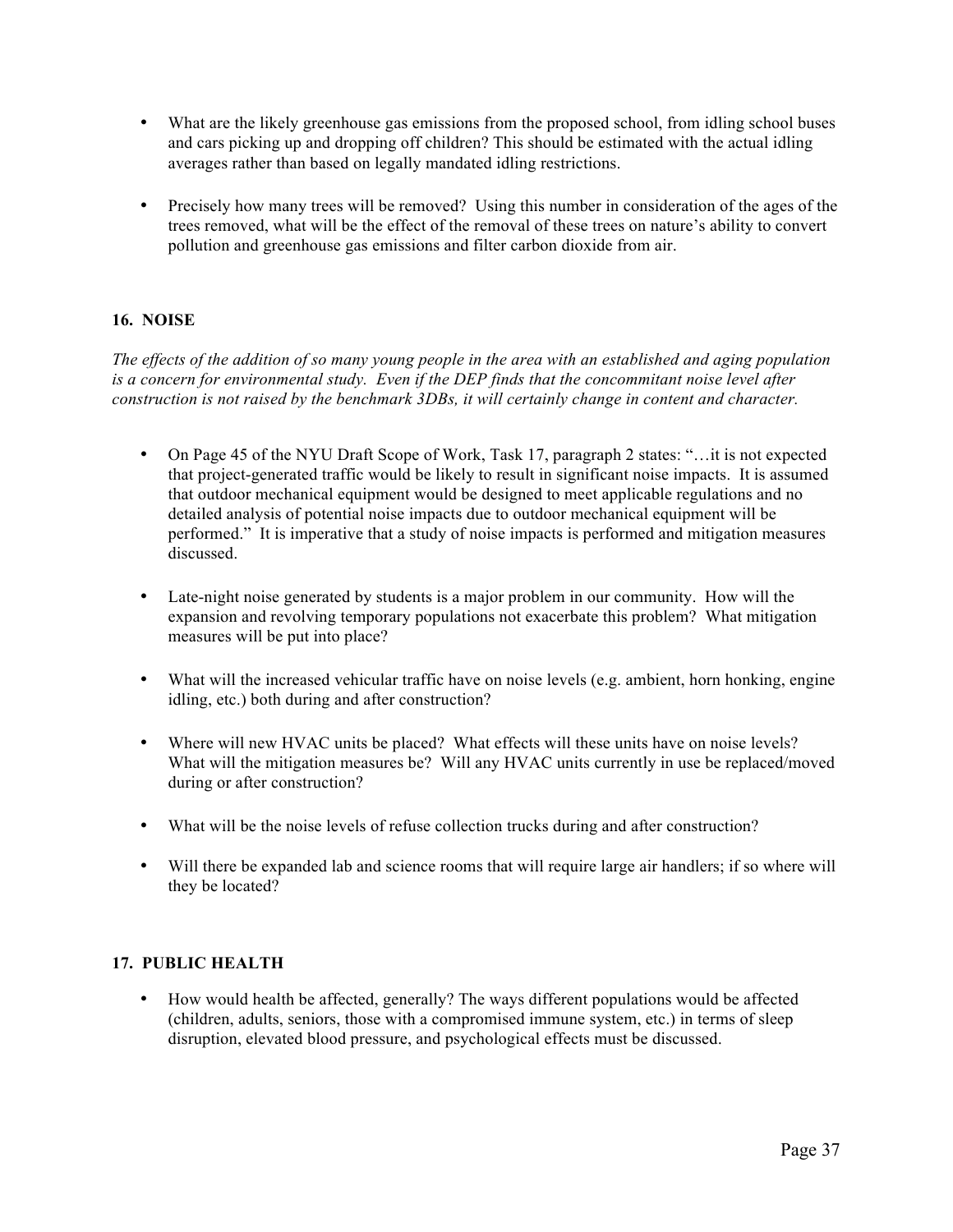- What are the risks of injury from airborne objects and debris due to heightened winds, particularly for small children and seniors?
- How will the burden on local emergency rooms (diminished by the closing of St. Vincent's) be affected by the added population to the neighborhood?
- How would the people living in the area be affected by the closing and/or possible relocation of the Morton-Williams supermarket, both during construction and after the completion? Dependence on distant supermarkets is a hardship, especially for seniors.
- Can the local police precinct be expected to provide adequate police coverage for an expanded population? The  $6<sup>th</sup>$  Police Precinct has told us many times that they are over-burdened with tourism, nightlife, and protection issues. This expansion will have a profound effect not only on the  $6<sup>th</sup>$ , but on the immediately adjacent  $1<sup>st</sup>$  Precinct.
- Fire hazards are greatly increased because of apparent removal of the two-way roads crossing the northern superblock and loss of access to the existing fire lanes there, among other reasons. To what extent will NYU study the FDNY's ability to operate during and after construction? In particular:
	- a. How would fire trucks get to all the existing apartments (in particular the buildings in the northern superblock given the landscaping around the two proposed "boomerang buildings" and taking of the green strip that is currently the LMNOP play area).
	- b. How would access to buildings for ambulance and emergency responders be affected by construction?
- How would access to buildings for ambulance and emergency responders be affected by automobile traffic? How would this affect ambulance response time? Certainly, the increased truck traffic for deliveries and moving in and out and increased refuse collection trucks will be a safety hazard for both bikers and pedestrians; mitigation measures must be outlined and discussed.

# **18. NEIGHBORHOOD CHARACTER**

*NYU's Draft Scope does not go into detail on Neighborhood Character and essentially states that it will be studied in light of other aspects of the EIS. That is insufficient given the unique character of the neighborhood, which has been created by the people who came here to be part of an avant-garde lifestyle fostering diversity and tolerance. Greenwich Village is nothing without its character.*

*If you asked people around the world to name a place that epitomized the idea of Neighborhood Character, a high percentage would name Greenwich Village and SoHo, not just because of the historic buildings, but also because of the energy created by the people who lived - and live - here. The Study needs to define this quality, identify its sources and its lifeblood, and study how proposed project Plan elements such as freshman housing, hotel and classrooms may directly and indirectly change the qualities that made the Village and SoHo famous; the qualities that still make them among the major reasons why people visit New York*

*This creative character – the fabric of Greenwich Village – still exists in small restaurants, cafes, theaters, music clubs and neighborhood stores, but is threatened to change beyond recognition by the*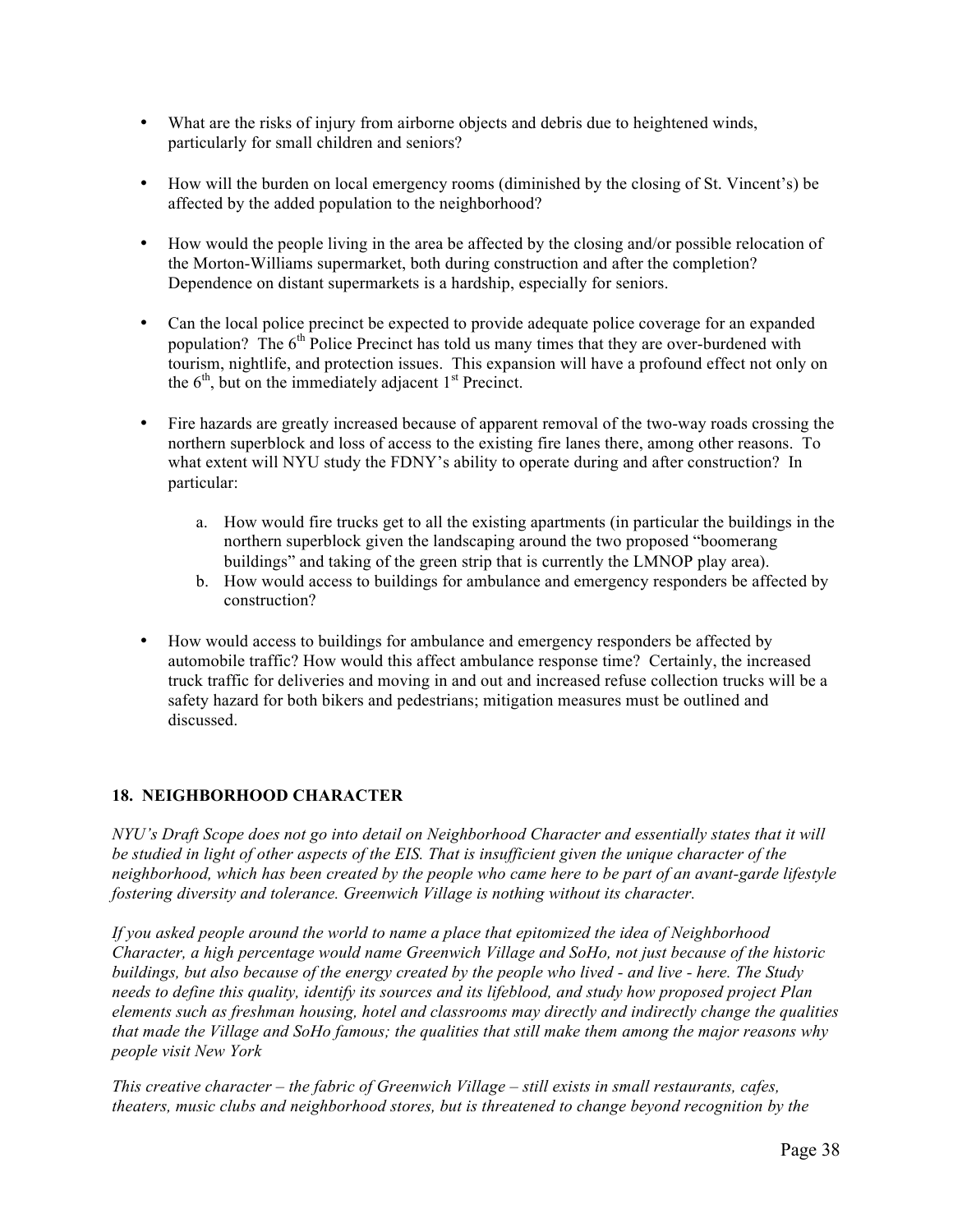*influx of students and faculty displacing artists, musicians and other established residents, retail serving a university rather than a community, and reduction in the open space that helps define the area as a Village.*

Some specific areas of investigation that CB2 requests include:

- Study and report on the impact of changing the zoning of a quiet residential area to higher-density residential plus commercial.
- Use interviews, surveys and focus groups with non-NYU-affiliated residents, especially longterm and arts community residents, to help define the area's character. Collaborate with knowledgeable residents, groups, and elected officials to develop appropriate survey parameters. For example:
	- o Interview residents and business owners in the project area and nearby in NoHo, the South Village, and the Bleecker St. area, to assess their experience and concerns regarding NYU expansion with regard to impacts on neighborhood character
	- o Interview residents on blocks such as East 12th Street where large NYU dormitories were recently built to evaluate the impact on the character of the immediate neighborhoods. Interviews should focus on residents who moved in years before the dorms were built and should include residents in different age groups
	- o Interview residents on University Place between 8th Street and 12th Street where there is an apparent change of character caused by large numbers of students moving between dorms and classrooms
	- o In the same areas, interview owners and customers of small stores and restaurants where the customer base is primarily the non-NYU community
- Report on the historic character of the area proposed for this project, including but not limited to:
	- o Landmarks and buildings/complexes eligible for the State and National Register of Historic Places
	- o Public art including the Picasso "Portrait of Sylvette" statue and the Vicki Khuzami "Bohemorama" print displayed on Morton Williams that features writers, musicians and artists that lived and worked in Greenwich Village because "Greenwich Village was the only place where they could live the lives they needed to live."
	- o Locations where legendary people lived and worked, and sites of historic events
	- o Books, movies, television shows and other media showing or mentioning the historic nature and unique character of Greenwich Village going back to the 1800s
	- o Architectural history of Le Corbusier's Tower-in-the-Park paradigm and his modernist influence on both the University Village and Washington Square Village complexes (including their interplay – one somber and brutalist and the other featuring colored bricks and water towers typical of the modernist movement, etc) since I.M. Pei was influenced by and Paul Lester Weiner was a partner of Le Corbusier before designing Washington Square Village.
	- o The history of Hideo Sasaki, chairman of the department of Landscape Architecture of the Harvard Graduate School of Design, and the garden he created as a pioneering example of rooftop planting above the Washington Square Village garage
	- o Visitors/tourists coming to Greenwich Village annually, both national and international
	- o Small "mom-and-pop" businesses, galleries and venues throughout the area
	- o Retail that serves residential needs changing to that which is more suited to student population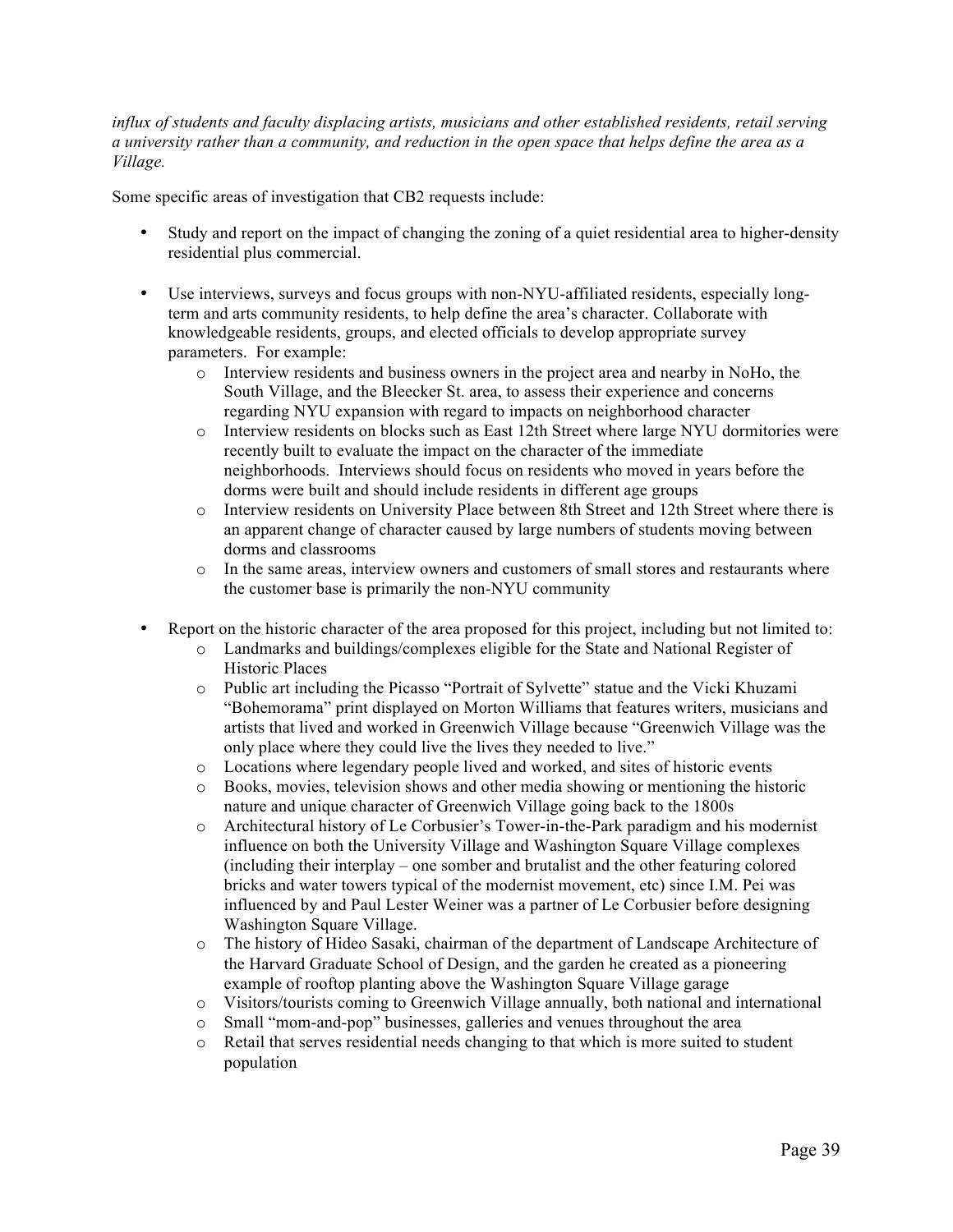- Study and report on the effect of additional NYU structures, housing, students and personnel in this historic area on:
	- o Existing and prospective non-NYU residents on and near the project blocks
	- o Balance of non-university residential and retail to NYU residential, offices, gym, retail, hotel and dormitory in the project area and adjacent buildings
	- o Shift from true residential "Village" to university "campus"
	- o Population demographic, density and character changes when the dorm and hotel are in use and daytime employees are present
	- o Change in population as NYU students seeking off-campus housing displace existing residents and as long-time residents move rather than being in the middle of NYU students 24/7
	- $\circ$  Quiet enjoyment of the neighborhood by existing residents to be studied on weekdays during class changeovers, on weekends, and on evenings/nights
	- o Reduction of streetside public open space
	- o Sunlight and air available to residents and visitors
	- o Added stress due to crowded conditions and more buildings than appropriate in a medium-density residential neighborhood
	- o Effect of loss of mature trees and plants, and publicly accessible tree-filled walkways
	- o Loss of birds and their prevalent song as their existing habitat is cut down and/or shadowed into inability to thrive, glass-clad buildings cause birdstrike deaths, ongoing construction effects, and the loss of open and green areas in which the wide variety of birds – including many songbird species – currently feed
	- o Loss of independence and quality of life for the area's many elderly residents due to the plan's moving the supermarket farther than they can reach without assistance, having a large student population hurrying to and between classes and not always giving mobilitychallenged people adequate berth, and taking away streetside gathering places.
	- o Change in character due to loss of independent "mom-and-pop" shops, bookstores, galleries, music venues and small cafés that cater to adults and families, and other elements that together make up the charm of Greenwich Village
	- o Reduction in property values causing vacancies and unsellable apartments both during and after construction, creating a "ghost-town" effect
	- o Reduction in perceived value of the neighborhood as added retail creates long-term vacant storefronts or undesirable businesses
	- o Loss of the character of neighborhood treasures such as Washington Square Park as students displace resident and visitor use
	- o Loss of Le Corbusier tower-in-the-park modernist aesthetic of University Village and Washington Square Village by putting additional buildings on the "park" portion between and adjacent to the carefully planned existing structures

# **19. CONSTRUCTION IMPACTS**

*During the recent real estate expansion, Community Board 2 has gained significant experience in construction impacts. In such a dense residential area, construction projects can and have created noise, dirt, vermin and other challenges for residents and businesses. In order to address these kinds of issues the Board formed the Construction Committee. Based on our extensive expertise CB2 asks that NYU include plans to reduce or eliminate these problems.*

• Please provide a detailed plan of the methods that will be used to achieve LEED Silver status.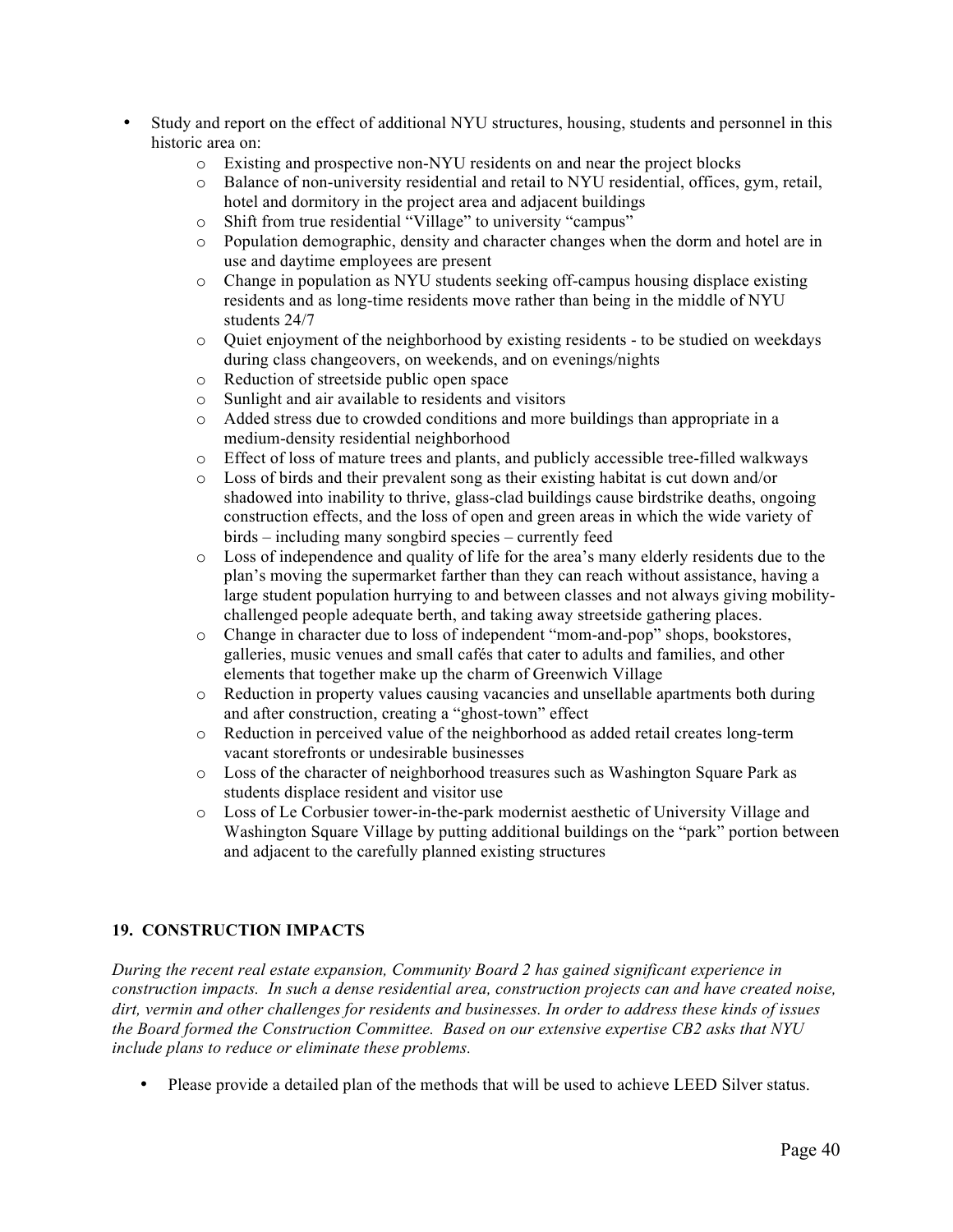- If the findings of the Phase I Environmental Site Assessment (ESA) require further testing and / or remediation, please provide the Board with complete information on any required protocols and the methods of implementing them during construction.
- Please provide a complete plan for construction monitoring and testing systems.
- Please provide complete details of the construction-phasing plan and it's impacts.
- Please provide a Plan to implement the requirements for protecting landmarked structures during construction.
- Please provide the approved Stage 1A Archaeological Assessment that will be implemented during construction.
- Please provide details of the proposed foundation systems including the methods of installation and a site preparation and excavation plan.
- Please provide a detailed construction site plan that includes crane locations, construction elevator locations, material storage, contractor entry points, contractor parking, garbage removal, and temporary street and sidewalk closings.
- CB2 notes that there have been serious impacts on other NYU projects in the area from dewatering and the noise it creates. Please provide complete details for dewatering including a noise mitigation plan.
- The Proposed Action states the need for "**New York City Department of Transportation revocable consent for utility lines beneath City streets."** CB2 notes that the mechanical systems for the new construction will require connection to the NYU central co-gen plant. CB2 has experienced significant problems with the simultaneous installation of these systems in conjunction with construction and related street closings. Please provide a complete plan for the installation of these systems. Also include plans for any work necessary to expand the capacity of the co-gen plant.
- Please provide a plan for keeping a supermarket in continuous operation during construction.
- Please provide the Board with a detailed vermin abatement plan.
- Please provide a plan for the protection of the open space strips, interior gardens, and existing trees during construction.
- The proposed action notes that there will be excavation under the Friends of LaGuardia Park. Please provide a plan for preserving the existing trees and vegetation at this location
- Community Board 2 has experienced significant noise complaints from construction projects in our district. Please provide a Construction Noise mitigation Plan.
- Please provide a plan for Public Notification and Community Outreach during construction.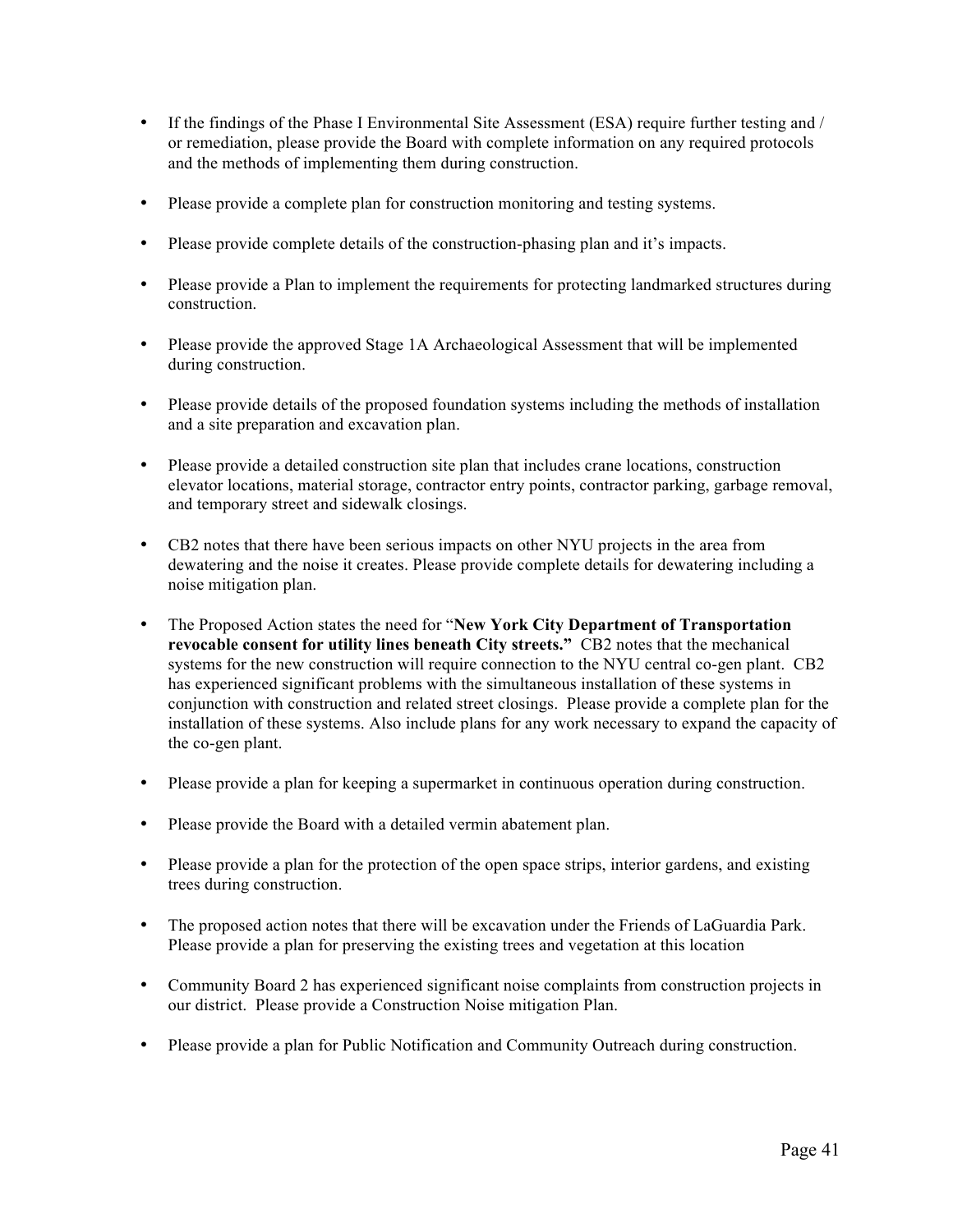## **V. ALTERNATIVES**

*There are many possible alternatives that allow a significant amount of development in the proposed study area but with less impact on residents, businesses and the character of the area. Please provide information and response on the following:*

## **The No-Action Alternative**

- The "No Action Alternative" should be a "Reasonable Worst Case Scenario." Please provide a detailed description of the maximum "AS OF RIGHT" build out (including development allowed by Special Permit), the options the current zoning allows, and the anticipated impacts.
- The "No Action Alternative" in the Commercial Overlay District should also include the maximum "AS OF RIGHT" build out. NYU has noted the potential for additional construction in this area.

## **Main Alternatives To Full Plan**

- As reasonable alternative for the proposed C1-7 District, please provide a comparative analysis for a district that retains the current R7-2 zoning district and uses Commercial Overlay Districts as needed rather than a blanket commercial rezoning for the entire area. The North and South Superblocks already have over 76,000 sq ft of "as of right" commercial zoning available (proposed plan calls for only 55,000 sq ft of commercial development).
- Provide a reasonable alternative to the complete blanket commercial overlay rezoning in the COA, including an analysis detailing which blocks would be slated for commercial development and which would not be, in addition to the present existing grandfathered commercial areas totaling nearly 40,000 sq ft.
- As reasonable alternative for the proposed Demapping and City disposition of portions of City streets, please provide an analysis of the proposed project without using these areas in any way. This should include an analysis of the practicality of using space under the "green strips" in question where trees and shrubs have already taken deep root, and an alternative that would not involve removal of the existing trees, plantings, equipment, design or uses of these strips.
- As reasonable alternative for the proposed actions please provide a plan to retain the current zoning and city-owned property and relocate the proposed new buildings in other areas of the city such as Community Board 1, which has expressed strong interest in such a proposal. Invitations and options to build in the Financial District where land and existing zoning would accommodate present and future expansion to and beyond 2031, and better serve NYU and the City, should be investigated. (See Appendix D for list of potential sites, and also investigate empty lots available and/or working with other developers seeking Community Facility bonuses that NYU may be able to utilize.)
- As a reasonable alternative for the proposed Hotel, use excess hotel space in CB2 as there are many new hotels in the Board area, or other nearby Community Boards.

## **Additional Alternatives to All or Parts of Full Proposed Plan**

• As a reasonable alternative for the proposed Temporary Gym on the North Superblock, study the possibility of arranging discounted services at local physical fitness facilities and use of